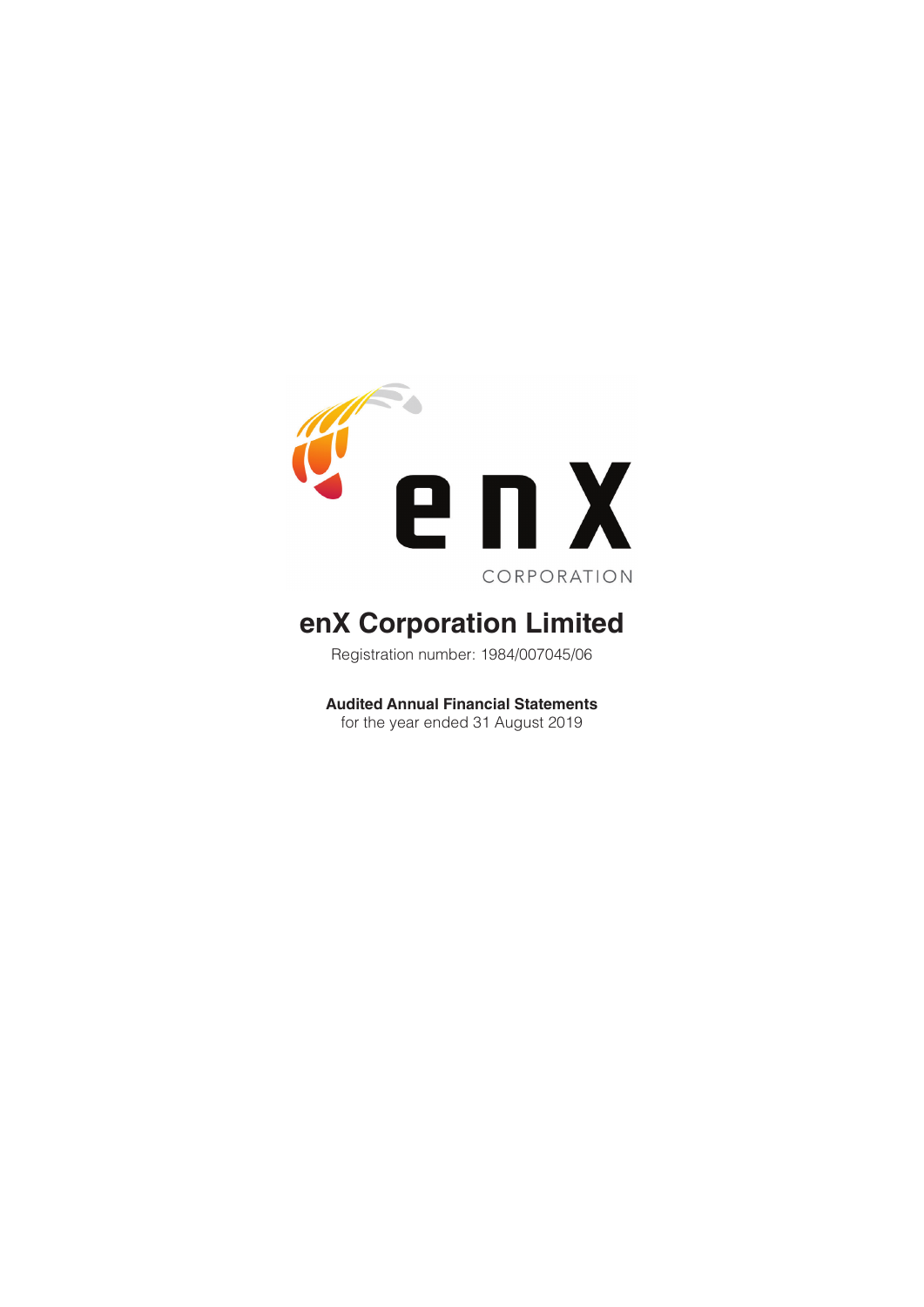## **CONTENTS**

The reports and statements set out below comprise the annual financial statements presented to the shareholder:

|                                                                              | Page |
|------------------------------------------------------------------------------|------|
| Directors' responsibility statement and approval of the financial statements | 2    |
| Independent auditor's report                                                 | 3    |
| Audit and Risk Committee report                                              |      |
| Company secretary compliance statement                                       |      |
| Directors' report                                                            | 8    |
| Statement of financial position                                              | 10   |
| Statement of profit or loss and other comprehensive income                   | 11   |
| Statement of changes in equity                                               | 12   |
| Statement of cash flows                                                      | 13   |
| Notes to the annual financial statements                                     | 14   |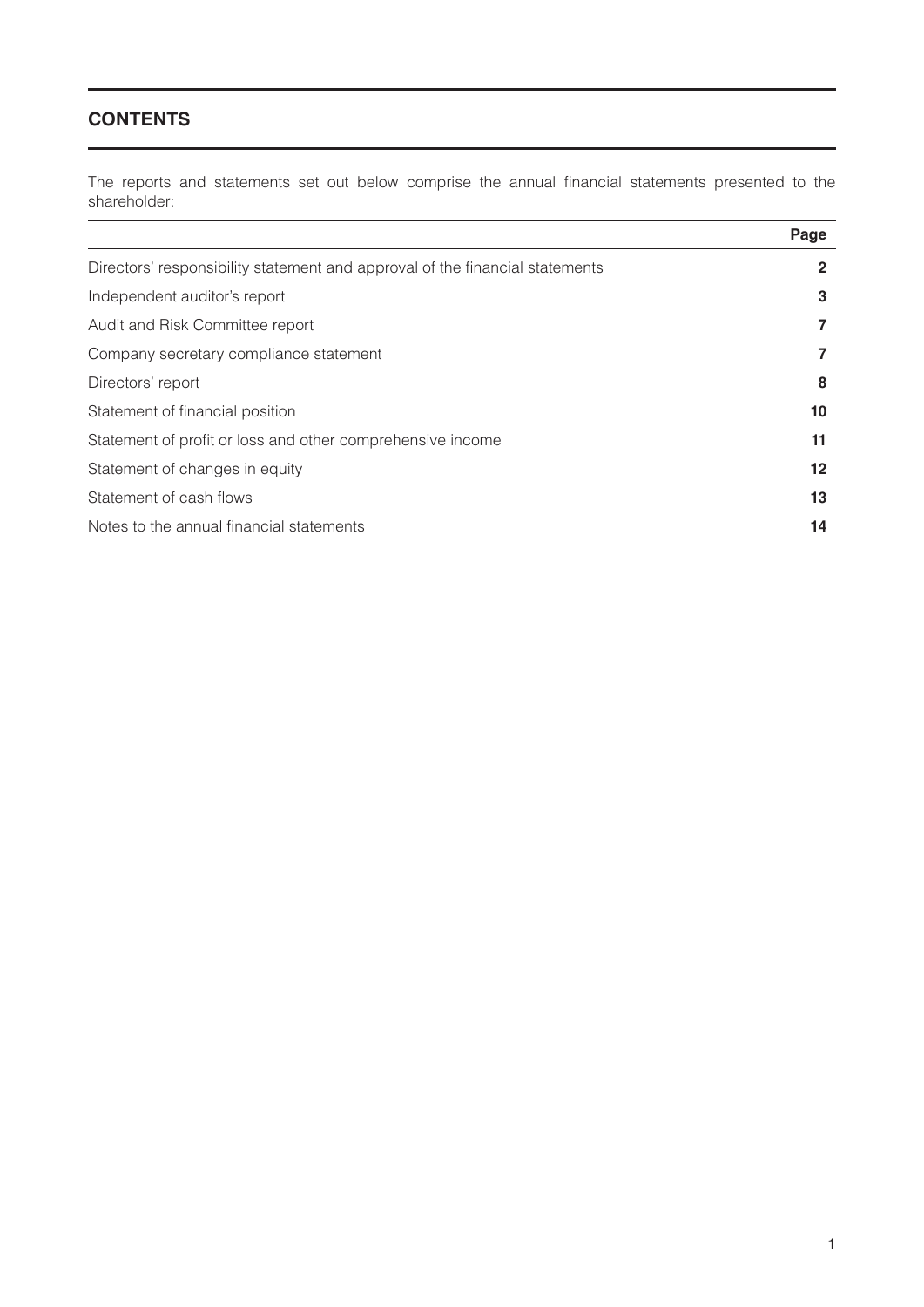### **DIRECTORS' RESPONSIBILITY STATEMENT AND APPROVAL OF THE FINANCIAL STATEMENTS**

#### For the year ended 31 August 2019

The directors are responsible for the maintenance of adequate accounting records and the preparation and integrity of the financial statements and related information. The auditors are responsible for reporting on the fair presentation of the financial statements. The financial statements have been prepared in accordance with International Financial Reporting Standards ("**IFRS**") and in the manner required by the South African Companies Act, No 71 of 2008 ("**the Companies Act**").

The directors are also responsible for the company's system of internal financial control. These are designed to provide reasonable, but not absolute, assurance as to the reliability of the financial statements, and to adequately safeguard, verify and maintain accountability of assets, and to prevent and detect material misstatement and loss. Nothing has come to the attention of the directors to indicate that any material breakdown in the functioning of these controls, procedures and systems has occurred during the period under review.

The annual financial statements of the company are prepared on the going-concern basis. The directors have reviewed the company's cash flow forecast for the year to 31 August 2020 and, in light of this review and the current financial position, they are satisfied that the company has or has access to adequate resources to continue in operational existence for the foreseeable future.

The annual financial statements have been prepared under the supervision of JS Friedman CA(SA).

The financial statements set out on pages 10 to 46 were approved by the board of directors on 13 December 2019 and are signed on its behalf by:

**JS Friedman PM Mansour** *(Director) (Director)*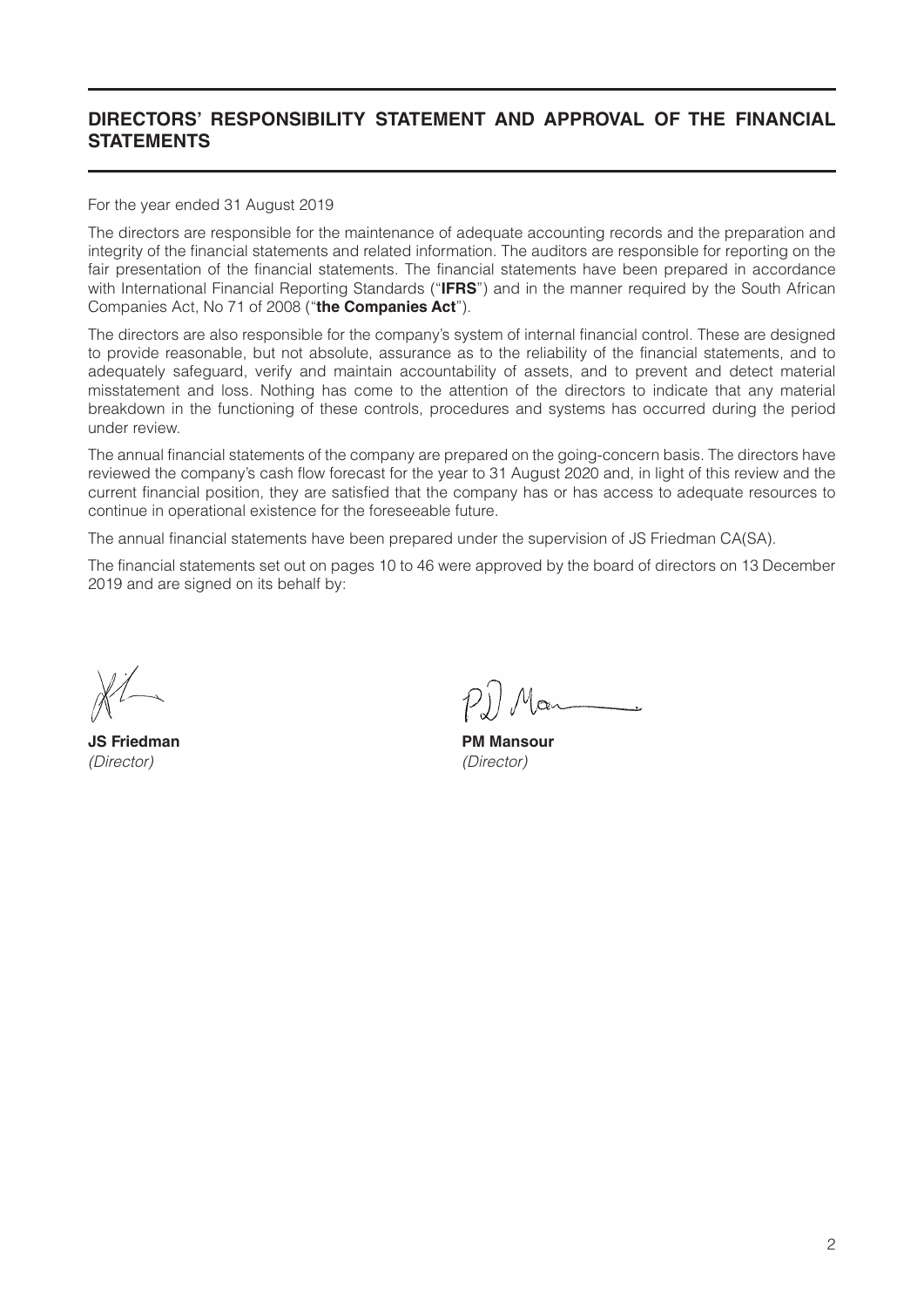### **INDEPENDENT AUDITOR'S REPORT**

#### **To the shareholders of enX Corporation Limited**

#### **REPORT ON THE AUDIT OF THE FINANCIAL STATEMENTS**

#### **Opinion**

We have audited the financial statements of enX Corporation Limited ("the Company") set out on pages 10 to 46, which comprise the statement of financial position as at 31 August 2019, the statement of profit and loss and other comprehensive income, the statement of changes in equity and the statement of cash flows for the year then ended, and the notes to the financial statements, including a summary of significant accounting policies.

In our opinion, the financial statements present fairly, in all material respects, the financial position of the Company as at 31 August 2019, and its financial performance and cash flows for the year then ended in accordance with International Financial Reporting Standards (IFRSs) and the requirements of the Companies Act of South Africa.

#### **Basis for Opinion**

We conducted our audit in accordance with International Standards on Auditing (ISAs). Our responsibilities under those standards are further described in the Auditor's Responsibilities for the Audit of the Financial Statements section of our report. We are independent of the Company in accordance with the sections 290 and 291 of the Independent Regulatory Board for Auditors' Code of Professional Conduct for Registered Auditors (Revised January 2018), parts 1 and 3 of the Independent Regulatory Board for Auditors' Code of Professional Conduct for Registered Auditors (Revised November 2018) (together the IRBA Codes) and other independence requirements applicable to performing audits of financial statements in South Africa. We have fulfilled our other ethical responsibilities, as applicable, in accordance with the IRBA Codes and in accordance with other ethical requirements applicable to performing audits in South Africa. The IRBA Codes are consistent with the corresponding sections of the International Ethics Standards Board for Accountants' Code of Ethics for Professional Accountants and the International Ethics Standards Board for Accountants' International Code of Ethics for Professional Accountants (including International Independence Standards) respectively. We believe that the audit evidence we have obtained is sufficient and appropriate to provide a basis for our opinion.

#### **Key Audit Matters**

Key audit matters are those matters that, in our professional judgement, were of most significance in our audit of the financial statements of the current period. These matters were addressed in the context of our audit of the financial statements as a whole, and in forming our opinion thereon, and we do not provide a separate opinion on these matters.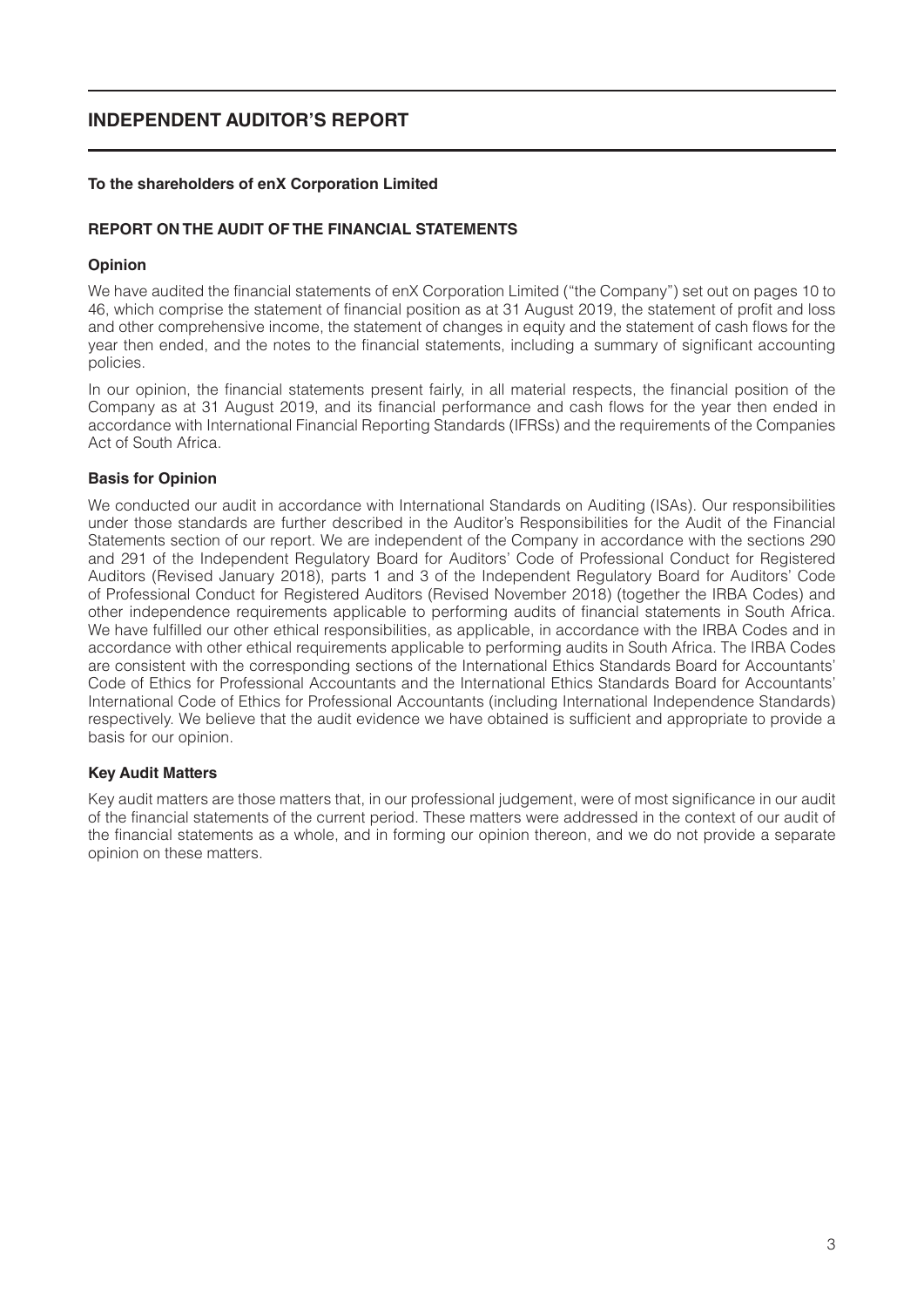#### **The accounting for revenue following the adoption of** *IFRS 15 – Revenue from contracts with customers*

The company adopted IFRS 15 – Revenue from contracts with customers ("IFRS 15") in the current year which required significant judgement to be applied by the directors as detailed in note 1.13 to the financial statements with regard to determining future maintenance costs by class, make and age of a vehicle based on actual costs incurred and the term of the maintenance contract in order to determine an appropriate basis on which to recognise revenue over the contract period.

The directors utilised an actuarial based methodology and classified vehicles into four categories depending on their past and forecast future maintenance profile to determine the maintenance revenue to be recognised on a per vehicle basis each year of the maintenance contract.

In light of the above, we consider this to be a Key Audit Matter.

The following audit procedures were performed to assess the appropriateness of the actuarial valuation model and the maintenance revenue recognised at the beginning and during the current year:

- Deloitte actuarial specialists reviewed the key actuarial assumptions pertaining to the determination of future maintenance costs and assessed the appropriateness of the actuarial model used.
- Assessed the competence, objectivity and independence of management's experts who developed the actuarial models used by the directors.
- The underlying financial and maintenance related information used in the actuarial model was agreed to the leasing system on which detailed substantive testing was performed to ensure the material completeness and accuracy of the information used.
- Assessed the mathematical accuracy of the formulae used in the actuarial model.
- Audited the opening retained income adjustment arising on the implementation of IFRS 15.

Based on the audit procedures performed, we consider the maintenance revenue recognised in the current year to be materially appropriate.

We have reviewed the disclosure relating to the revenue recognition policy, significant judgements and impact of the adoption of IFRS 15 in notes 1.8, 1.13 and 1.16A respectively of these financial statements. We consider the accounting for revenue for the year ended 31 August 2019 to be materially appropriate in terms of the requirements of IFRS 15.

#### **Other Information**

The directors are responsible for the other information. The other information comprises the information included in the document titled "enX Corporation Limited Audited Annual Financial Statements for the year ended 31 August 2019", which includes the Directors' report, the Audit and risk committee's report and Company secretary compliance statement, as required by the Companies Act of South Africa, which we obtained prior to the date of this auditor's report. The other information does not include the financial statements and our auditor's report thereon.

Our opinion on the financial statements does not cover the other information and we do not and will not express any form of assurance conclusion thereon.

In connection with our audit of the financial statements, our responsibility is to read the other information and, in doing so, consider whether the other information is materially inconsistent with the financial statements or our knowledge obtained in the audit, or otherwise appears to be materially misstated.

If, based on the work we have performed on the other information that we obtained prior to the date of this auditor's report, we conclude that there is a material misstatement of this other information, we are required to report that fact. We have nothing to report in this regard.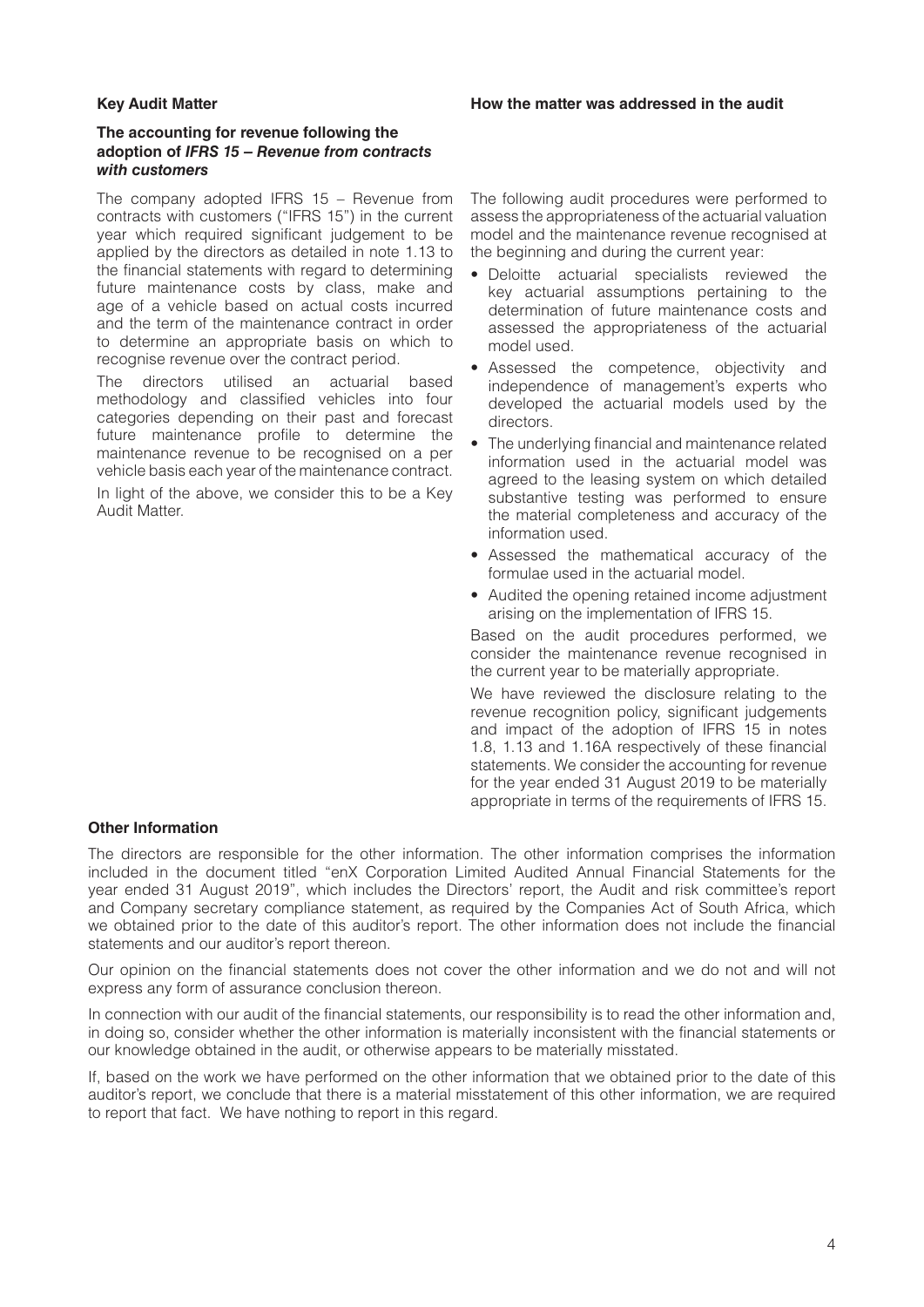#### **Responsibilities of the directors for the Financial Statements**

The directors are responsible for the preparation and fair presentation of the financial statements in accordance with International Financial Reporting Standards and the requirements of the Companies Act of South Africa, and for such internal control as the directors determine is necessary to enable the preparation of financial statements that are free from material misstatement, whether due to fraud or error.

In preparing the financial statements, the directors are responsible for assessing the Company's ability to continue as a going concern, disclosing, as applicable, matters related to going concern and using the going concern basis of accounting unless the directors either intend to liquidate the Company or to cease operations, or have no realistic alternative but to do so.

#### **Auditor's Responsibilities for the Audit of the Financial Statements**

Our objectives are to obtain reasonable assurance about whether the financial statements as a whole are free from material misstatement, whether due to fraud or error, and to issue an auditor's report that includes our opinion. Reasonable assurance is a high level of assurance, but is not a guarantee that an audit conducted in accordance with ISAs will always detect a material misstatement when it exists. Misstatements can arise from fraud or error and are considered material if, individually or in the aggregate, they could reasonably be expected to influence the economic decisions of users taken on the basis of these financial statements.

As part of an audit in accordance with ISAs, we exercise professional judgement and maintain professional scepticism throughout the audit. We also:

- Identify and assess the risks of material misstatement of the financial statements, whether due to fraud or error, design and perform audit procedures responsive to those risks, and obtain audit evidence that is sufficient and appropriate to provide a basis for our opinion. The risk of not detecting a material misstatement resulting from fraud is higher than for one resulting from error, as fraud may involve collusion, forgery, intentional omissions, misrepresentations, or the override of internal control.
- Obtain an understanding of internal control relevant to the audit in order to design audit procedures that are appropriate in the circumstances, but not for the purpose of expressing an opinion on the effectiveness of the Company's internal control.
- Evaluate the appropriateness of accounting policies used and the reasonableness of accounting estimates and related disclosures made by the directors.
- Conclude on the appropriateness of the directors' use of the going concern basis of accounting and based on the audit evidence obtained, whether a material uncertainty exists related to events or conditions that may cast significant doubt on the Company's ability to continue as a going concern. If we conclude that a material uncertainty exists, we are required to draw attention in our auditor's report to the related disclosures in the financial statements or, if such disclosures are inadequate, to modify our opinion. Our conclusions are based on the audit evidence obtained up to the date of our auditor's report. However, future events or conditions may cause the Company to cease to continue as a going concern.
- Evaluate the overall presentation, structure and content of the financial statements, including the disclosures, and whether the financial statements represent the underlying transactions and events in a manner that achieves fair presentation.

We communicate with the directors regarding, among other matters, the planned scope and timing of the audit and significant audit findings, including any significant deficiencies in internal control that we identify during our audit.

We also provide the directors with a statement that we have complied with relevant ethical requirements regarding independence, and to communicate with them all relationships and other matters that may reasonably be thought to bear on our independence, and where applicable, related safeguards.

From the matters communicated with the directors, we determine those matters that were of most significance in the audit of the financial statements of the current period and are therefore the key audit matters. We describe these matters in our auditor's report unless law or regulation precludes public disclosure about the matter or when, in extremely rare circumstances, we determine that a matter should not be communicated in our report because the adverse consequences of doing so would reasonably be expected to outweigh the public interest benefits of such communication.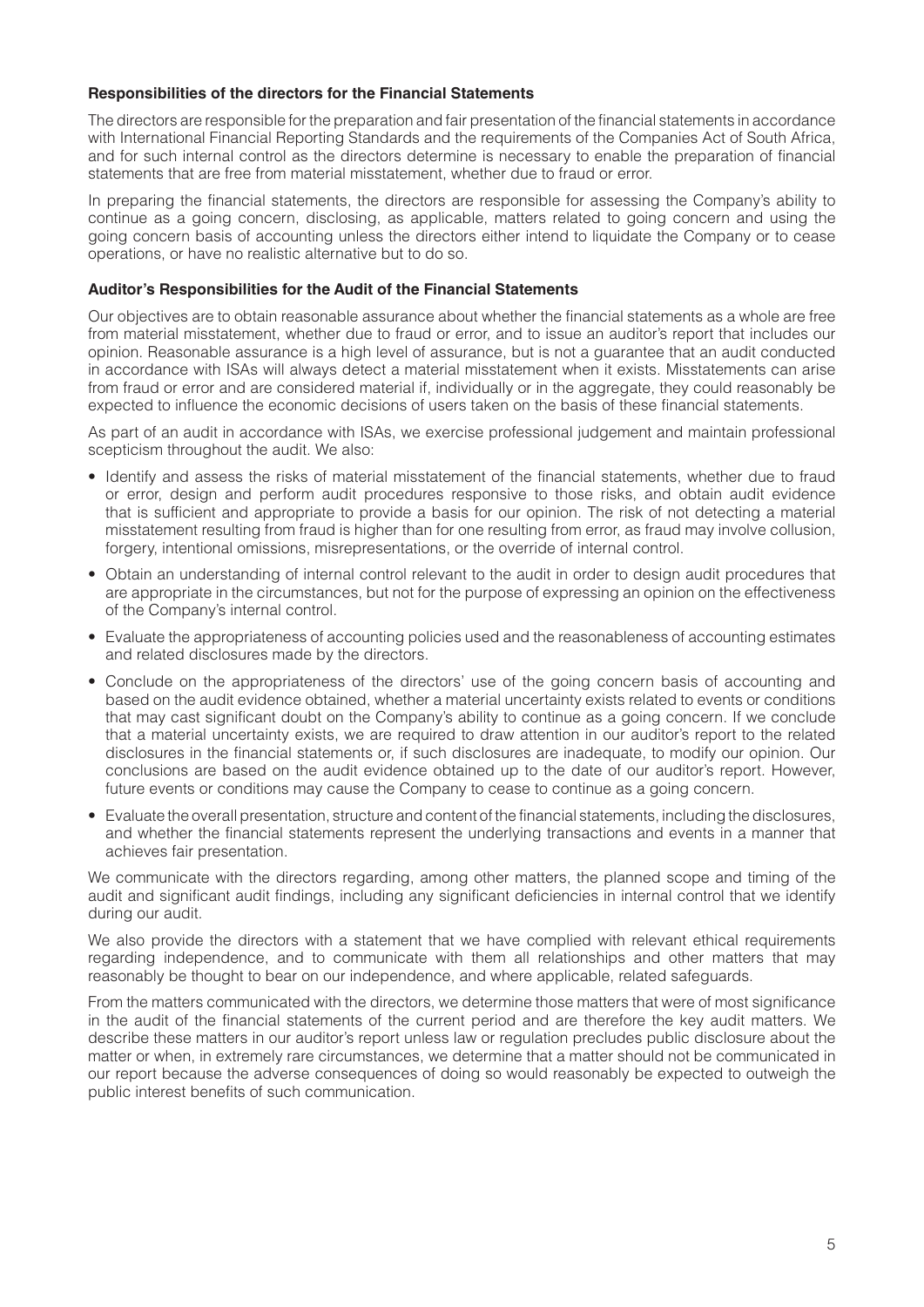### **Report on Other Legal and Regulatory Requirements**

In terms of the IRBA Rule published in Government Gazette Number 39475 dated 04 December 2015, we report that Deloitte & Touche has been the auditor of enX Corporation Limited for 20 years.

Deloite (ade

**Deloitte & Touche**  Registered Auditor Per: Sebastian Benedikt Field Carter Partner 13 December 2019

Deloitte & Touche, Registered Auditors, The Woodlands, 20 Woodlands Drive, Woodmead, 2196 (Private Bag X6, Gallo Manor, 2052)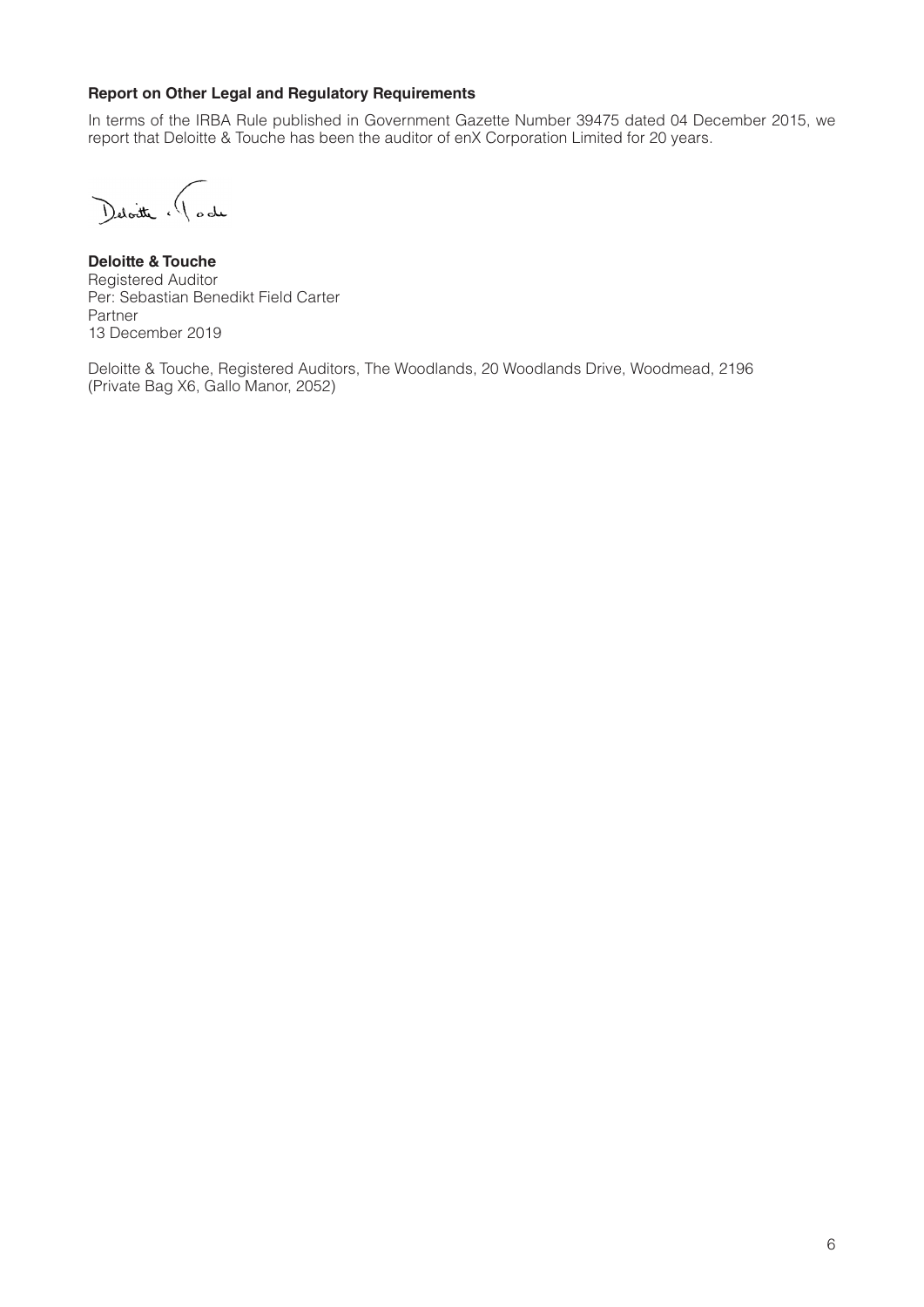### **AUDIT AND RISK COMMITTEE REPORT**

enX Corporation Limited ("enX Corporation" or "the company") is a wholly-owned subsidiary of enX Leasing Investments Proprietary Limited ("enX Leasing"), which is a wholly-owned subsidiary of enX Group Limited ("enX Group" or "the group"). The full audit and risk committee report has been included in the enX Group integrated report published on the enX website, www.enxgroup.co.za/integrated-annual-reports.

The Audit and Risk Committee of enX Group assumes the role and responsibility of the audit committee function of the Company. The Audit and Risk Committee's operation is guided by a detailed charter that is approved by the board and complies with the Companies Act and King IV. The purpose of the committee is to assist the board in discharging its duties relating to the safeguarding of assets, the operation of adequate systems, control and reporting processes, and the preparation of the accurate reporting and financial statements in compliance with the applicable legal requirements and accounting standards. Other responsibilities of the committee include assessing and approving the internal audit plan, assessing the reporting from both internal and external auditors and assessing the going concern of the company.

The external auditors have unrestricted access to the Audit and Risk Committee and attend meetings to report on their findings and to discuss accounting, auditing, internal control and financial reporting matters.

The Audit and Risk Committee has reviewed the scope as well as the independence and objectivity of the external auditors. The committee has satisfied itself that the external auditor is independent as defined by the Companies Act.

**B Ngonyama** *enX Group Audit and Risk Committee Chairperson* 13 December 2019

### **COMPANY SECRETARY COMPLIANCE STATEMENT**

In my capacity as company secretary, I hereby confirm that in terms of section 88(2)(e) of the Companies Act, the company has lodged all returns required of a public company in terms of the Companies Act for the year ended 31 August 2019 with the Registrar of Companies and that all these returns are true, correct and up to date.

**N Petrides** *Company secretary* 13 December 2019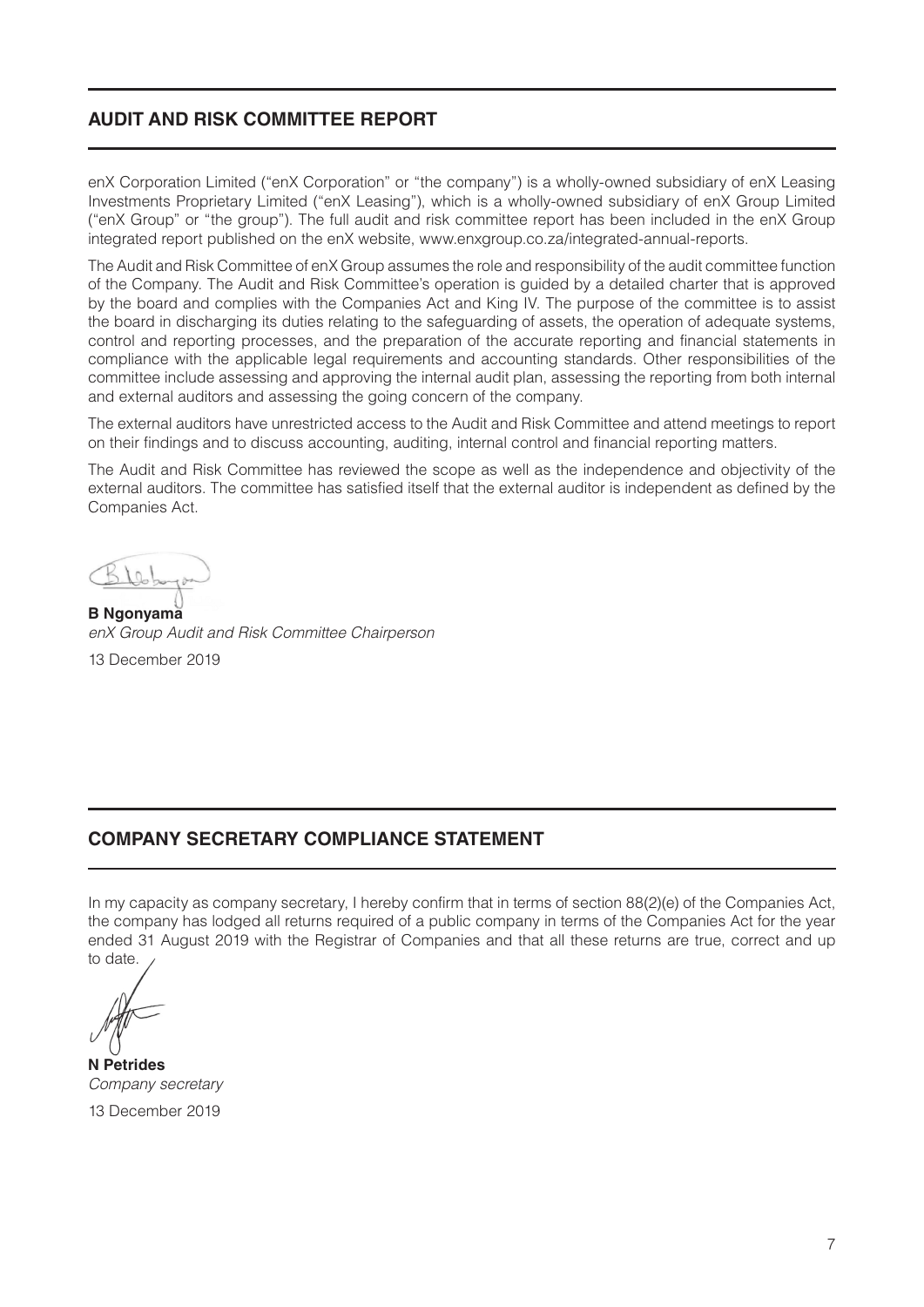### **DIRECTORS' REPORT**

The directors have pleasure in submitting their report on the annual financial statements of enX Corporation Limited for the year ended 31 August 2019.

#### **FINANCIAL PERFORMANCE AND MAIN BUSINESS AND OPERATIONS**

The company's core business is to provide a full spectrum of passenger and commercial vehicle services including leasing, fleet management, outsourcing solutions, maintenance, warranty management and vehicle tracking solutions driven by a unique approach to asset management through data technology. The company's commercial vehicle operations are supported by a nationwide network of workshops and panel repair shops.

The financial results for the year ended 31 August 2019 are set out in detail in the financial statements. The company recorded a profit before taxation of R48 million for the year ended 31 August 2019 (2018: R39 million).

#### **DIVIDENDS**

No dividends were declared and paid during the period under review (2018: Nil).

#### **AUTHORISED AND ISSUED SHARE CAPITAL**

There were no changes to the authorised or issued share capital of the company during the current period.

#### **DIRECTORS**

The directors of the company at the year-end and date of this report are:

- JV Carr;
- SB Joffe (resigned on 19 July 2019);
- PD Mansour: and
- JS Friedman (resigned effective 31 March 2020).

#### **SPECIAL RESOLUTIONS**

During the financial year the following special resolutions were passed:

#### **Special Resolution 1 – Financial assistance for subscription of securities**

Resolved in terms of section 44(3)(a)(ii) of the Companies Act, as a general approval, that the board of directors of the company may from time to time authorise the company to provide any direct or indirect financial assistance for subscription of securities, as defined in section 44(1) of the Companies Act, provided that the aforementioned approval shall be valid for a period of two years from approval of this resolution.

#### **Special Resolution 2 – Financial assistance to related or inter-related companies and others**

Resolved in terms of section 45(3)(a)(ii) of the Companies Act, as a general approval, that the board of directors may from time to time authorise the company to provide any direct or indirect financial assistance, as defined in section 45(1) of the Companies Act, to any related or inter related company or corporation as contemplated in section 45(2) of the Companies Act, for such amounts and on such terms and conditions as the board of directors may determine, provided that the aforementioned approval shall be valid for a period of two years from passing hereof.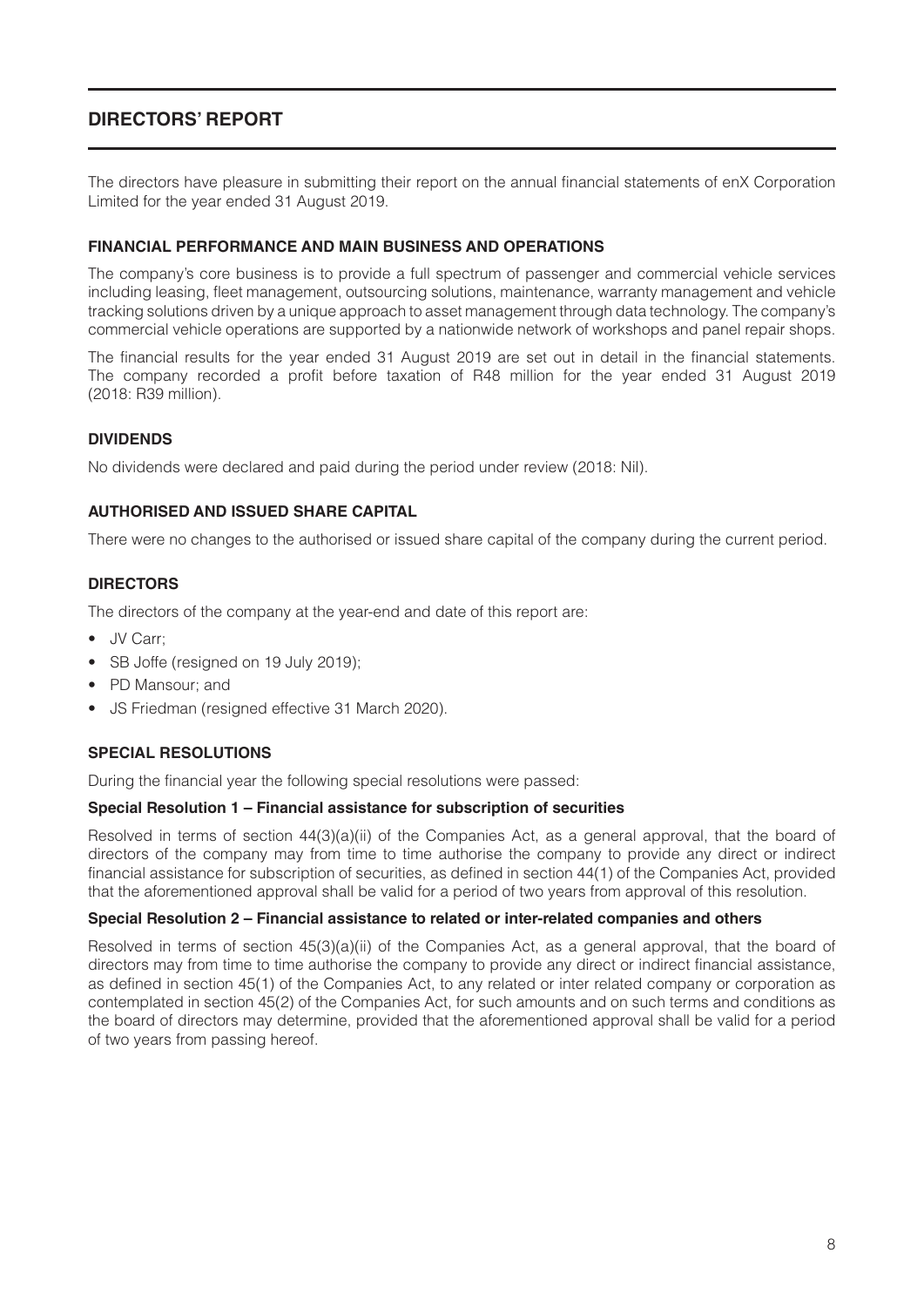#### **GOING CONCERN**

The annual financial statements have been prepared on the assumption that the company will continue to operate as a going concern. The majority of loans with group companies will only be settled should investments be sold. As indicated in the subsequent events disclosure, the repayment terms pertaining to the company's term loan facility have been amended which results in no amounts being repayable in the 12-month period from the year-end which has a direct impact on liquidity. In addition, the company's current trading position and forecasts, enables the directors to conclude that the company will be able to meet its obligations as they fall due, and accordingly that it remains appropriate to prepare these financial results on a going concern basis.

#### **KING IV**

For full details with regards to the company's compliance with King IV please refer to the "DMTN programme" section on the website where the "King IV Compliance enX Corporation 2019" document has been loaded.

#### **AUDITORS**

Deloitte & Touche will continue in office as external auditors, with Mr S Carter as the designated auditor.

#### **EVENTS SUBSEQUENT TO THE STATEMENT OF FINANCIAL POSITION DATE**

The company negotiated an amendment to the repayment terms pertaining to its term loan facility by moving out the 29 May 2020, 31 August 2020 and 30 November 2020 repayments of R216,5 million each, across the remaining amortisation periods. This will increase the quarterly repayments to R298 million. Repayments will commence on 26 February 2021.

The board of directors is not aware of any other matter or circumstance arising since the end of the reporting period which significantly affects the financial position of the company as at 31 August 2019 or the results of its operations or cash flows for the year then ended.

#### **COMPANY INFORMATION**

The company is a public company incorporated in South Africa. The company has issued listed debt instruments.

The address of the company secretary, N Petrides, and the registered office of the company are as follows:

11 Gross Street, PO Box 1050 Tunney Industrial, Tunney Industrial, Isando 2008

Business address: Postal address: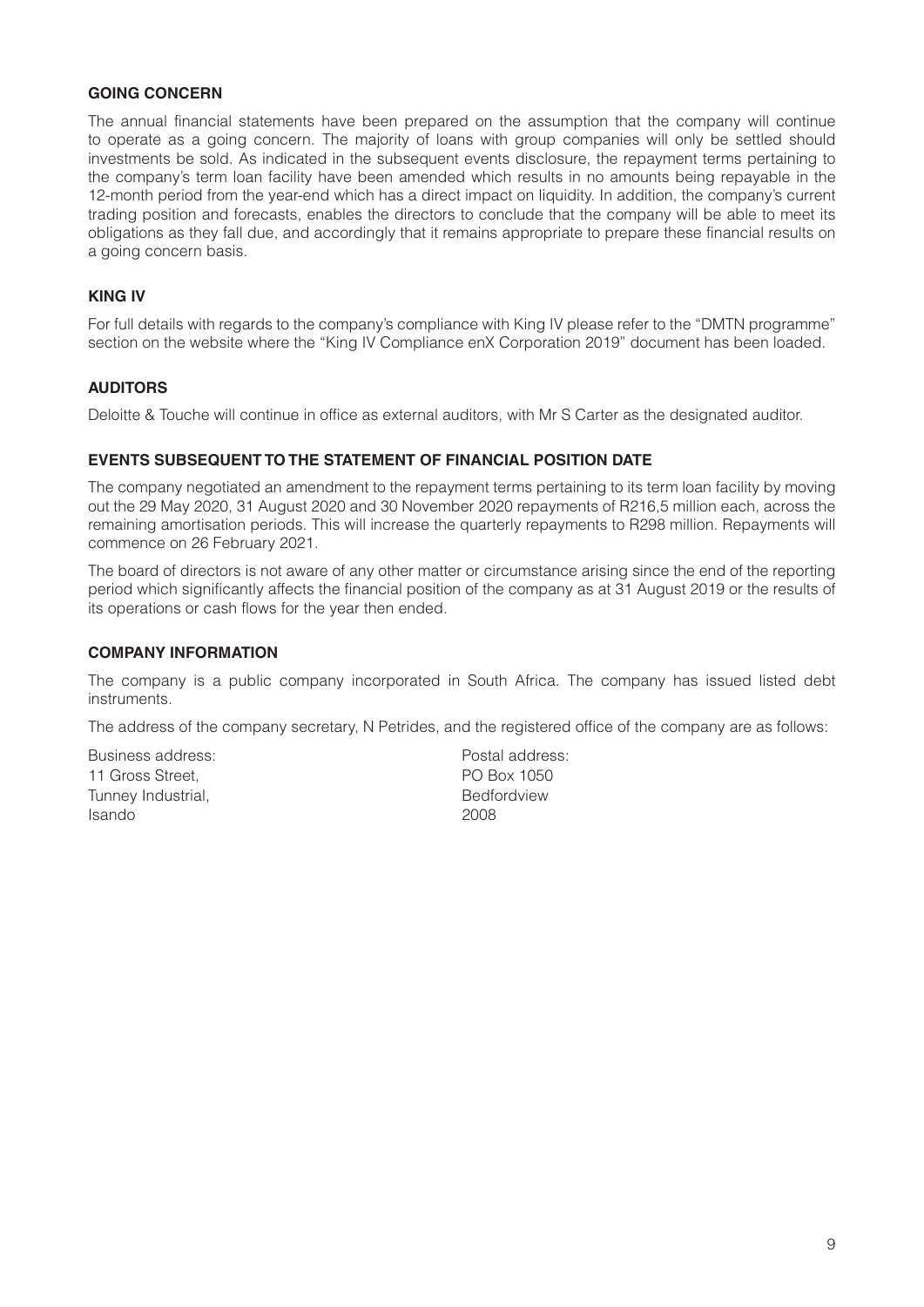## **STATEMENT OF FINANCIAL POSITION**

As at

|                                     |                | 31 August<br>2019 | 31 August<br>2018 |
|-------------------------------------|----------------|-------------------|-------------------|
|                                     | <b>Notes</b>   | R'000             | R'000             |
| <b>Assets</b>                       |                |                   |                   |
| <b>Non-current assets</b>           |                | 4 4 18 7 54       | 4 0 11 7 9 6      |
| Intangible assets                   | $\mathbf{2}$   | 8 1 1 5           | 5 2 2 2           |
| Property, plant and equipment       | 3              | 52 217            | 53 991            |
| Leasing assets                      | 4              | 2 580 981         | 2 368 198         |
| Investments                         | 5              | 13 161            | 20768             |
| Amounts owing by group companies    | 6              | 1764280           | 1563617           |
| <b>Current assets</b>               |                | 1 080 745         | 954 456           |
| Amounts owing by group companies    | 6              | 741 283           | 640 329           |
| Inventories                         | $\overline{7}$ | 17869             | 6848              |
| Trade and other receivables         | 8              | 152 096           | 184 589           |
| Taxation receivable                 |                |                   | 1699              |
| Cash and cash equivalents           | $\overline{9}$ | 169 497           | 120 991           |
| <b>Total assets</b>                 |                | 5 499 499         | 4 966 252         |
| <b>Equity and liabilities</b>       |                |                   |                   |
| Stated capital                      | 10             | 548 874           | 548 874           |
| Other reserves                      | 11             | 8813              | 7701              |
| Equity loan                         | 6              | 25 360            | 25 360            |
| Accumulated profit/(losses)         |                | 18 4 96           | (20346)           |
| <b>Total equity</b>                 |                | 601 543           | 561 589           |
| <b>Non-current liabilities</b>      |                | 3 086 765         | 3 0 8 9 7 7 0     |
| Interest-bearing liabilities        | 12             | 2847220           | 2850129           |
| Deferred taxation                   | 13             | 238 598           | 233 713           |
| Non-current financial liabilities   | 14             | 947               | 5928              |
| <b>Current liabilities</b>          |                | 1 811 191         | 1 314 893         |
| Amounts owing to group companies    | 6              | 504 340           | 394 563           |
| Interest-bearing liabilities        | 12             | 1 053 815         | 646 475           |
| Trade and other payables            | 15             | 243 610           | 273 855           |
| Taxation payable                    |                | 9426              |                   |
| <b>Total equity and liabilities</b> |                | 5499499           | 4 966 252         |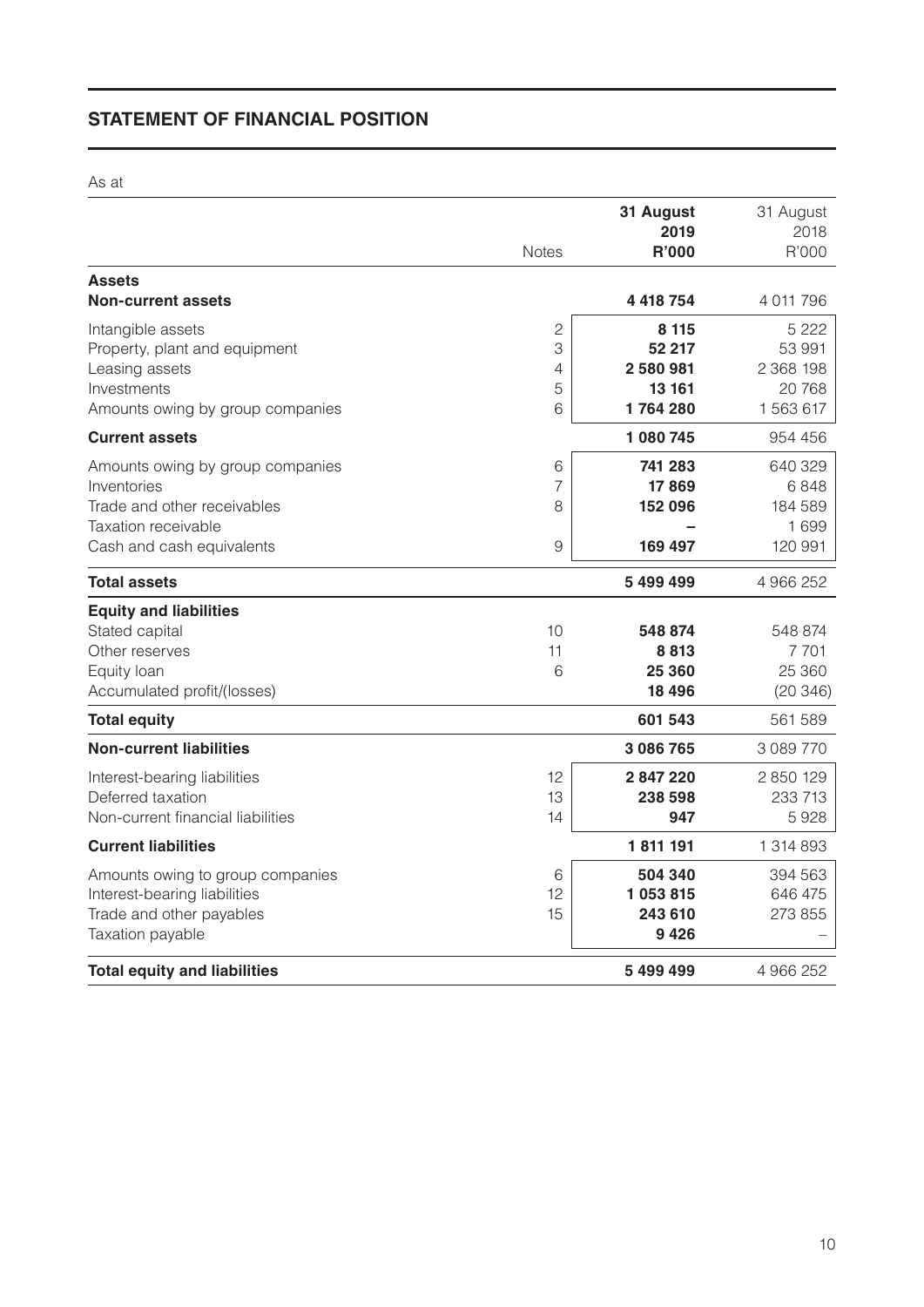### **STATEMENT OF PROFIT OR LOSS AND OTHER COMPREHENSIVE INCOME**

### For the years ended

|                                                                                                        |              | 31 August            | 31 August     |
|--------------------------------------------------------------------------------------------------------|--------------|----------------------|---------------|
|                                                                                                        | <b>Notes</b> | 2019<br><b>R'000</b> | 2018<br>R'000 |
| <b>Revenue</b>                                                                                         | 16           | 1880967              | 1999363       |
| Net operating expenses                                                                                 | 17           | (1 218 031)          | (1364024)     |
| Profit from operations before depreciation,<br>amortisation, profit on disposal of property, plant and |              |                      |               |
| equipment and impairments<br>Depreciation, amortisation and profit on disposal of                      |              | 662936               | 635 339       |
| property, plant and equipment                                                                          | 18           | (423 305)            | (409 211)     |
| Impairment of investments                                                                              | 19           | (4615)               | (5 100)       |
| <b>Operating profit</b>                                                                                |              | 235 016              | 221 028       |
| Net foreign exchange gains                                                                             |              | 5                    | 235           |
| <b>Profit before net finance costs</b>                                                                 |              | 235 021              | 221 263       |
| Net finance costs                                                                                      |              | (186 659)            | (182316)      |
| Finance costs                                                                                          | 20           | (362 860)            | (357 550)     |
| Finance income                                                                                         | 20           | 176 201              | 175 234       |
| <b>Profit before taxation</b>                                                                          |              | 48 362               | 38 947        |
| Taxation                                                                                               | 21           | (18 174)             | (14215)       |
| <b>Profit for the year</b>                                                                             |              | 30 188               | 24 7 32       |
| Total comprehensive income for the year                                                                |              | 30 188               | 24 7 32       |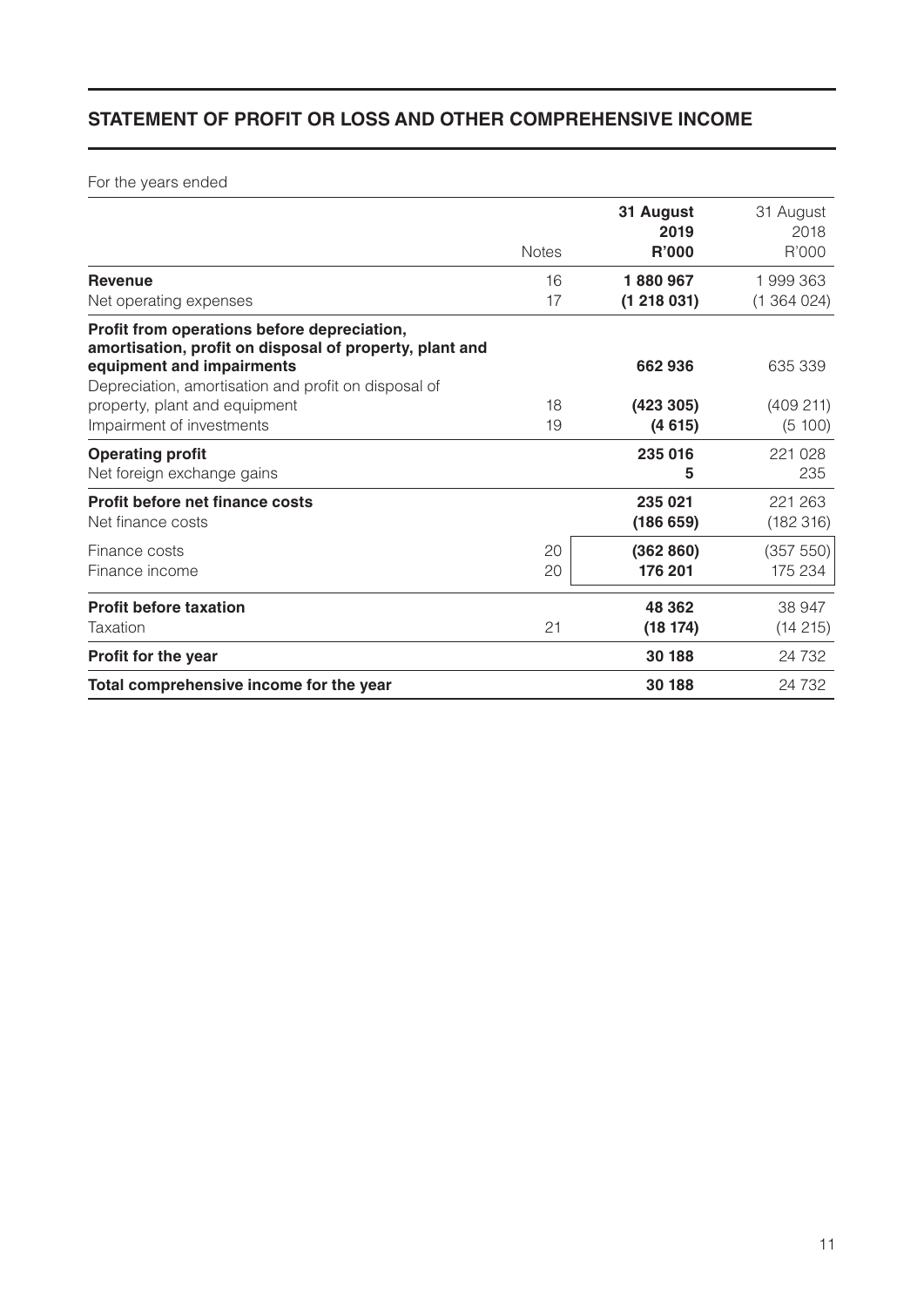## **STATEMENT OF CHANGES IN EQUITY**

### For the years ended

|                                                                  |                                          |                                                 |                                               | <b>Accumulated</b>            |                |
|------------------------------------------------------------------|------------------------------------------|-------------------------------------------------|-----------------------------------------------|-------------------------------|----------------|
|                                                                  | <b>Stated</b><br>capital<br><b>R'000</b> | <b>Other</b><br><b>reserves</b><br><b>R'000</b> | <b>Equity</b><br><b>loans</b><br><b>R'000</b> | profits/<br>(losses)<br>R'000 | Total<br>R'000 |
| <b>Balance at 1 September 2018</b><br>Total comprehensive income | 548 874                                  | 4621                                            | 25 360                                        | (45078)                       | 533 777        |
| for the year                                                     |                                          |                                                 |                                               | 24 7 32                       | 24 7 32        |
| Vesting of share incentive scheme                                |                                          | (7690)                                          |                                               |                               | (7690)         |
| Share-based payment expense                                      |                                          | 10770                                           |                                               |                               | 10 770         |
| <b>Balance at 31 August 2018</b>                                 | 548 874                                  | 7 701                                           | 25 3 60                                       | (20346)                       | 561 589        |
| Opening IFRS 15 adjustment                                       |                                          |                                                 |                                               | 8654                          | 8654           |
| Balance as at 1 September 2018<br>Total comprehensive income     | 548 874                                  | 7 701                                           | 25 360                                        | (11692)                       | 570 243        |
| for the year                                                     |                                          |                                                 |                                               | 30 188                        | 30 188         |
| Vesting of share incentive scheme                                |                                          | (1438)                                          |                                               |                               | (1438)         |
| Share-based payment expense                                      |                                          | 2550                                            |                                               |                               | 2550           |
| <b>Balance at 31 August 2019</b>                                 | 548 874                                  | 8813                                            | 25 3 60                                       | 18 4 96                       | 601 543        |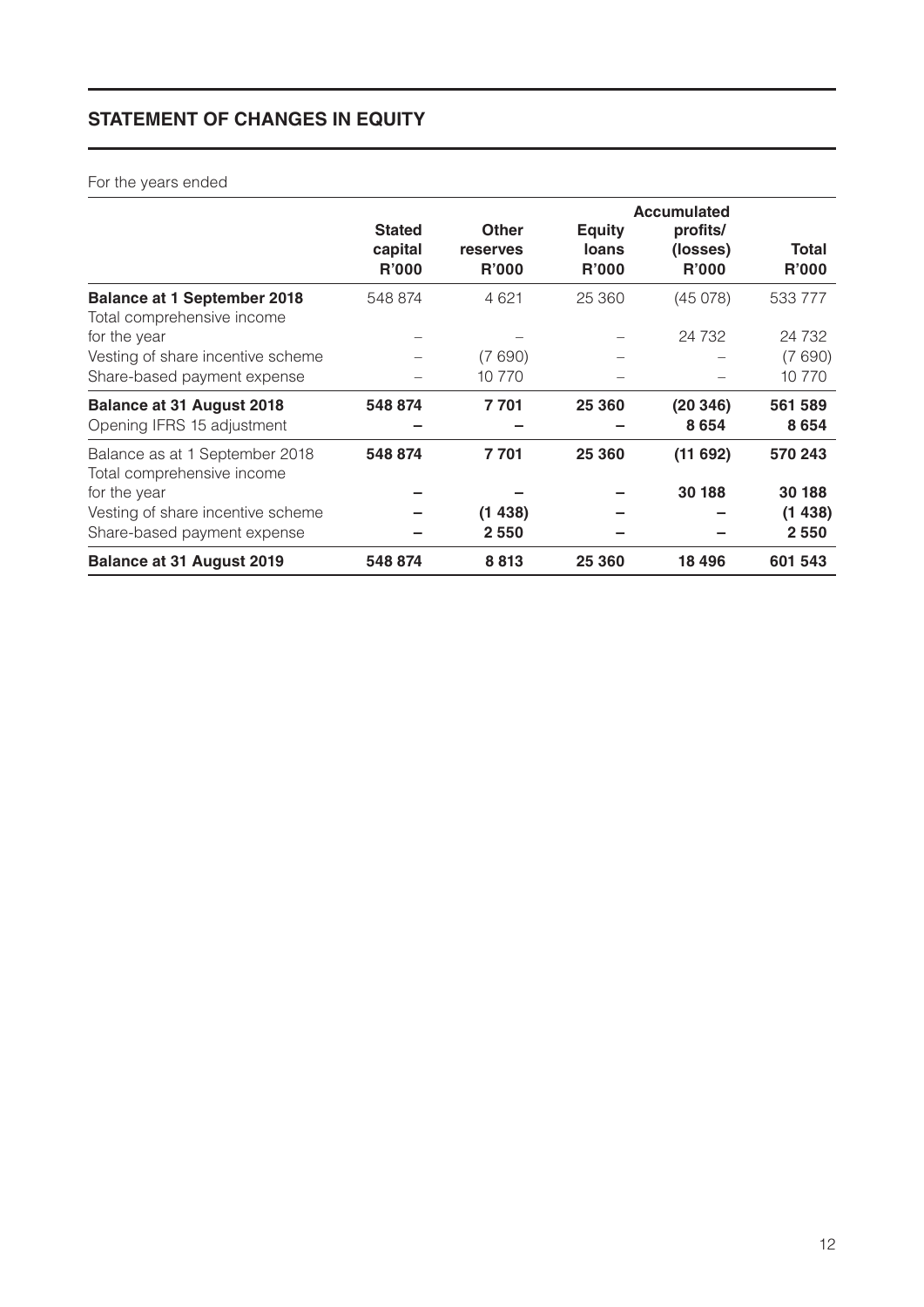## **STATEMENT OF CASH FLOWS**

For the years ended

|                                                             |                | 31 August<br>2019 | 31 August<br>2018 |
|-------------------------------------------------------------|----------------|-------------------|-------------------|
|                                                             | <b>Notes</b>   | R'000             | R'000             |
| Cash flows from operating activities                        |                |                   |                   |
| Cash receipts from customers                                |                | 1924887           | 2029499           |
| Cash paid to suppliers and employees                        |                | (937 475)         | (1058250)         |
| Cash generated by operations                                | 22A            | 987 412           | 971 249           |
| Finance costs paid                                          | 22D            | (349560)          | (357 550)         |
| Finance income received                                     | 22C            | 176 201           | 162 284           |
| <b>Taxation paid</b>                                        | 22B            | (2164)            | 12 578            |
| Net cash flows generated from operating activities          |                | 811 889           | 788 561           |
| Cash flows from investing activities                        |                |                   |                   |
| Purchase of intangible assets                               | $\mathbf{2}$   | (5681)            | (5172)            |
| Purchase of property, plant and equipment                   | 3              | (2925)            | (4546)            |
| Purchase of leasing assets                                  | 4              | (970360)          | (786 266)         |
| Proceeds from loans receivable                              |                |                   | 250 000           |
| Net movement in amounts due by group companies              | 1.15           | (191840)          | 108 344           |
| Cash movement in investments                                |                | 2992              | (4093)            |
| Net cash flows utilised in investing activities             |                | (1167814)         | (441 733)         |
| <b>Cash flows from financing activities</b>                 |                |                   |                   |
| Repayment of interest-bearing borrowings                    |                | (472504)          | (766998)          |
| Proceeds on interest-bearing borrowings advanced            |                | 876935            | 460 000           |
| Net cash flows generated/(utilised) by financing activities |                | 404 431           | (306998)          |
| Net movement in cash and cash equivalents                   |                | 48 506            | 39 830            |
| Cash and cash equivalents at beginning of the year          |                | 120 991           | 120 991           |
| Cash and cash equivalents at end of the year                | $\overline{9}$ | 169 497           | 120 991           |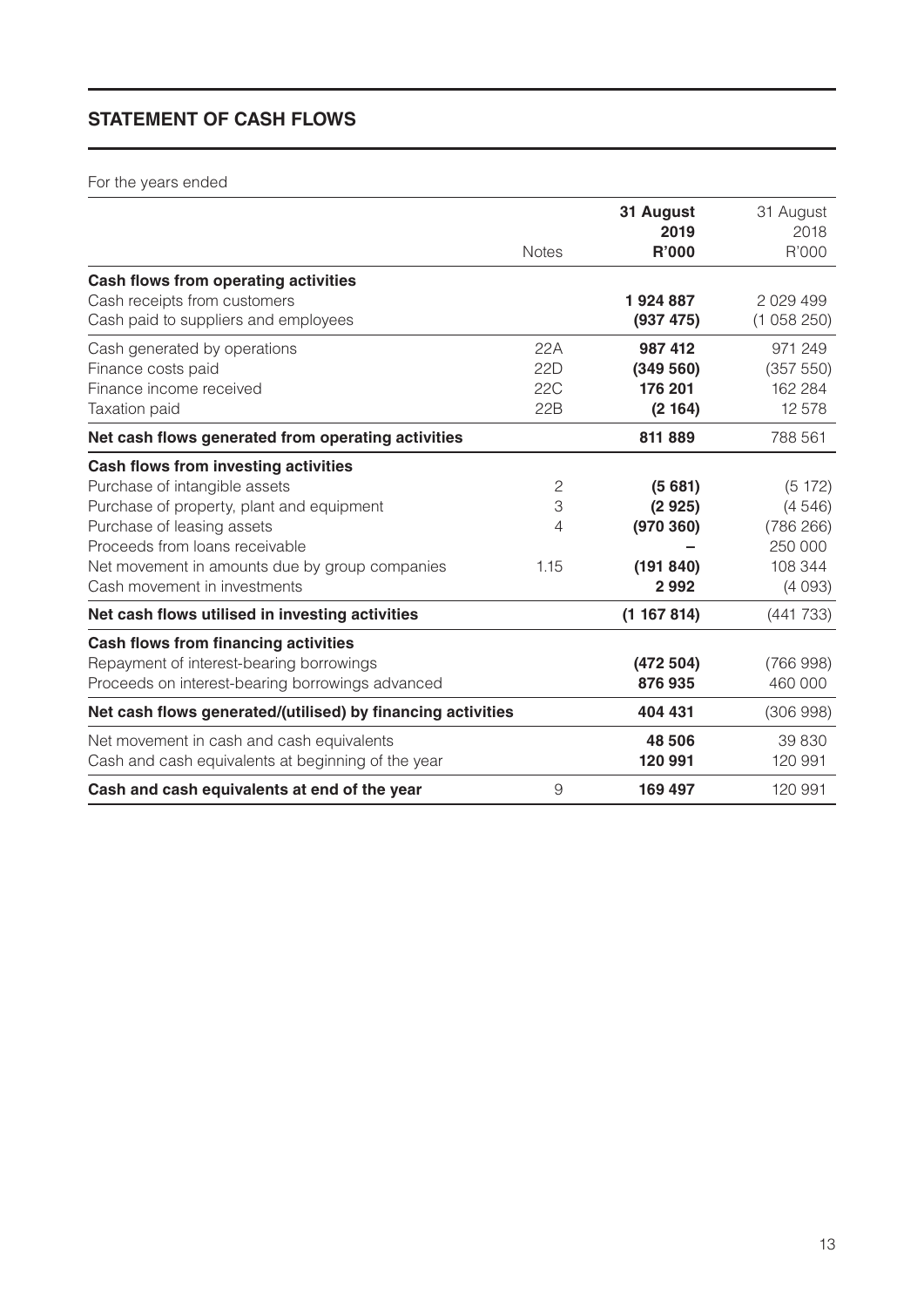### **NOTES TO THE ANNUAL FINANCIAL STATEMENTS**

For the year ended 31 August 2019

#### 1. **PRINCIPAL ACCOUNTING POLICIES**

The annual financial statements are prepared in compliance with JSE Listings Requirements, IFRS and Interpretations of those standards, as issued by the International Accounting Standards Board (IASB), the financial reporting pronouncements as issued by the Financial Reporting Standards Council (FRSC) that are relevant to its operations and have been effective for the annual reporting period ending 31 August 2019, and the SAICA Financial Reporting Guides as issued by the Accounting Practices Committee and the requirements of the South African Companies Act 71 of 2008, as amended. These accounting policies are consistent with the previous period, except for the changes set out in note 1.16.

#### 1.1 **Basis of preparation**

The financial statements are prepared on the historical cost basis except for the measurement of certain financial instruments at fair value.

#### 1.2 **Standards and interpretations not yet effective or relevant**

At the date of authorisation of the financial statements of the company for the year ended 31 August 2019, the following Standards and Interpretations were in issue but not yet effective and are considered relevant to the company:

| <b>Standards and interpretations</b>               | <b>Annual periods</b><br>beginning on or after |
|----------------------------------------------------|------------------------------------------------|
| Issued and effective but changes not yet effective |                                                |
| IFRS 16: Leases                                    | 1 January 2019                                 |

Management has performed a detailed assessment regarding the possible impacts on future reporting of IFRS 16, which is applicable to the 2020 financial year.

#### **IFRS 16: LEASES**

IFRS 16 provides a comprehensive model for the identification of lease arrangements and their treatment in the financial statements for both lessors and lessees. IFRS 16 will supersede the current lease guidance including IAS 17.

A project has been undertaken to assess the impact of IFRS 16 which is only applicable from the year beginning 1 September 2019. The company has chosen to apply the "simplified approach" on adoption of IFRS 16 that includes certain relief related to the measurement of the right-of-use asset and the lease liability at 1 September 2018, rather than full retrospective application. Furthermore, the "simplified approach" does not require a restatement of comparatives. The only more material assets which the company leases and which are currently treated as operating leases relate to land and buildings and plant at the Fuel business.

When IFRS 16 is implemented the company will make use of the practical expedient available on transition to IFRS 16 not to reassess whether a contract is or contains a lease. Based on this the definition of a lease in accordance with IAS 17 will apply to leases entered into before 1 September 2019.

The change in definition of a lease mainly relates to the concept of control. IFRS 16 distinguishes between leases and service contracts on the basis of whether the use of an identified asset is controlled by the customer. Based on this a contract contains a lease if control of the use of an asset is obtained in exchange for a consideration. Should the company have control of the asset, the company will recognise a right-of-use-asset and a lease liability at the commencement date of the contract. The right-of-use asset is initially measured at cost, which comprises the initial amount of the lease liability adjusted for any lease payments made before the commencement date.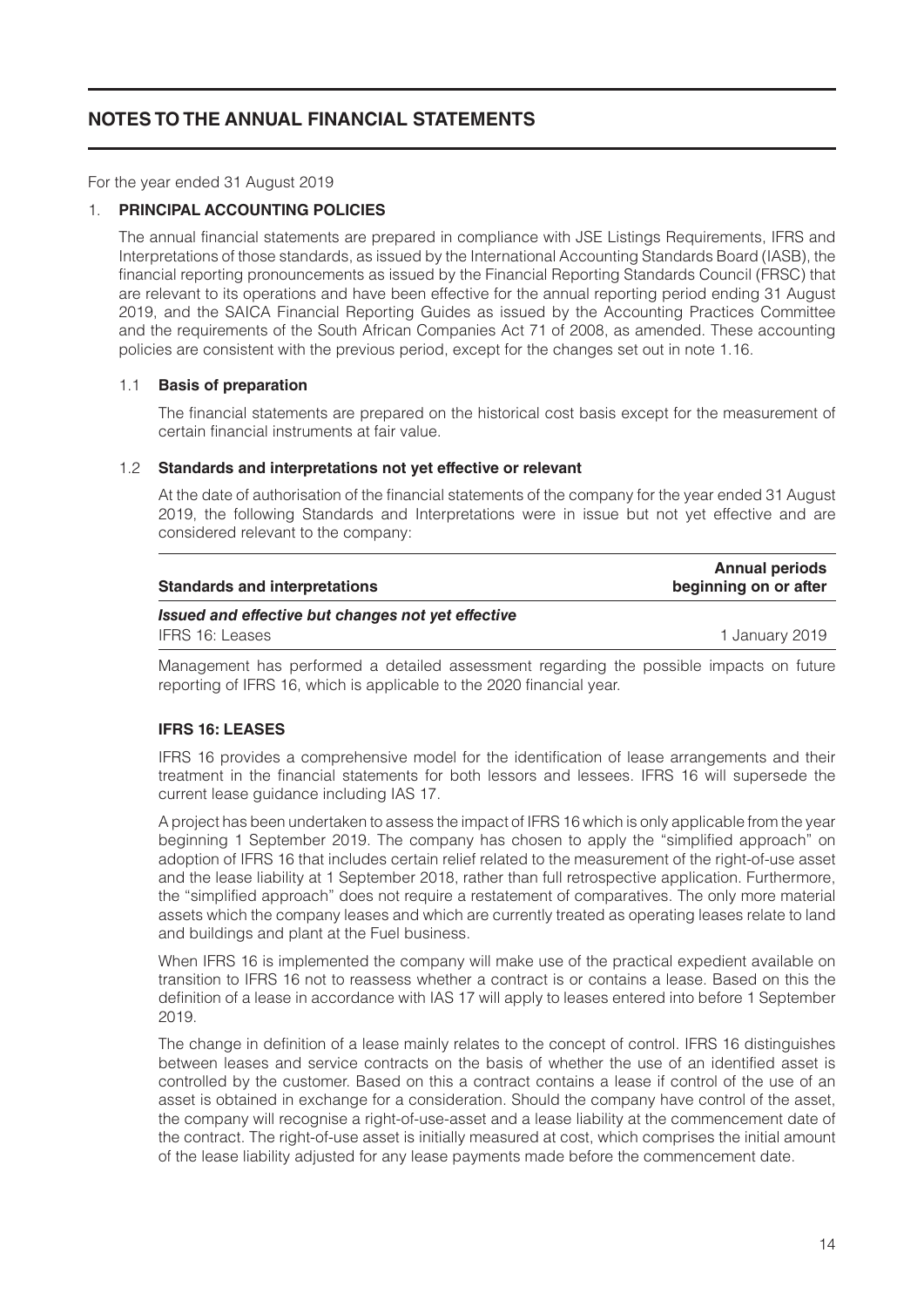#### 1.2 **Standards and interpretations not yet effective or relevant** continued

The right-of-use asset will be subsequently depreciated over the lease term. In addition under IFRS 16, right-of-use assets will be tested for impairment in accordance with IAS 36 Impairment of Assets. This will replace the previous requirement to recognise a provision for onerous lease contracts.

The lease liability is measured at the present value of lease payments discounted using an incremental borrowing rate. The lease asset is measured at amortised cost using effective interest rate.

If the company had early adopted IFRS 16 in the current year the expected range of impact, net of tax, on retained earnings for the year ended 31 August 2019 would be as follows:

| <b>Expected impact of adopting IFRS 16</b>                                  | <b>Range in R millions</b> |
|-----------------------------------------------------------------------------|----------------------------|
| Right of use assets/(liabilities) recognised                                | 16.8 to 20.5               |
| <b>Retained earnings:</b>                                                   |                            |
| Reversal of lease payments recognised under IAS 17                          | $(5.6)$ to $(6.8)$         |
| Amortisation of right-of-use assets                                         | 5.3 to 6.4                 |
| Unwinding of finance cost element recognised in capitalised lease liability | 1.0 to 1.2                 |
| Related deferred tax                                                        | $(0.2)$ to $(0.3)$         |
| Expected impact of IFRS 16 on retained earnings as at                       |                            |
| 1 September 2019                                                            | $0.5$ to $0.6$             |

#### **Impact on the statement of cash flows**

Under IAS 17, all lease payments on operating leases are presented as part of cash flows from operating activities. The impact of the changes under IFRS 16 would be to increase the cash generated by operating activities and to decrease net cash used in financing activities by the same amount.

The remainder of the new standards and interpretations applicable for the 2019 financial year are not considered to have a material impact on financial reporting.

#### 1.3 **Property, plant, equipment and leasing assets**

Property, plant and equipment and leasing assets are stated at historical cost, less accumulated depreciation and impairment losses.

Property, plant and equipment and leasing assets are initially recognised at cost. Directly related transaction costs are included in the initial measurement.

Subsequent costs are recognised to the extent that it is probable that the future economic benefits which are associated with them will flow to the entity and the cost can be measured reliably.

Items of property, plant and equipment and leasing assets are depreciated to their residual values, on a straight-line basis over their estimated useful lives, commencing from the date they are available for use. The depreciation is calculated and charged to the statement of comprehensive income over the following periods:

| <b>Item</b>               | Useful life                              |
|---------------------------|------------------------------------------|
| Plant and equipment       | 3 to 10 years                            |
| Office equipment          | 3 to 5 years                             |
| Computer equipment        | 3 years                                  |
| Motor vehicles            | 3 to 10 years                            |
| Leasehold improvements    | Lesser of useful life or period of lease |
| <b>Buildings</b>          | Up to 20 years                           |
| Leasing assets (vehicles) | 3 to 10 years                            |

The residual value, is re-assessed at each year-end together with the useful life of the asset.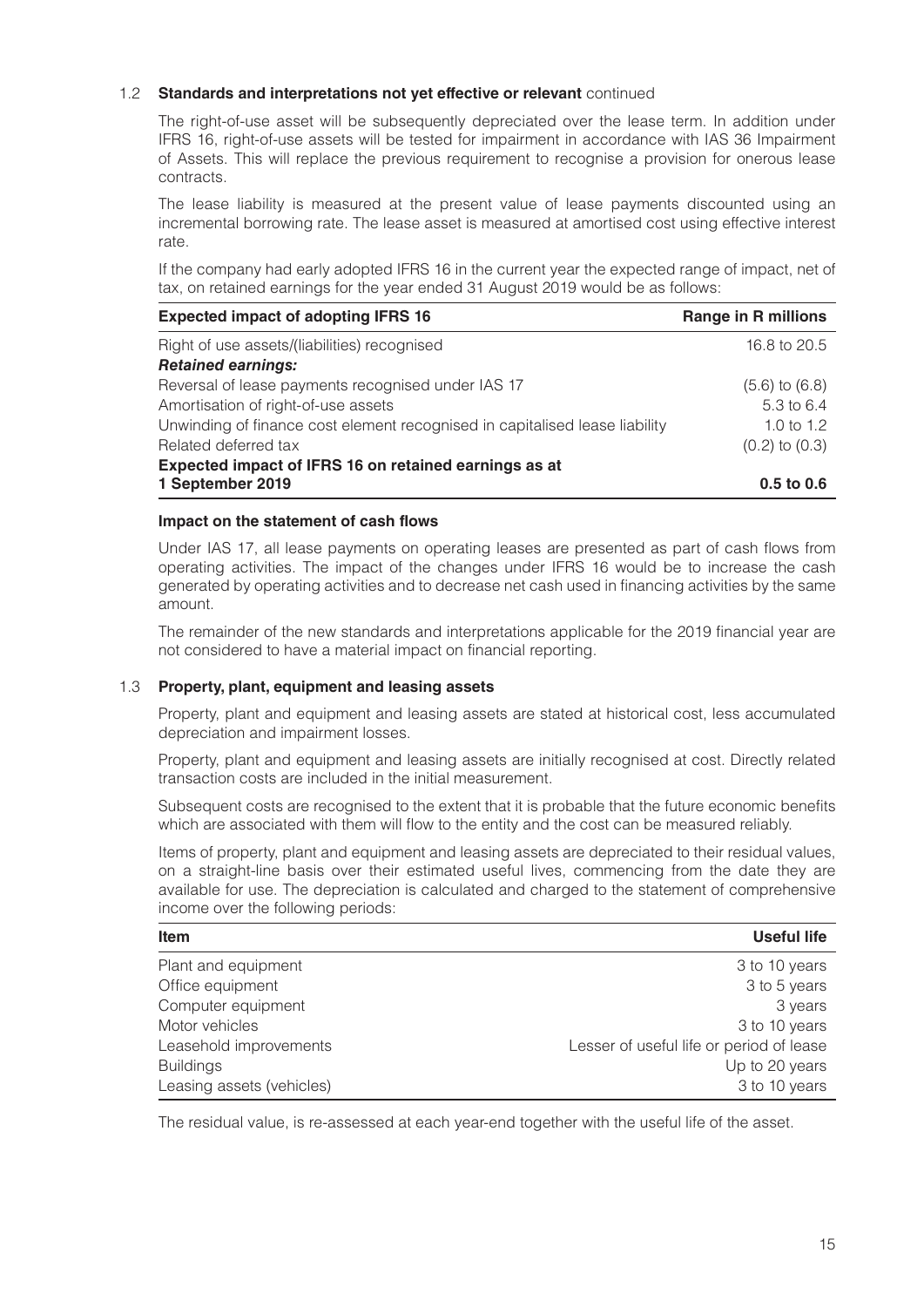#### 1.3 **Property, plant, equipment and leasing assets** continued

Carrying amounts of property, plant and equipment and leasing assets are reduced to their recoverable amounts where these are lower than the carrying amounts. The expected future cash flows attributable to such assets are considered in determining the recoverable amounts. If the recoverable amount is lower than the carrying amount, it is impaired in the statement of comprehensive income.

#### 1.4 **Intangible assets other than goodwill**

Intangible assets that are acquired by the company and have finite useful lives are measured at cost less accumulated amortisation and impairment losses.

Subsequent expenditure is capitalised only when it increases the future economic benefits embodied in the specification to which it relates. All other expenditure is recognised in profit or loss.

Intangible assets with finite useful lives are amortised on a straight-line basis in the statement of comprehensive income over their estimated useful lives. Amortisation is disclosed as part of depreciation and amortisation on the statement of comprehensive income. The estimated useful lives for the current period are as follows:

**Item Useful life**

#### Computer software 2 to 8 years 2 to 8 years 2 to 8 years 2 to 8 years 2 to 8 years 2 to 8 years 2 to 8 years 2 to 8 years 2 to 8 years 2 to 8 years 2 to 8 years 2 to 8 years 2 to 8 years 2 to 8 years 2 to 8 years 2 to 8 ye

Amortisation methods and useful lives are reviewed at each reporting date and adjusted if appropriate.

#### 1.5 **Inventories**

Inventory comprises finished goods and vehicles.

Inventories are stated at the lower of cost and net realisable value. Cost is determined as follows:

| Vehicles                               | Specific cost         |
|----------------------------------------|-----------------------|
| Spares, accessories and finished goods | Weighted average cost |

Net realisable value is the estimated selling price in the ordinary course of business, less the cost of completion and selling expenses.

The amount of any write-down of inventories to net realisable value and all losses of inventories are charged to the statement of comprehensive income in the period the write-down or loss is incurred. The amount of any reversal of any write-down of inventories, arising from an increase in net realisable value, is recognised as a reduction in the amount of inventories through the statement of comprehensive income in the period in which the reversal occurs. Trade discounts, rebates and other similar items are deducted in determining the costs of purchase.

#### 1.6 **Financial instruments**

The company has adopted IFRS 9 from 1 September 2018. Information about the impact of initially applying IFRS 9 is described in note 1.16B.

#### **Classification**

Financial instruments are classified on initial recognition as a financial asset, a financial liability or an equity instrument based on the business model and the contractual cashflows associated with the instrument.

#### **Trade and other receivables**

Trade receivables, loans and other receivables are measured at amortised cost using the effective interest rate method and reduced by the expected credit losses ("ECL"). The company has applied the simplified model determining the lifetime expected credit losses as there is no significant financing component. Other receivables include prepayments, value added tax, deposits, sundry debtors, claims and recoverables.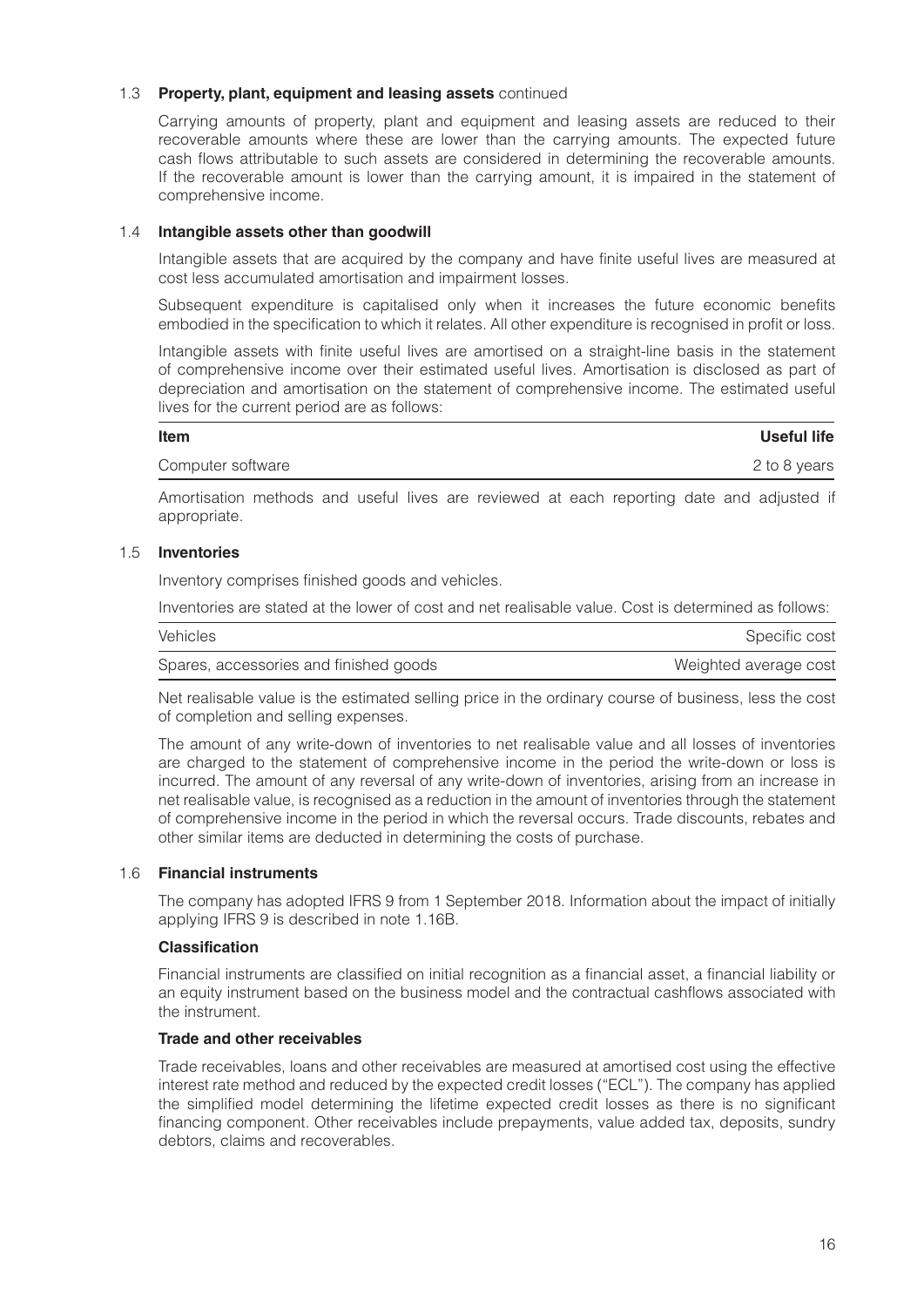#### 1.6 **Financial instruments** continued

#### **Impairment of financial assets**

An assessment is made at each reporting date whether there is any objective evidence that trade, loans and other receivables are impaired. The company applies the simplified approach to calculate the ECL of trade receivables. The rates used in the provision matrix are based on days past due and debt written off.

For all other financial assets classified at amortised cost as well as issued loan commitments, the general approach has been applied to calculate the ECL. The ECL is calculated by considering the consequences and probabilities of possible defaults only for the next 12 months.

#### **Trade payables and interest-bearing liabilities**

Trade payables and interest-bearing liabilities are initially recognised at fair value and are subsequently measured at their amortised cost using the effective interest rate method.

#### **Cash and cash equivalents**

Cash and cash equivalents are measured at amortised cost which approximates fair value. Cash and cash equivalents comprise cash balances, call deposits and restricted cash which is expected to be available for use within 12 months from the reporting date.

#### **Fair value calculations**

Fair values for unquoted equity instruments are estimated using applicable fair value models. If a quoted bid price is not available for dated instruments, the fair value is determined using pricing models or discounted cash flow techniques.

#### **Derecognition**

A financial asset is derecognised when its contractual rights to the cash flow from the financial asset expire, or if it transfers the asset together with its contractual rights to receive the cash flows of the financial assets.

A financial liability is derecognised when the obligation specified in the contract is discharged, cancelled or expires.

#### 1.7 **Leases**

Leases are classified as finance leases whenever the terms of the lease transfer substantially all the risks and rewards of ownership to the lessee. All other leases are classified as operating leases.

#### **The company as lessor**

#### *Finance leases*

Amounts due under finance leases are treated as installment credit agreements.

#### *Operating leases*

Income is recognised in the statement of comprehensive income over the period of the lease term on the effective interest rate basis.

Assets leased under operating leases are included under the appropriate category of asset in the statement of financial position. They are depreciated over their expected useful lives on a basis consistent with similar items of property, plant and equipment.

#### **The company as lessee**

#### *Finance leases*

Assets held under finance leases are capitalised as assets at the lower of fair value or the present value of the minimum lease payments at the inception of the lease. The capitalised amount is depreciated over the asset's useful life. Lease payments are allocated between capital payments and finance expenses using the effective interest rate method.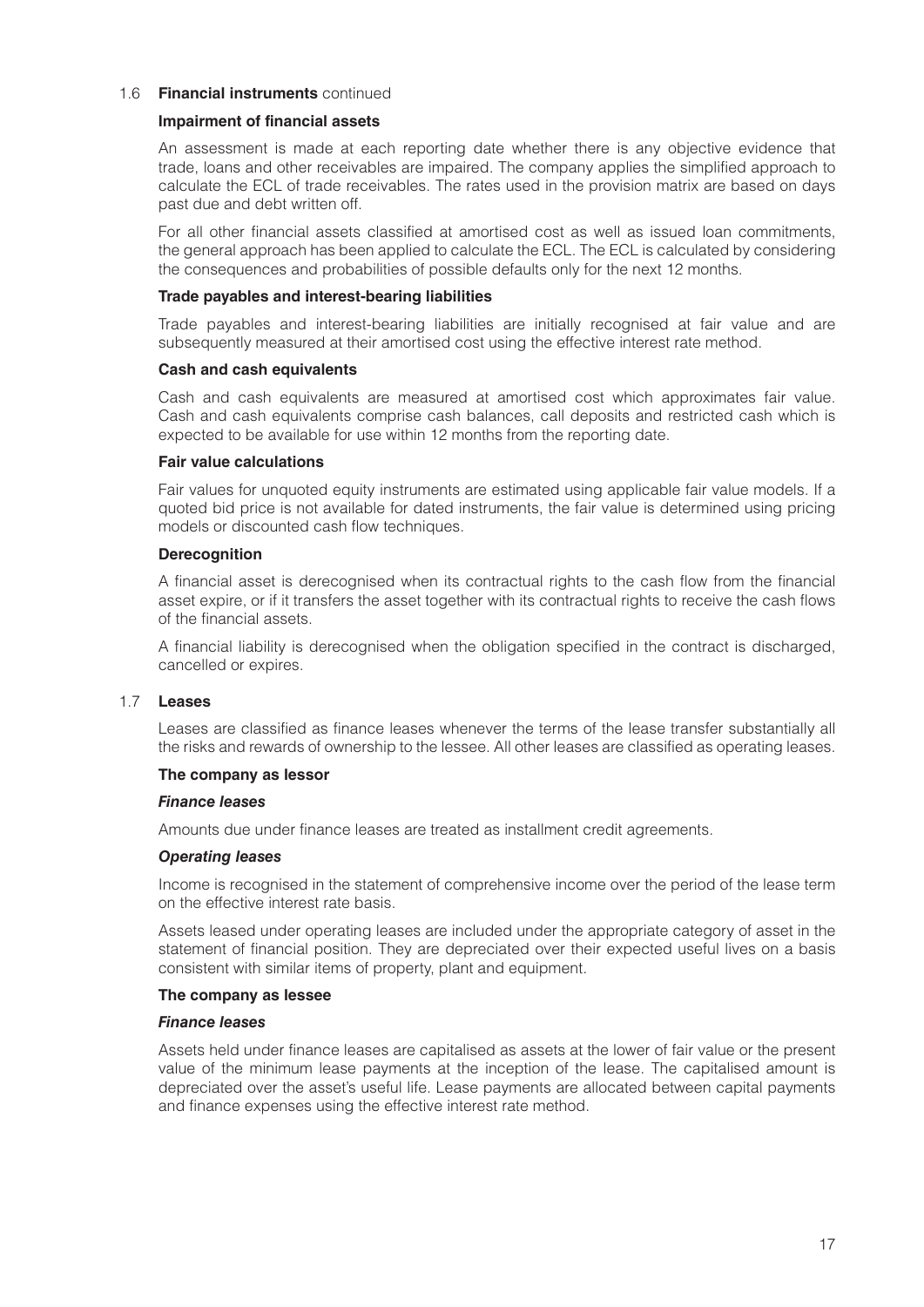#### 1.7 **Leases** continued

The corresponding liability to the lessor is included in the statement of financial position as a finance lease obligation. Finance costs, which represent the difference between the total lease commitments and the fair value of the assets acquired, are charged to the statement of comprehensive income over the term of the relevant lease.

#### *Operating leases*

Operating lease costs are recognised in the statement of comprehensive income over the lease term on the straight-line basis. When an operating lease is terminated before the lease period has expired, any payment required to be made to the lessor by way of penalty is charged to the statement of comprehensive income in the period in which termination takes place.

#### 1.8 **Revenue recognition**

The company has adopted IFRS 15 from 1 September 2018. Information about the company's accounting policies relating to contracts with customers and the effect of initially applying IFRS 15 is described in note 1.16A.

#### **Sale of capital goods**

Revenue comprises the net invoiced amount of goods supplied and services rendered to customers, excluding value-added tax. Revenue from the sale of capital goods includes the sale of the vehicles (new or used). The performance obligation required to recognise the revenue from the sale of capital goods is the capital goods need to be delivered to the customer. When the good have been delivered to the customer the control has passed and the revenue can be recognised at that point in time. The transaction price is based on the cost of the good sold increased by a margin.

#### **Leasing rentals**

Revenue from leasing rentals is recognised over the period of the agreement to the extent of the value of the vehicle provided.

The performance obligations that need to be met include the provision of a vehicle being leased to the customer over an agreed contract period and the administration of the vehicle during the contract period.

Revenue is recognised over time as the customer consumes the benefit of the vehicle based on the input method. The consideration recognised monthly is based on a fixed monthly amount for the financing of the vehicle over the contract term and a fixed monthly amount for the admin fees. The admin fees are for clerical performance within the month of billing and therefore the admin fee is recognised at point in time. The admin fee is a separately billed component and is easily determined. The monthly rental of the vehicle is based on the asset value, over the period of the contract, using the contract interest rate, down to a residual value set through the rates methodology and is therefore easily determined.

#### **Vehicle maintenance plans**

Revenue from vehicle maintenance plans is recognised over the period of the agreement to the extent of the value of parts and services provided.

The performance obligations that need to be met in line with the vehicle maintenance plan include the maintenance services to be provided to the customer over the agreed contract period and the administration of the contract during the contract period.

The provision of the vehicle services are performed over time, therefore the revenue is recognised over time as the customer consumes the benefit of the maintenance based on the input method using the terms of the agreement and the expected costs associated with the maintenance. As a result of the fact that lease arrangements span periods of 48 months to 60 months, an actuarial valuation process is employed to determine the extent of the maintenance revenues to be recognised each year. The admin fees are billed upfront for initiation of the contract and therefore recognised at point in time.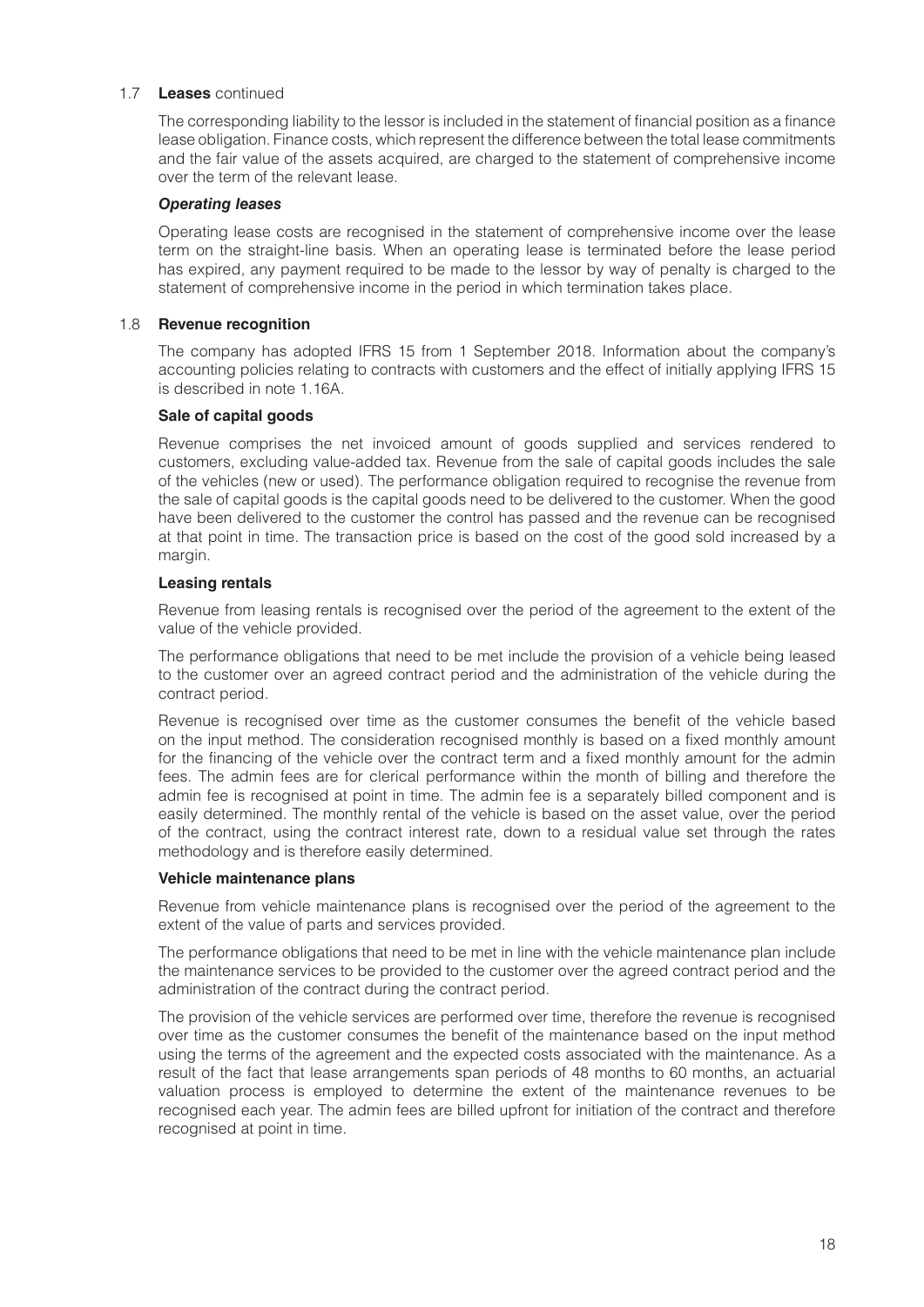#### 1.8 **Revenue recognition** continued

#### **Value added products**

Revenue for value added product services are based on master agreements in place with all customers and revenues are recognised as the services are provided.

The performance obligations that need to be met in order to recognise the revenue are the value added product services need to be provided to the customer over the agreed contract period and the administration of the contract must be monitored during the contract period

The billing of the value added products is determined by the cost being rebilled with a margin, the admin fee is a separately billed component and is easily determined based on the clerical performance within the month.

#### 1.9 **Finance costs**

Borrowing costs are recognised as an expense charged to the statement of comprehensive income in the period in which they are incurred, except to the extent in which interest paid meets the criteria for capitalisation against a qualifying asset, in which case it is capitalised as part of the cost of the asset.

#### 1.10 **Taxation**

#### **Current taxation**

The charge for current taxation is based on the results for the year adjusted for items which are tax exempt or are not tax deductible. Taxation is calculated using rates that have been enacted or substantively enacted at the statement of financial position date. To the extent that the current taxation is unpaid, a liability is recognised and if a refund is due at the year-end an asset is raised.

#### **Deferred tax**

Deferred taxation is calculated at the taxation rates enacted or substantially enacted at statement of financial position date and are expected to apply when the related deferred taxation asset is realised or deferred liability is settled and is charged or credited in the statement of comprehensive income, except when it relates to items credited or charged directly to equity, in which case the deferred taxation is also dealt with in equity.

Deferred taxation is raised on all temporary differences, other than the initial recognition of goodwill, and of assets or liabilities in transactions other than business combinations which at the time of the transaction affects neither accounting nor taxable profit or loss.

Deferred taxation is provided for on temporary differences arising on investments in subsidiaries except where the timing of the reversal of the temporary difference is controlled and it is probable that the temporary difference will not reverse in the foreseeable future.

Deferred taxation assets and liabilities are offset when they relate to income taxes levied by the same taxation authority and the company is able to and intends to settle its current tax assets and liabilities on a net basis.

#### 1.11 **Impairment of assets**

The carrying amount of the assets are reviewed at each statement of financial position date to determine whether there is any indication of impairment. If there is an indication that an asset may be impaired, its recoverable amount is estimated.

The recoverable amount of an asset is calculated as the higher of its fair value in use or its fair value less cost to sell.

In assessing the value-in-use, the expected future cash flows from the asset are discounted to their present value using a discount rate that reflects current market assessments of the time value of money and the risks specific to the asset.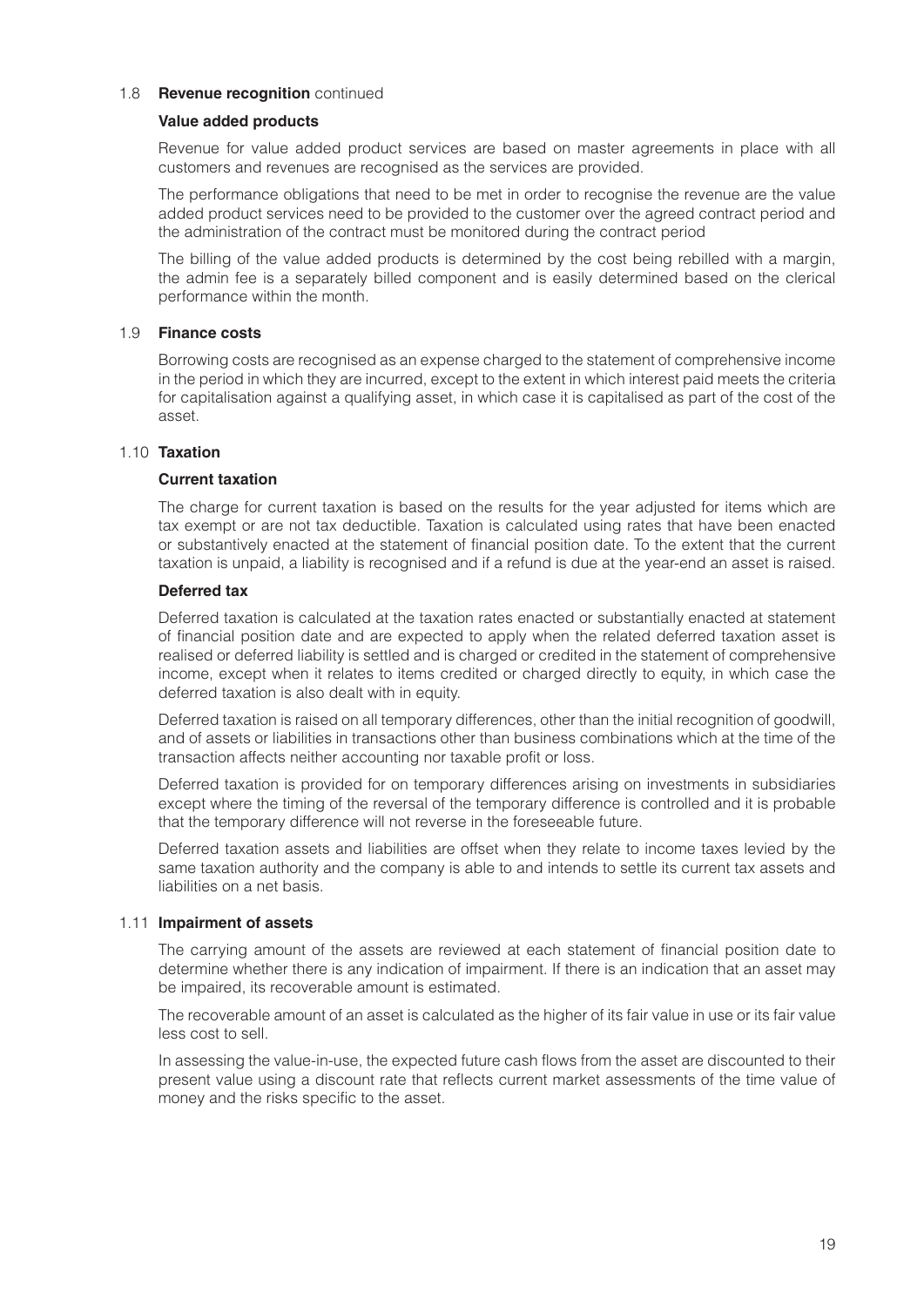#### 1.11 **Impairment of assets** continued

An impairment loss is recognised in the statement of comprehensive income whenever the carrying amount of an asset exceeds its recoverable amount.

Where the recoverable amount of an individual asset cannot be determined, the recoverable amount of the CGU to which the asset belongs is determined.

A previously recognised impairment loss is reversed if the recoverable amount of the asset increases as a result of a change in the estimate used to determine the recoverable amount, but only to the extent that the increased carrying amount does not exceed the carrying amount that would have been determined had no impairment loss been recognised for the asset in prior years.

#### 1.12 **Foreign currencies**

#### **Functional and presentation currency**

Items included in the financial statements of each of the company's entities are measured using the currency of the primary economic environment in which the entity operates (the functional currency). The financial statements are presented in South African Rand, which is the company's presentation and the company's functional currency.

#### **Foreign currency transactions**

Transactions denominated in foreign currencies are translated at the rates of exchange ruling on the transaction dates.

Monetary items denominated in foreign currencies are translated at the rate of exchange ruling at the statement of financial position date. Gains or losses arising on translations are credited to, or charged against, the statement of comprehensive income.

#### 1.13 **Management judgements and estimates**

The preparation of financial statements in conformity with IFRS requires management to make judgements, estimates and assumptions that may affect the application of policies and reported amounts of assets, liabilities, income or expenses. The estimates and associated assumptions are based on historical experience and other factors that are believed to be reasonable under the circumstances. This forms the basis of making the judgements on carrying values of assets or liabilities that are not otherwise readily apparent. Actual results may differ from these estimates. The estimates and assumptions are reviewed on an ongoing basis. Revisions to accounting estimates are recognised in the period in which the estimate is revised if the revision only affects that period, or in the period of the revision and future periods, if the revision affects both current and future periods.

#### **Significant judgements made by management**

Certain accounting policies have been identified as involving particularly complex or subjective judgements or assessments as follows:

#### **Residual values of leasing assets**

Leasing assets are depreciated over their useful life taking into account residual values. The actual lives of the assets and residual values are assessed at the reporting date and may vary depending on a number of factors. In re-assessing residual values, factors such as leasing contract terms, maintenance programmes, future market conditions, the remaining life of the asset and projected disposal values are taken into account.

#### **Allowances for expected credit losses**

Management applies judgement based on past experience with individual debtors which are overdue and where credit loss is expected into the future. Further detail is provided in note 26 regarding how management assesses credit risk for the purpose of recognising expected credit loss impacts.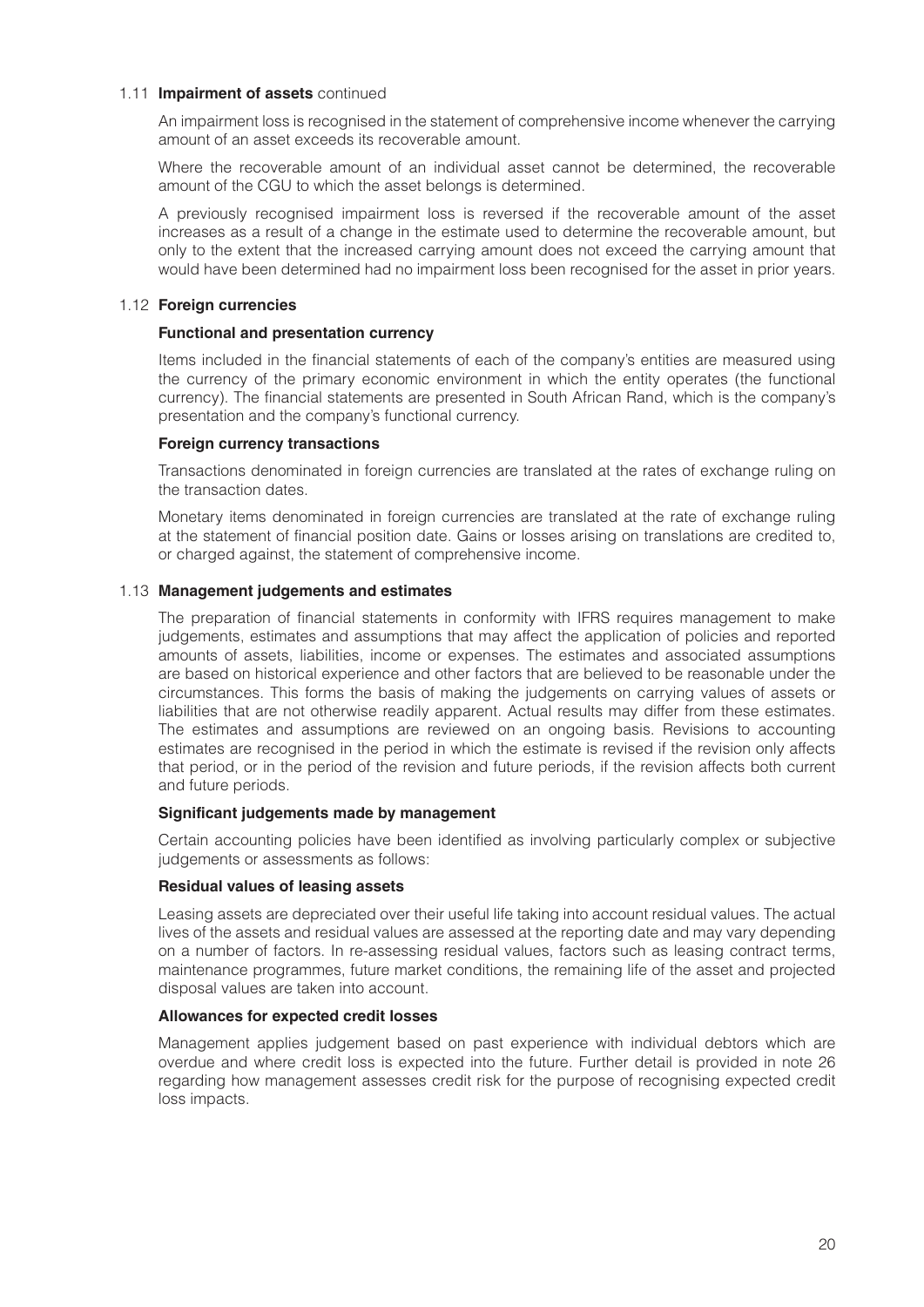#### 1.13 **Management judgements and estimates** continued

#### **Revenue recognition on vehicle maintenance plans**

Revenue from vehicle maintenance plans is based on an actuarial calculation performed by an external party and revenue is recognised on the basis of a gross profit model over the life of the maintenance contract. Based on the actuarial valuation a combination of valuation methods are applied in order to derive the best estimate of the future costs. Consideration is given in determining future maintenance costs to the class of the vehicle, the make of the vehicle, the age of the vehicle, the actual costs incurred, the expected future costs and the term of the contract. Onerous contracts are provided for where costs are estimated to be above expected revenues. There is potential volatility in the revenue recognised in future years as cost curves are updated. This model will be considered to be the most appropriate basis on which to determine maintenance revenues to be recognised.

#### 1.14 **Share-based payments**

The following group share-related incentive plans exist:

#### **Cash settled share-based payment plan**

The share appreciation rights plan is accounted for as a cash-settled share-based payment plan. The plan is recognised at the fair value of the obligations due, in the statement of financial position, over the vesting period up to and including settlement date with a corresponding charge to the statement of comprehensive income. The liability is re-measured at each reporting date, using the Black-Scholes model to reflect the revised value of the notional enX shares at reporting date, adjusted for changes in assumptions including management's estimate of the number of notional enX shares that will ultimately vest. Changes in the fair value are recognised through the statement of comprehensive income.

#### **Equity-settled share-based payment plan**

The Forfeitable Share Plan (FSP) which will be equity-settled.

Equity-settled share-based payments are measured at fair value at the date of grant using the Binomial Model. The fair value determined at the grant date of the equity-settled share-based payment is charged through the statement of comprehensive income on the straight-line basis over the vesting period. The charge takes into account the best estimate of the number of shares that are expected to vest. Non-market conditions such as time-based vesting conditions and non-market performance conditions are included in the assumptions for the number of options that are expected to vest.

The shares awarded under the FSP are issued or purchased in the open market and held in an escrow account. These escrow shares are treated as treasury shares. At each reporting date, the entity revises its estimates on the number of options that are expected to vest. It recognises the impact of the revision of original estimates, if any, through the statement of comprehensive income.

#### 1.15 **Related party disclosure**

We define key management personnel and prescribed officers as the directors of enX and those individuals with significant influence over financial and operating decisions of the group.

The net movement in amounts due to and by group companies is disclosed in the statement of cash flow as enX Corporation operates a treasury management system so that no group company holds excess cash. Therefore the movements in group loans comprises various deposits and draw downs throughout the year and as such the net movement in amounts due by group companies is disclosed.

#### 1.16 **Adoption of new accounting policies**

The company has adopted IFRS 9 and IFRS 15 in the current year and the modified retrospective approach, permitted in terms of these standards, was utilised.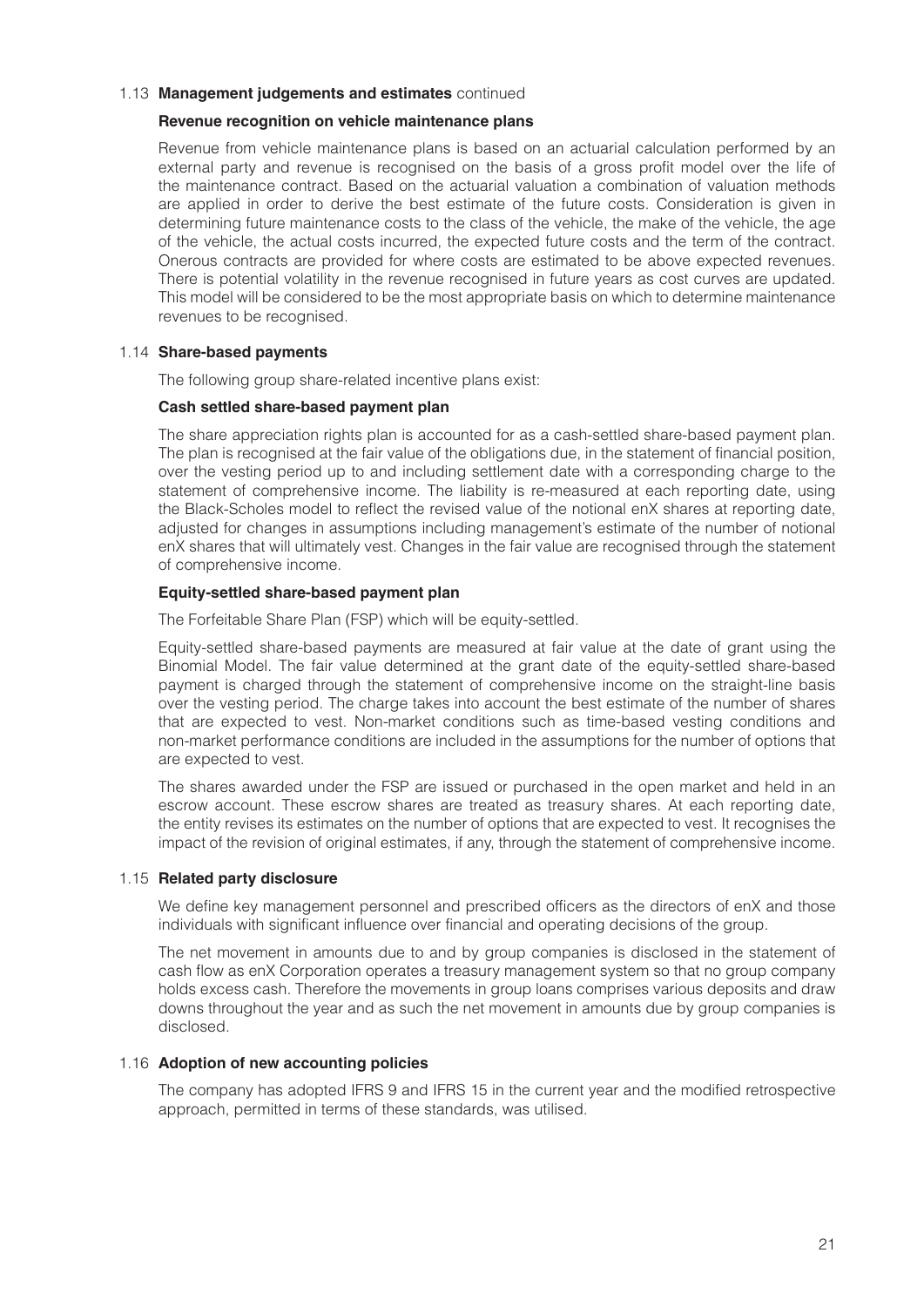#### **1.16A Impact of application of IFRS 15 Revenue from Contracts with Customers**

IFRS 15 Revenue from Contracts with Customers replaces IAS 18 and introduces a five-step approach to revenue recognition. Details of the new requirements as well as their impact on the financial statements are described below.

The company has applied IFRS 15 in accordance with the modified retrospective approach with the date of initial application being 1 September 2018; and applied the new accounting to all contracts that were in existence at 1 September 2018, which resulted in an adjustment to the opening retained income. The adjusted opening retained earnings arose largely from the actuarial process undertaken to ensure that maintenance revenues are appropriately recognised over the life of a maintenance contract.

IFRS 15 uses the terms "contract asset" and "contract liability" to describe what might more commonly be known as "accrued revenue" and "deferred revenue", however, the Standard does not prohibit an entity from using alternative descriptions in the statement of financial position. The company has adopted the terminology "deferred revenue" to describe such balances.

The company's accounting policies for its revenue streams are disclosed in detail in note 1.8. The amount of adjustment for each financial statement line item affected by the application of IFRS 15 is illustrated below.

#### **Impact on net profit for the year 31 August 2019**

| Increase in profit for the year                          | 11 392       |
|----------------------------------------------------------|--------------|
| Decrease in income tax expense                           | (4430)       |
| Decrease in revenue due to increase in onerous provision | (11808)      |
| Increase in revenue due to change in the timing          | 27 630       |
|                                                          | <b>R'000</b> |

#### **Impact on assets, liabilities and equity as at 1 September 2018**

|                                      | As previously<br>reported<br><b>R'000</b> | <b>IFRS 15</b><br>adjustments<br>R'000 | As restated<br><b>R'000</b> |
|--------------------------------------|-------------------------------------------|----------------------------------------|-----------------------------|
| <b>Total effect on assets</b>        | 4 966 252                                 | 4 966 252                              | 4 966 252                   |
| Retained earnings                    | (20346)                                   | 8654                                   | (11692)                     |
| <b>Total effect on equity</b>        | 561 589                                   | 8654                                   | 570 243                     |
| Trade, other payables and provisions | 243 610                                   | (12021)                                | 231 589                     |
| Deferred tax                         | 238 598                                   | 3 3 6 6                                | 241 964                     |
| <b>Total effect on liabilities</b>   | 4 404 663                                 | (8654)                                 | 4 396 009                   |

#### **1.16B IFRS 9 Financial Instruments**

IFRS 9 Financial Instruments replaces IAS 39 Financial Instruments: Recognition and Measurement, bringing together all three aspects of the accounting for financial instruments: classification and measurement; impairment; and hedge accounting.

Detailed consideration has been given over the past year to the possible impact that IFRS 9 could have on financial statements of the company for the year ending 31 August 2019 and reporting periods thereafter. The changes in the classification and measurement of financial assets introduced by the new standard did not have a material impact on the statement of financial position and statement of profit, loss and other comprehensive income.

The most relevant change to the company is the requirement to use an expected loss model instead of the incurred loss model, when assessing the recoverability of trade and other receivables. Based on the expected loss model contained in IFRS 9, there is not to be any significant change in the expected credit loss provision at 1 September 2018. Retrospective adoption of the standard has not been elected by the company.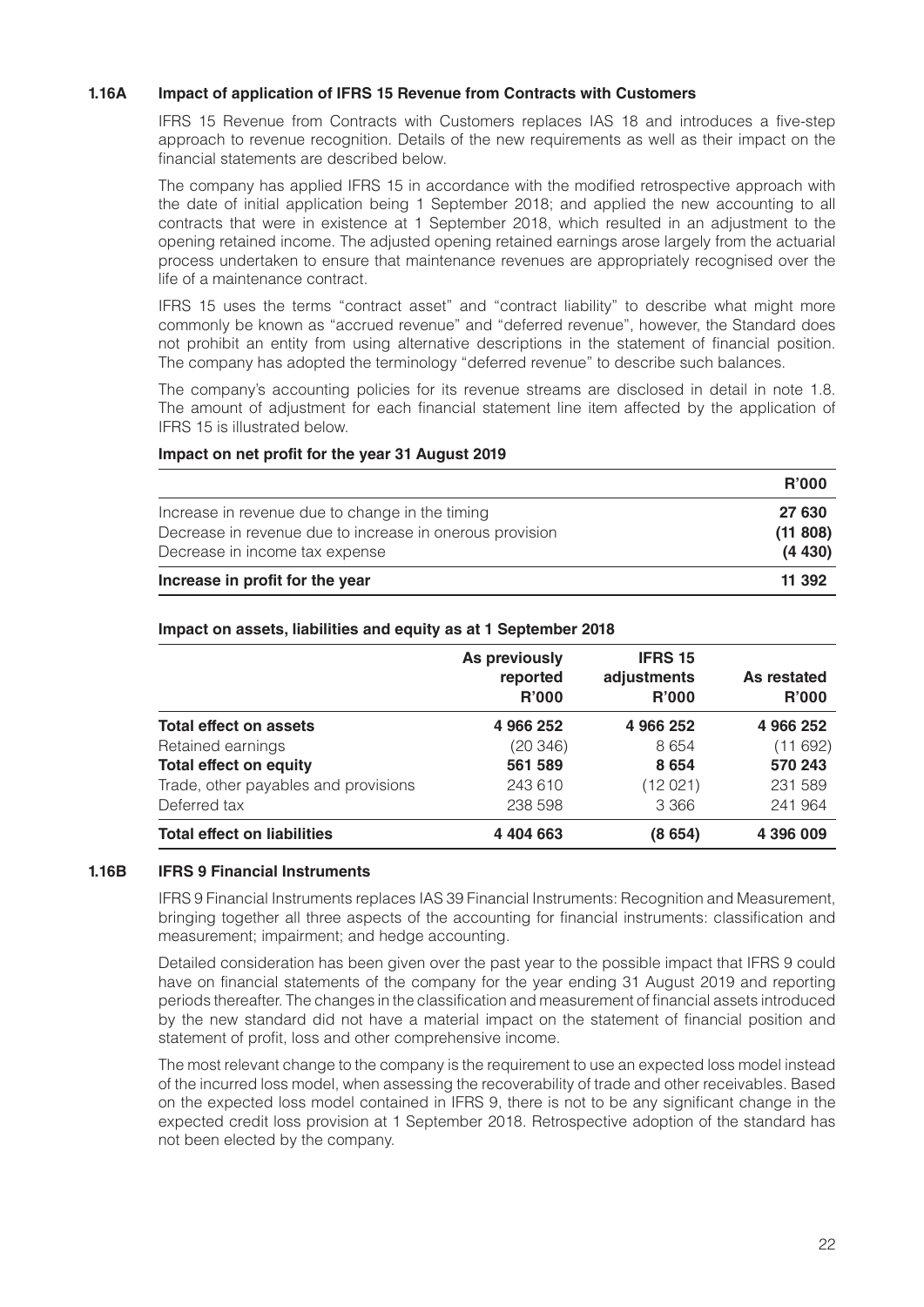#### **1.16B IFRS 9 Financial Instruments** continued

The company applied IFRS 9 prospectively, with an initial application date of 1 September 2018. The company has not restated the comparative information, due to the adoption of the modified retrospective approach. Differences arising from the adoption of IFRS 9 have been recognised directly in retained earnings.

Detailed information regarding the company's credit risk grading framework and the expected credit loss provisioning matrix is detailed in note 26.

#### **1.16Ba Classification and measurement of financial assets and financial liabilities**

IFRS 9 requires that financial assets that are within the scope of IFRS 9 are to be measured at amortised cost or fair value based on the company's business model for managing the financial assets and whether the instruments' contractual cash flows represent "solely payments of principal and interest" on the principal amount outstanding.

The assessment of the company's business model was made as of the date of initial application, 1 September 2018, the business models in place have been demonstrated per financial instrument in the table below. The assessment of whether contractual cash flows on debt instruments are solely comprised of principal and interest was made based on the facts and circumstances as at the initial recognition of the assets. The classification and measurement requirements of IFRS 9 have not had a significant impact to the company. There are no changes in classification and measurement for the company's financial assets and liabilities.

#### **1.16Bb Impairment of financial assets**

In relation to the impairment of financial assets, IFRS 9 requires an expected credit loss model (ECL) as opposed to an incurred credit loss model under IAS 39. IFRS 9 requires the company to account for an allowance for ECL as well as for changes in those ECL for all debt instruments not held at fair value through profit or loss and contract assets.

The company applies the simplified approach to calculate the ECL of trade receivables. The provision rates are based on the company's historical observed default rates and at every reporting date, which are updated with forward-looking expected credit loss estimates.

There were no financial assets or financial liabilities which the company had previously designated as at FVTPL under IAS 39 that were subject to reclassification or which the company has elected to reclassify upon the application of IFRS 9. There were no financial assets or financial liabilities which the company has elected to designate as at FVTPL at the date of initial application of IFRS 9.

IFRS 9 introduces new measurement categories for financial assets and financial liabilities. The following table and the accompanying notes explain the original measurement categories under IAS 39 and the new measurement categories under IFRS 9 for each class of the company's financial assets and financial liabilities as at 1 September 2018. There has been no change in the measurement categories on the company financial instruments as illustrated in the table below.

The impact of adopting IFRS 9 on the carrying amounts of financial assets at 1 September 2018 relates solely to the new impairment requirements.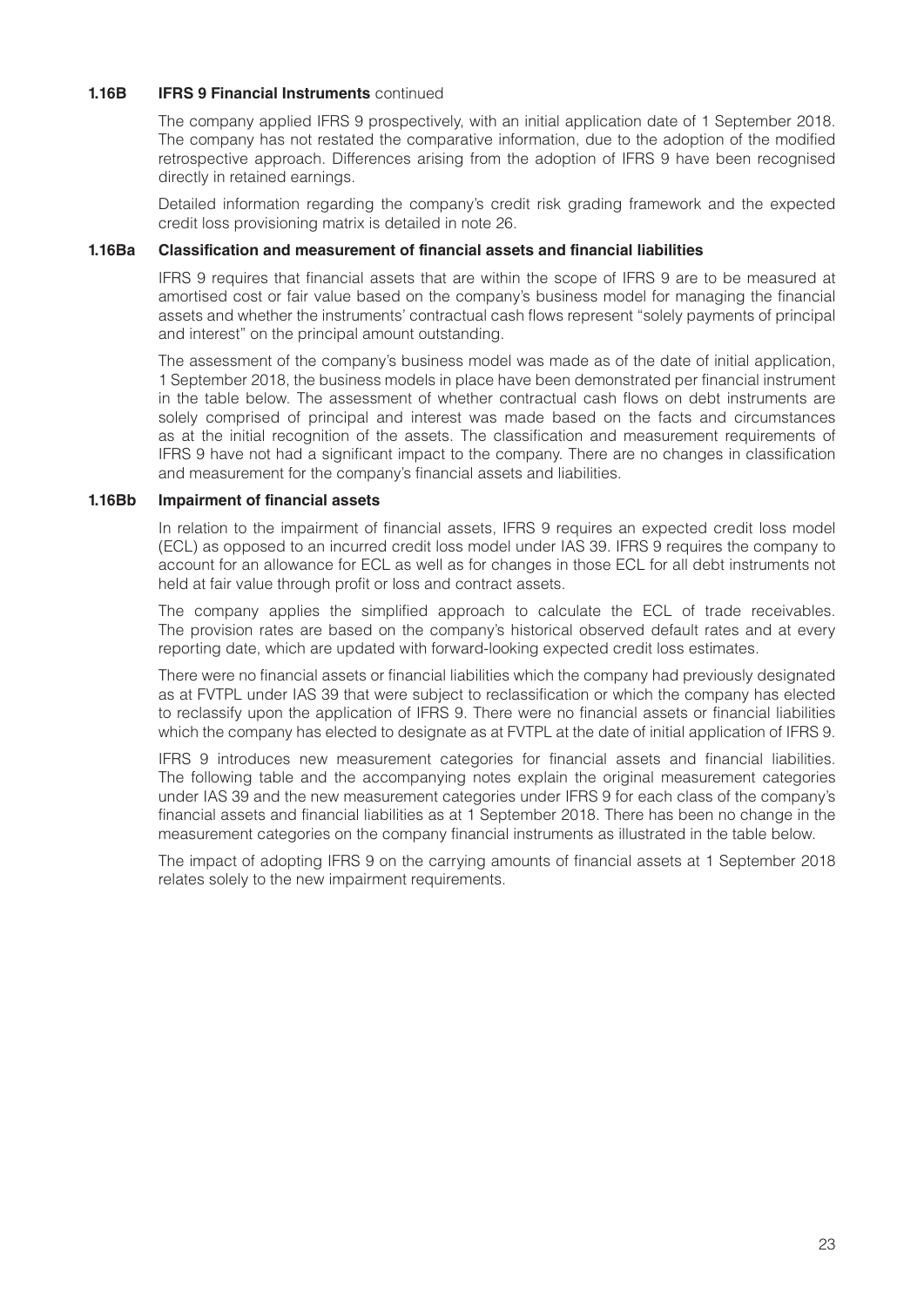|                                      | <b>Classification</b><br>under IAS 39                           | <b>Classification</b><br>under IFRS 9               | <b>Business</b><br>model<br>under IFRS 9 | <b>Carrying</b><br>value<br>amount<br>under<br><b>IAS 39</b><br><b>R'000</b> | <b>Carrying</b><br>value<br>amount<br>under<br>IFRS <sub>9</sub><br><b>R'000</b> |
|--------------------------------------|-----------------------------------------------------------------|-----------------------------------------------------|------------------------------------------|------------------------------------------------------------------------------|----------------------------------------------------------------------------------|
| <b>Financial assets</b>              |                                                                 |                                                     |                                          |                                                                              |                                                                                  |
| Trade and other<br>receivables       | Loans and<br>receivables                                        |                                                     | Amortised cost Hold to collect           | 113 073                                                                      | 113 073                                                                          |
| Loan to related<br>parties           | Loans and<br>receivables                                        | Amortised cost                                      | Hold to collect                          | 2 203 946                                                                    | 2 203 946                                                                        |
| Investments                          | Financial assets<br>at fair value<br>through profit<br>and loss | Fair value<br>through profit<br>and loss            | Evaluation<br>on a fair value<br>basis   | 20 768                                                                       | 20 768                                                                           |
| Cash and cash<br>equivalents         | Loans and<br>receivables                                        |                                                     | Amortised cost Hold to collect           | 120 991                                                                      | 120 991                                                                          |
| <b>Total financial assets</b>        |                                                                 |                                                     |                                          | 2 458 778                                                                    | 2 458 778                                                                        |
| <b>Financial liabilities</b>         |                                                                 |                                                     |                                          |                                                                              |                                                                                  |
| Interest-bearing<br>liabilities      | Other financial<br>liabilities                                  | Other financial<br>liabilities at<br>amortised cost | Amortised cost                           | 3496604                                                                      | 3 496 604                                                                        |
| Non-current<br>financial liabilities | Other financial<br>liabilities                                  | Other financial<br>liabilities at<br>amortised cost | Amortised cost                           | 5928                                                                         | 5928                                                                             |
| Loan to related<br>parties           | Loans and<br>receivables                                        | Amortised cost                                      | Hold to collect                          | 394 563                                                                      | 394 563                                                                          |
| Trade and other<br>payables          | Other financial<br>liabilities                                  | Other financial<br>liabilities at<br>amortised cost | Amortised cost                           | 27 592                                                                       | 27 592                                                                           |
| <b>Total financial liabilities</b>   |                                                                 |                                                     |                                          | 3924687                                                                      | 3924687                                                                          |

Under the "hold to collect" business model financial assets are held to collect their contractual cash flows, rather than with a view to selling the assets to generate cash flows. Under the "manage and evaluate on a fair value basis" business model financial assets are managed, and performance evaluated on a fair value basis.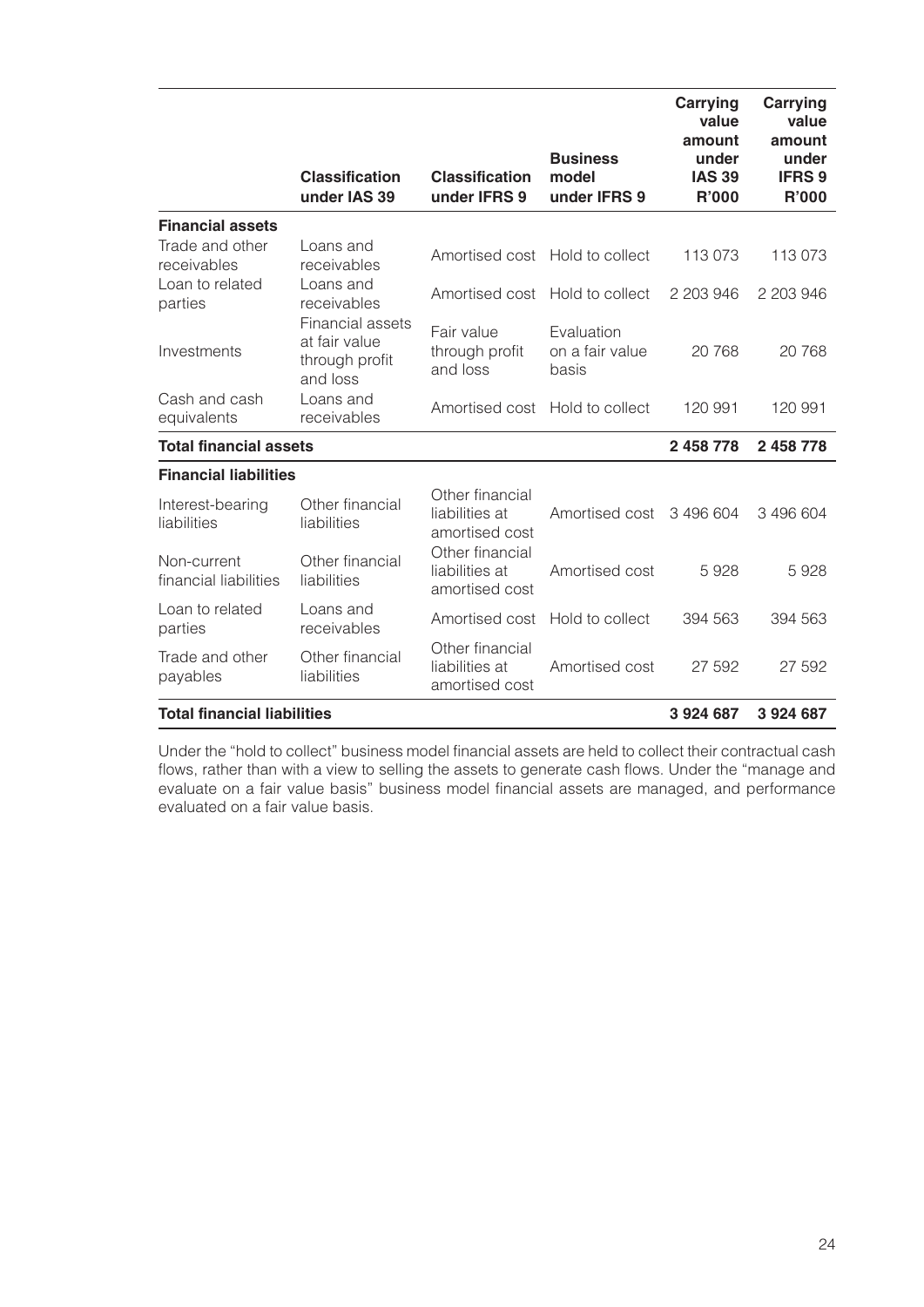|                                           | <b>Computer</b><br>software<br>R'000 | Total<br>R'000 |
|-------------------------------------------|--------------------------------------|----------------|
| <b>INTANGIBLE ASSETS</b>                  |                                      |                |
| 31 August 2019                            |                                      |                |
| - Cost                                    | 212 793                              | 212793         |
| - Accumulated amortisation and impairment | (204678)                             | (204678)       |
|                                           | 8 1 1 5                              | 8 1 1 5        |
| <b>Movement summary:</b>                  |                                      |                |
| Net book value at beginning of the year   | 5 2 2 2                              | 5 2 2 2        |
| <b>Additions</b>                          | 5681                                 | 5681           |
| Amortisation                              | (2788)                               | (2788)         |
| Net book value at end of the year         | 8 1 1 5                              | 8 1 1 5        |
| 31 August 2018                            |                                      |                |
| - Cost                                    | 207 112                              | 207 112        |
| - Accumulated amortisation and impairment | (201890)                             | (201890)       |
|                                           | 5 2 2 2                              | 5 2 2 2        |
| <b>Movement summary:</b>                  |                                      |                |
| Net book value at beginning of the year   | 730                                  | 730            |
| <b>Additions</b>                          | 5 172                                | 5 1 7 2        |
| Amortisation                              | (680)                                | (680)          |
| Net book value at end of the year         | 5 2 2 2                              | 5 2 2 2        |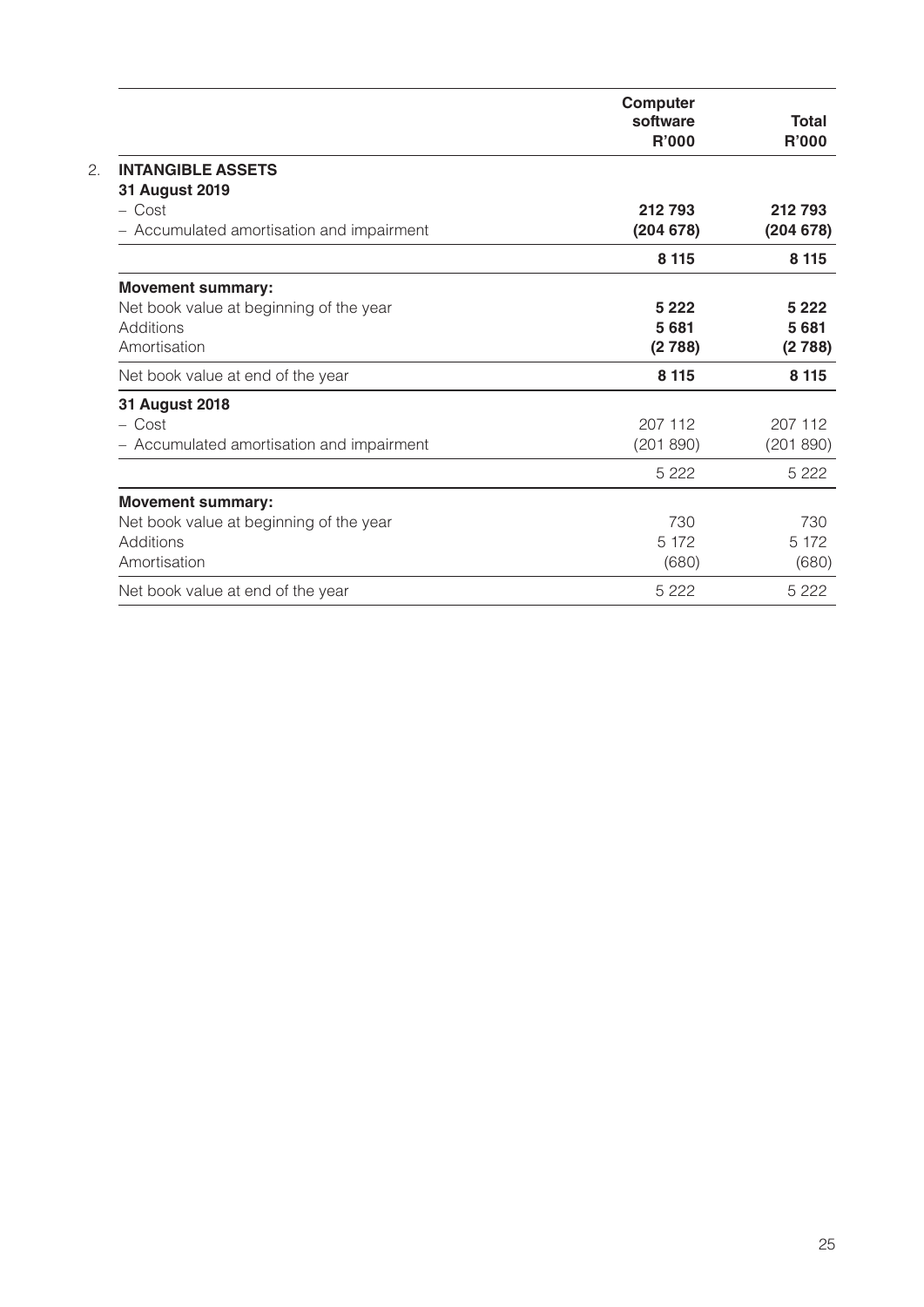|                                 | <b>Land and</b><br>buildings and<br>leasehold<br>improvements<br><b>R'000</b> | <b>Equipment</b><br>and furniture<br><b>R'000</b> | <b>Motor</b><br>vehicles<br>R'000 | <b>Total</b><br><b>R'000</b> |
|---------------------------------|-------------------------------------------------------------------------------|---------------------------------------------------|-----------------------------------|------------------------------|
| <b>PROPERTY, PLANT</b>          |                                                                               |                                                   |                                   |                              |
| <b>AND EQUIPMENT</b>            |                                                                               |                                                   |                                   |                              |
| 31 August 2019<br>- Cost        |                                                                               |                                                   | 25 141                            | 123 630                      |
| - Accumulated                   | 36 565                                                                        | 61 924                                            |                                   |                              |
| depreciation                    | (7701)                                                                        | (52 415)                                          | (11 297)                          | (71 413)                     |
|                                 | 28 8 64                                                                       | 9509                                              | 13844                             | 52 217                       |
| <b>Movement summary:</b>        |                                                                               |                                                   |                                   |                              |
| Net book value at               |                                                                               |                                                   |                                   |                              |
| beginning of the year           | 31 873                                                                        | 12 5 98                                           | 9520                              | 53 991                       |
| <b>Additions</b>                | 677                                                                           | 2 2 4 8                                           |                                   | 2925                         |
| Depreciation                    | (986)                                                                         | (5239)                                            | (3 287)                           | (9512)                       |
| Disposals                       | (2700)                                                                        | (98)                                              |                                   | (2798)                       |
| Transfer from leasing<br>assets |                                                                               |                                                   | 7611                              | 7611                         |
| Net book value                  |                                                                               |                                                   |                                   |                              |
| at end of the year              | 28 8 64                                                                       | 9509                                              | 13844                             | 52 217                       |
| <b>31 August 2018</b>           |                                                                               |                                                   |                                   |                              |
| - Cost                          | 38 588                                                                        | 59 7 74                                           | 17 530                            | 115 892                      |
| - Accumulated                   |                                                                               |                                                   |                                   |                              |
| depreciation                    | (6715)                                                                        | (47 176)                                          | (8010)                            | (61901)                      |
|                                 | 31 873                                                                        | 12 598                                            | 9520                              | 53 991                       |
| <b>Movement summary:</b>        |                                                                               |                                                   |                                   |                              |
| Net book value at               |                                                                               |                                                   |                                   |                              |
| beginning of the year           | 33 337                                                                        | 12822                                             | 12 2 3 3                          | 58 392                       |
| <b>Additions</b>                |                                                                               | 4546                                              |                                   | 4546                         |
| Depreciation                    | (1464)                                                                        | (4733)                                            | (2567)                            | (8764)                       |
| Disposals                       |                                                                               | (37)                                              |                                   | (37)                         |
| Transfer to leasing assets      |                                                                               |                                                   | (146)                             | (146)                        |
| Net book value                  |                                                                               |                                                   |                                   |                              |
| at end of the year              | 31 873                                                                        | 12 5 98                                           | 9520                              | 53 991                       |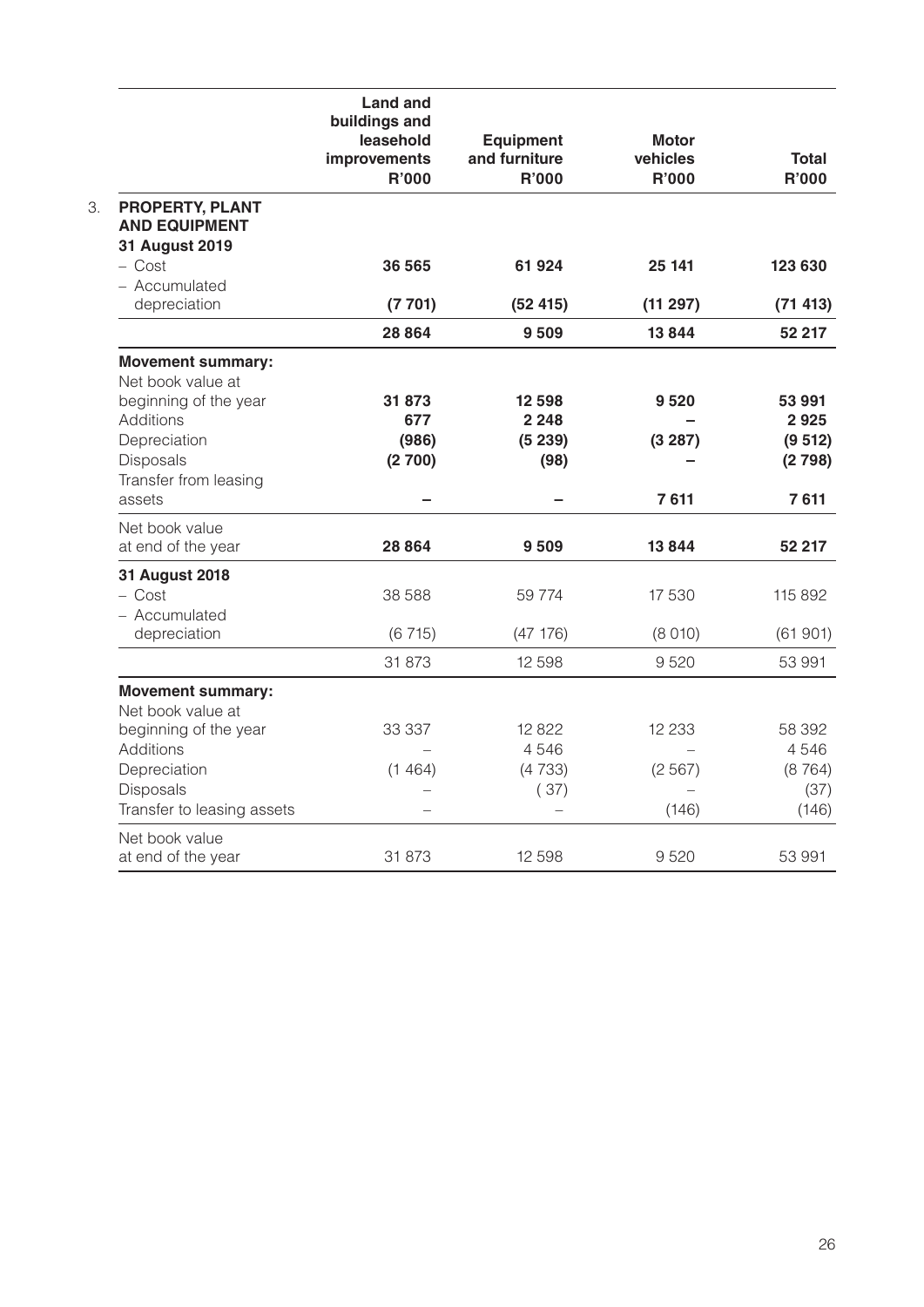|                                                                                                                                      | 31 August<br>2019 | 31 August<br>2018 |
|--------------------------------------------------------------------------------------------------------------------------------------|-------------------|-------------------|
|                                                                                                                                      | R'000             | R'000             |
| <b>LEASING ASSETS</b>                                                                                                                |                   |                   |
| Cost                                                                                                                                 | 3 845 842         | 3 711 077         |
| Accumulated depreciation and impairment                                                                                              | (1264861)         | (1342879)         |
|                                                                                                                                      | 2 580 981         | 2 3 68 1 98       |
| <b>Movement summary:</b>                                                                                                             |                   |                   |
| Net book value at beginning of the year                                                                                              | 2 368 198         | 2 341 0 95        |
| Additions                                                                                                                            | 970 360           | 786 266           |
| Depreciation                                                                                                                         | (408 207)         | (399 730)         |
| Transfer (to)/from property, plant and equipment                                                                                     | (7611)            | 146               |
| Transfer to inventory                                                                                                                | (341 759)         | (359 579)         |
| Net book value at end of the year                                                                                                    | 2 580 981         | 2 3 68 1 98       |
| Leasing assets consist of passenger and commercial vehicles. No leasing assets are encumbered or<br>held as security for borrowings. |                   |                   |
| <b>INVESTMENTS</b>                                                                                                                   |                   |                   |
| <b>Investments</b>                                                                                                                   |                   |                   |
| Listed investments at market value                                                                                                   | 6 5 4 2           | 7 3 9 5           |
| Unlisted investments at fair value                                                                                                   | 6619              | 13 373            |
| <b>Total investments and loans receivable</b>                                                                                        | 13 161            | 20 768            |
| The above are categorised as follows:                                                                                                |                   |                   |
| - Amortised cost                                                                                                                     | 13 161            | 20 768            |
|                                                                                                                                      | 13 161            | 20768             |
| Disclosed as:                                                                                                                        |                   |                   |
| - Non-current assets                                                                                                                 | 13 161            | 20768             |

The listed investment comprises 568 872 (2018: 568 872) ordinary shares in enX Group carried at market value. The investment has been recognised and measured as an available-for-sale financial instrument. This is considered to be a level 1 financial instrument as the valuation is based on observable inputs of quoted market prices.

The unlisted investments are level 3 financial instruments. Level 3 instruments are valued using various business-related inputs which are not based on observable market data. Unlisted investments are valued based on operational performance of the entities which is considered to be appropriate taking into account that the investments are insignificant.

**13 161** 20 768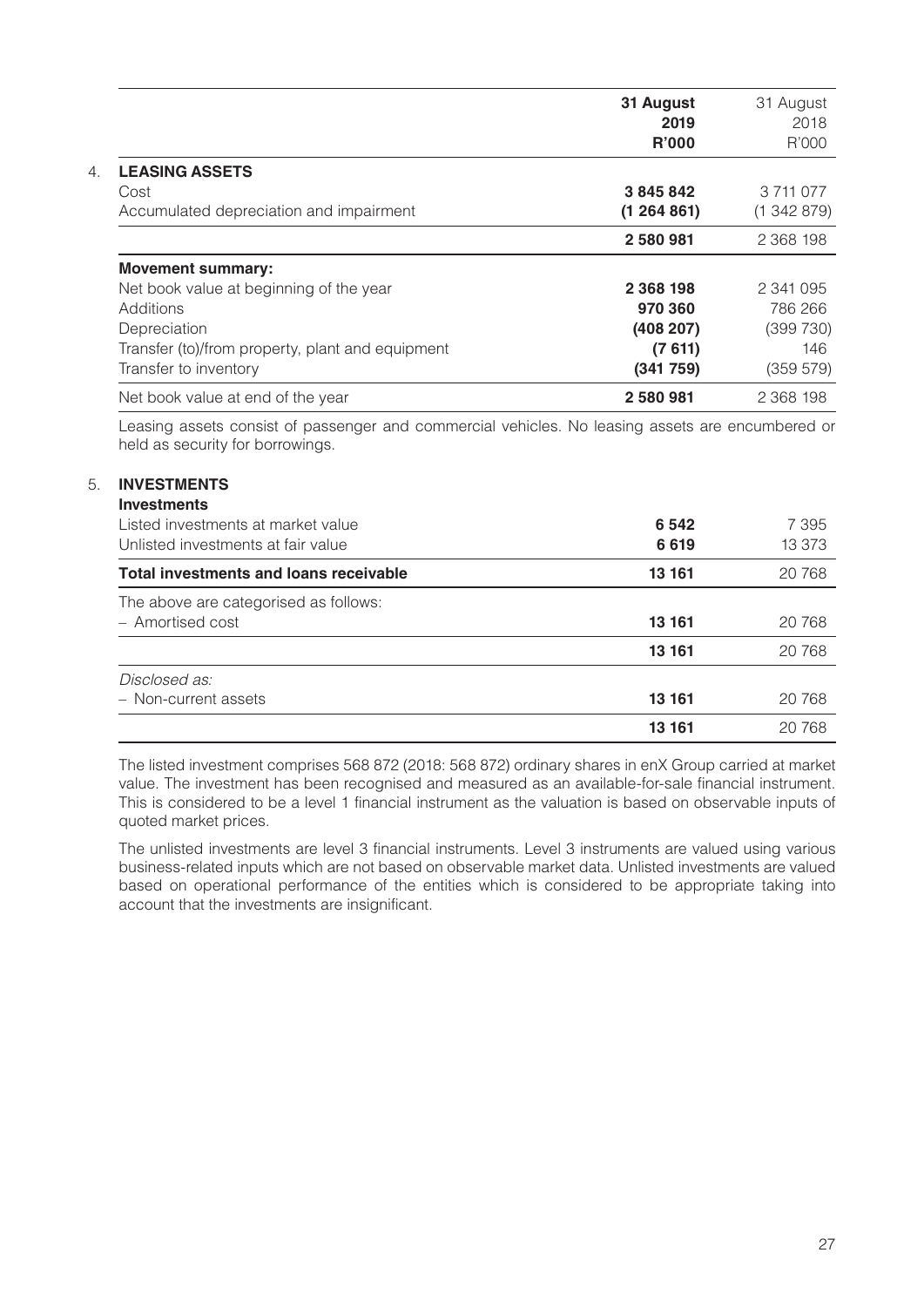|    |                                                                                                                                                                                                                                         | 31 August<br>2019<br><b>R'000</b> | 31 August<br>2018<br>R'000                    |
|----|-----------------------------------------------------------------------------------------------------------------------------------------------------------------------------------------------------------------------------------------|-----------------------------------|-----------------------------------------------|
| 6. | AMOUNTS OWING BY/(TO) GROUP COMPANIES AND EQUITY LOAN<br>Due by group companies<br>Non-current assets                                                                                                                                   |                                   |                                               |
|    | Eqstra NH Equipment Proprietary Limited<br>Saficon Industrial Equipment Proprietary Limited<br>Amasondo Fleet Services Proprietary Limited<br><b>GPS Tracking Solutions Proprietary Limited</b><br>Eqstra Swaziland Proprietary Limited | 1746818<br>15 127<br>2 3 3 5      | 2501<br>1 532 825<br>10 986<br>10 632<br>6673 |
|    | <b>Total long-term portion</b>                                                                                                                                                                                                          | 1764280                           | 1 563 617                                     |

Repayments of these amounts is not expected to be received in the next 12 months.

Consideration is given to the equity and profitability of the underlying group companies when assessing the risk of expected credit losses. No such credit loss is considered to exist at the reporting date.

#### **Current assets**

| Eqstra Financial Services Proprietary Limited    | 12 4 08 | 16 914  |
|--------------------------------------------------|---------|---------|
| Omatemba Fleet Services Proprietary Limited      | 101 529 |         |
| Eqstra Zambia Limited                            | 5959    | 579     |
| enX Group Limited                                | 621 355 | 622 793 |
| K2016224128 (South Africa) (Proprietary) Limited | 32      | 43      |
| <b>Total short-term portion</b>                  | 741 283 | 640 329 |

These amounts are considered to be short-term as they are repayable on demand or are expected to the settled in the next 12 months.

Consideration is given to the equity and profitability of the underlying group companies when assessing the risk of expected credit losses. No such credit loss is considered to exist at the reporting date.

| Total amounts due by group companies              | 2 505 563 | 2 203 946 |
|---------------------------------------------------|-----------|-----------|
| Due to group companies                            |           |           |
| Eqstra Flexifleet Proprietary Limited             |           | (53)      |
| Egstra Fleet Services (PVPS) Proprietary Limited  | (82994)   | (63743)   |
| Eqstra Transformation Trust                       | (2195)    | (1906)    |
| enX Leasing Investments Proprietary Limited       | (263 281) | (266523)  |
| Eqstra Fleet Services Proprietary Limited         | (3351)    | (2479)    |
| Egstra Fleet Services Namibia Proprietary Limited | (80096)   | (30456)   |
| Omatemba Fleet Services Proprietary Limited       |           | (1612)    |
| Eqstra Lesotho Proprietary Limited                | (5 946)   | (5233)    |
| Eqstra NH Equipment Proprietary Limited           | (56 769)  | (22558)   |
| Amasondo Fleet Services Proprietary Limited       | (9708)    |           |
| Total amounts due to group companies              | (504 340) | (394 563) |

The loans are unsecured, have no fixed repayment terms and bear interest at a market-related interest rate of 10% p.a. (2018: 10%) and as a result the carrying amounts are considered to approximate fair value.

#### **Equity loan**

| enX Leasing Investments Proprietary Limited<br>25 360<br>25 36 |
|----------------------------------------------------------------|
|----------------------------------------------------------------|

The equity loan bears no interest and is payable at the option of enX Corporation.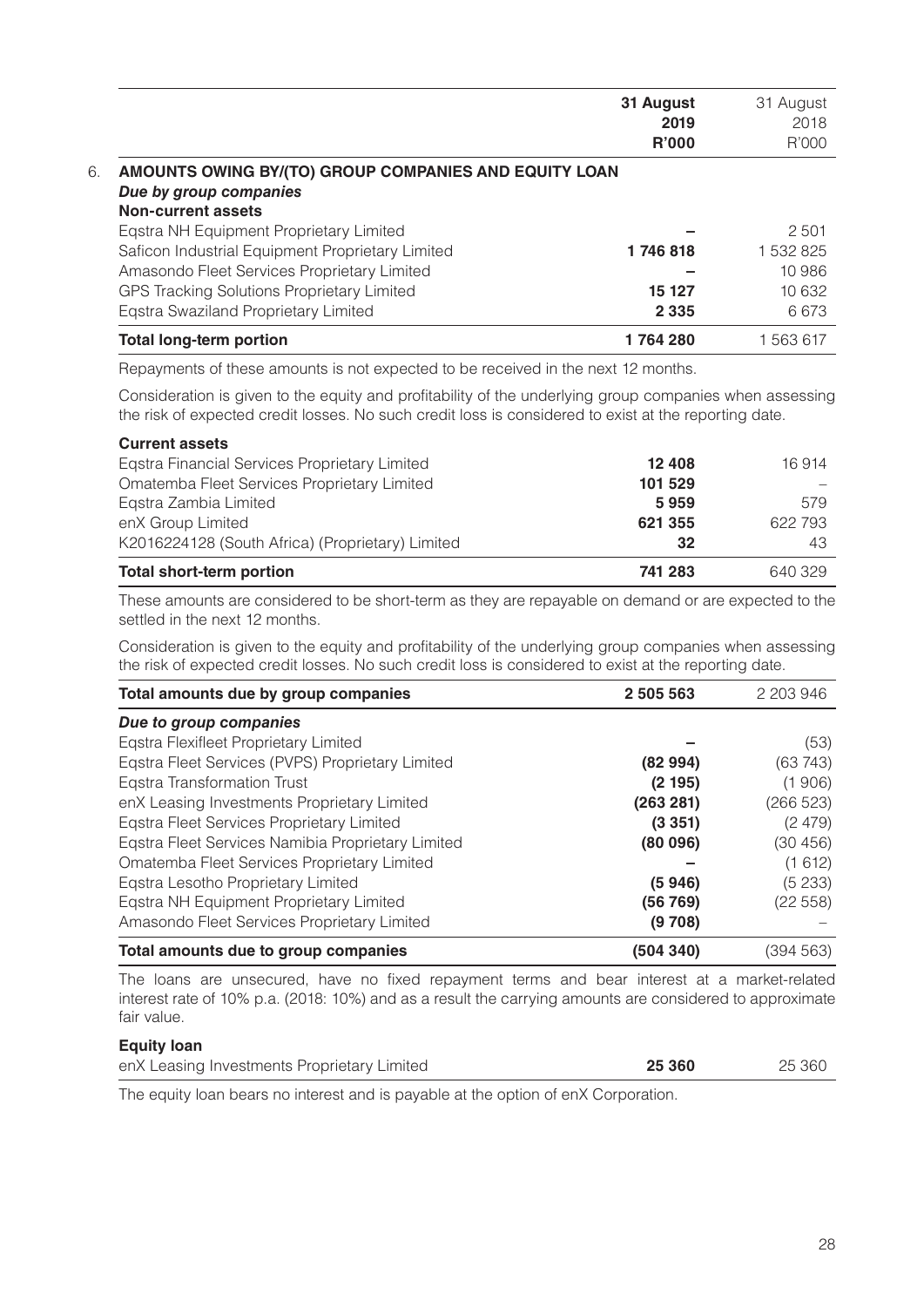|                                                                                                                          | 31 August<br>2019<br><b>R'000</b> | 31 August<br>2018<br>R'000 |
|--------------------------------------------------------------------------------------------------------------------------|-----------------------------------|----------------------------|
| 7.<br><b>INVENTORIES</b>                                                                                                 |                                   |                            |
| Gross inventory                                                                                                          | 18 4 34                           | 7404                       |
| Less: impairment provision                                                                                               | (565)                             | (556)                      |
| Net inventory                                                                                                            | 17869                             | 6848                       |
| Comprising of:                                                                                                           |                                   |                            |
| Used vehicles                                                                                                            | 13 258                            | 785                        |
| Spares and accessories                                                                                                   | 4611                              | 6 0 6 3                    |
|                                                                                                                          | 17869                             | 6848                       |
| Inventories carried at net realisable value included above<br>Net amount of inventories written down in the statement of | 634                               | 5 2 5 2                    |
| comprehensive income                                                                                                     | 9                                 | (161)                      |
| Amounts recognised as an expense in cost of sales for the year                                                           | 329 355                           | 373 301                    |
| 8.<br><b>TRADE AND OTHER RECEIVABLES</b>                                                                                 |                                   |                            |
| Net trade receivables                                                                                                    | 100 790                           | 113 073                    |
| Gross trade receivables                                                                                                  | 112 758                           | 127 814                    |
| Less: Provision for impairment of trade receivables*                                                                     | (11968)                           | (14 741)                   |
| Sundry debtors, claims, recoverables and prepayments                                                                     | 51 306                            | 71 516                     |
|                                                                                                                          | 152 096                           | 184 589                    |

\* An assessment of expected credit loss pertaining to trade receivables is included at note 26.

The carrying amount of trade and other receivables approximates its fair value.

#### 9. **CASH AND CASH EQUIVALENTS**

| Cash on hand<br>Bank balance                          | 282<br>169 215 | 330<br>120 661 |
|-------------------------------------------------------|----------------|----------------|
| Net cash and cash equivalents                         | 169 497        | 120 991        |
| Effective interest rates earned during the year (p.a) | 7.5%           | $6.0\%$        |

The cash and cash equivalents relate to short-term deposits placed with banks which have strong credit ratings which is considered to mitigate the expected credit loss risk. The carrying amount of cash and cash equivalents approximates fair value.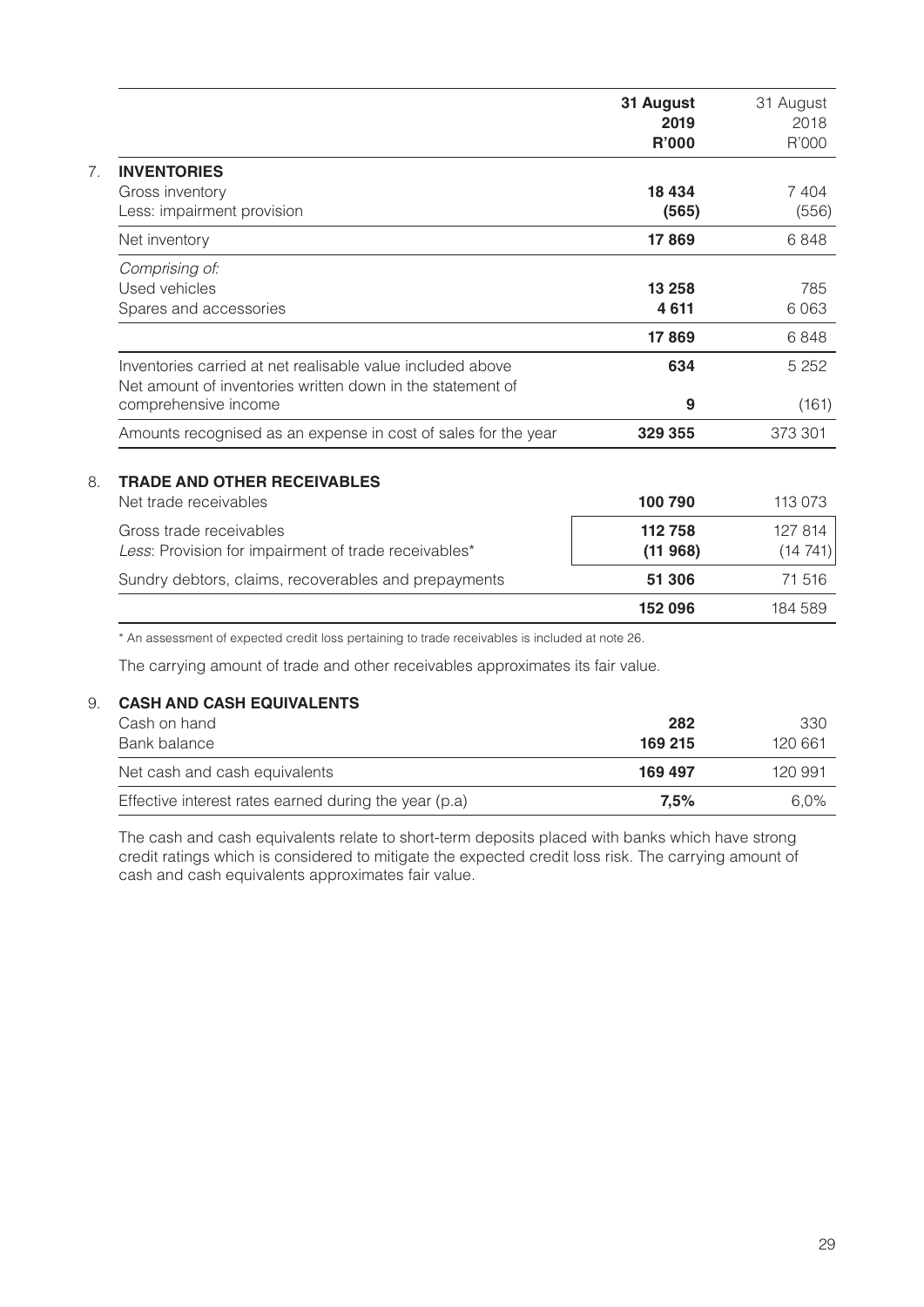|                                                                                         | 31 August<br>2019<br><b>R'000</b> | 31 August<br>2018<br>R'000 |
|-----------------------------------------------------------------------------------------|-----------------------------------|----------------------------|
| 10. STATED CAPITAL AND OTHER RESERVES<br><b>Authorised stated capital</b>               |                                   |                            |
| 4 000 000 (2018: 4 000 000) ordinary shares of no par value                             | 4                                 | 4                          |
| <b>Issued stated capital</b><br>600 002 (2018: 600 002) ordinary shares of no par value | 548 874                           | 548 874                    |

#### 10.1 **Equity Compensation Benefits**

#### **enX forfeitable share plan (FSP) scheme**

The FSP scheme allows certain senior employees to receive shares should certain conditions be fulfilled.

|           | Date of issue    | <b>Period</b><br>to expiry | <b>IFRS 2</b><br>classification |
|-----------|------------------|----------------------------|---------------------------------|
| enX Group | 14 December 2016 | 3 years                    | Equity settled                  |
| enX Group | 1 June 2018      | 3 vears                    | Equity settled                  |

The value of the FSP has been calculated using the Binomial model based on the following assumptions:

|                                        | 2018<br>scheme     | 2016<br>scheme     |
|----------------------------------------|--------------------|--------------------|
| Expected dividend yield (%)            |                    |                    |
| Fair value of the FSP on grant date    | R <sub>14,46</sub> | R <sub>17,90</sub> |
|                                        |                    |                    |
|                                        | 31 August          | 31 August          |
|                                        | 2019               | 2018               |
|                                        | <b>R'000</b>       | R'000              |
| Share-based payment expense recognised |                    |                    |
| 2016 and 2018 Scheme                   | 2 5 5 0            | 4 621              |

The expected volatility was determined using volatility of similar companies. The calculation of the share-based payment expense requires management to exercise a degree of judgement.

|                                                              | Number of<br><b>FSP (000s)</b> | Number of<br><b>FSP (000s)</b> |
|--------------------------------------------------------------|--------------------------------|--------------------------------|
| Movement on the number of FSPs granted                       |                                |                                |
| Balance at beginning of the year                             | 879 880                        | 1 093 335                      |
| Share appreciation rights granted during the year            |                                | 300 000                        |
| Share appreciation rights forfeited/received during the year | (307 279)                      | (513 455)                      |
| Balance at end of the year                                   | 572 601                        | 879 880                        |

The expected volatility was determined by assessing the volatility of enX share since 1 September 2016. The expected forfeiture rate was determined by estimating the probability of participating individuals still being in the employment of the entity at vesting date. The calculation of the share-based payment expense requires management to exercise a degree of judgement.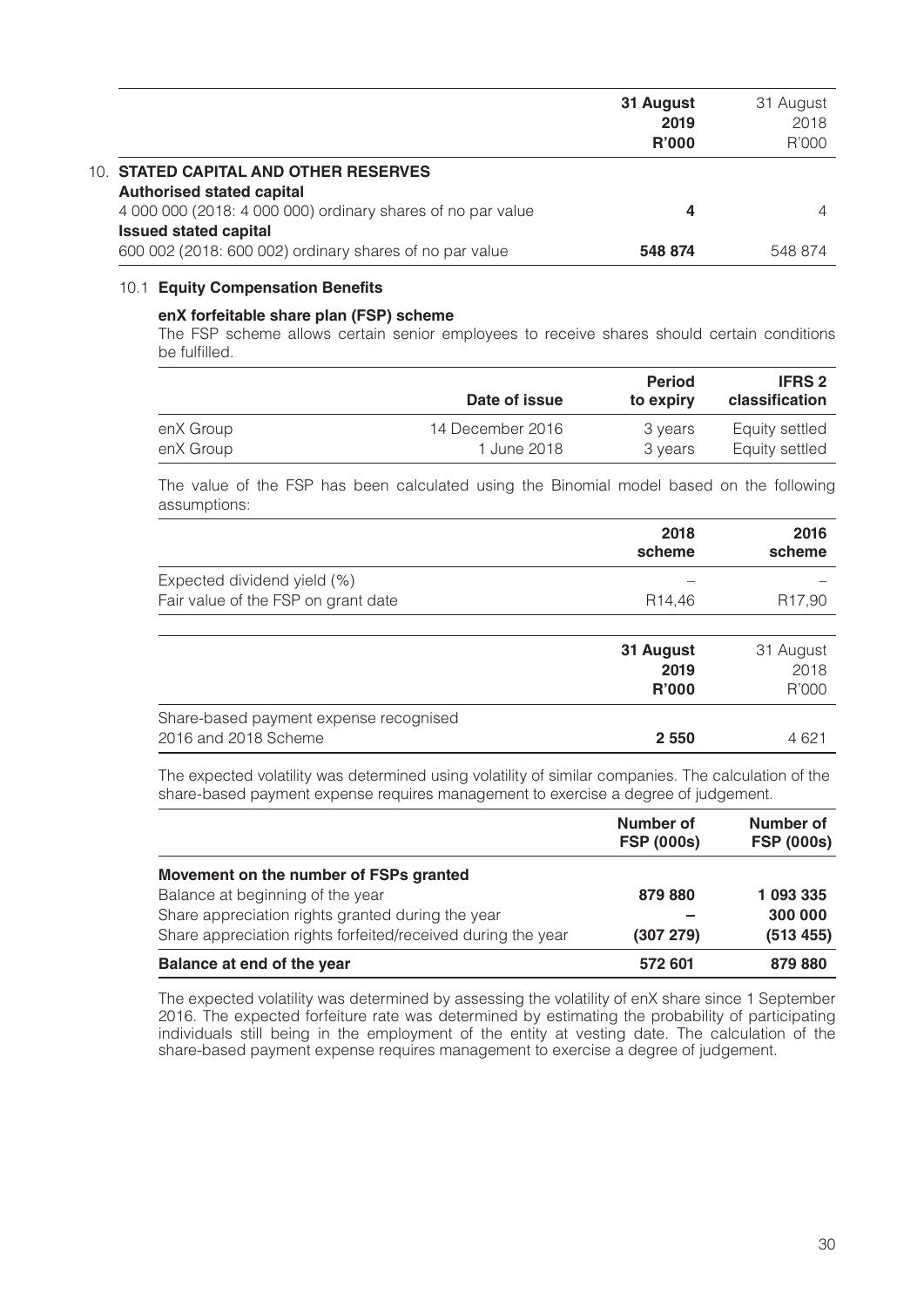|                                                                                                                                    | 31 August<br>2019<br><b>R'000</b> | 31 August<br>2018<br>R'000 |
|------------------------------------------------------------------------------------------------------------------------------------|-----------------------------------|----------------------------|
| <b>OTHER RESERVES</b><br>Share-based payment reserve                                                                               | 8813                              | 7 701                      |
| 12. INTEREST-BEARING LIABILITIES<br><b>Total unsecured loans and bonds</b><br>Less: Current portion of interest-bearing borrowings | 3 901 035<br>(1 053 815)          | 3496604<br>(646 475)       |
| Long-term portion of interest-bearing borrowings                                                                                   | 2847220                           | 2850129                    |

All covenants were met during the current and prior year.

Subsequent to year end, the company negotiated an amendment to the repayment terms pertaining to its term loan facility by moving out the 29 May 2020, 31 August 2020 and 30 November 2020 repayments of R216,5 million each, across the remaining amortisation periods. This will increase the quarterly repayments to R298 million. Repayments will commence on 26 February 2021.

The carrying amounts of interest bearing liabilities approximate fair value.

| Interest rate analysis  | %             | 31 August 2019 31 August 2019<br><b>Effective rates Analysis of debt</b><br><b>R'000</b> | %             | 31 August 2018 31 August 2018<br><b>Effective rates Analysis of debt</b><br>R'000 |
|-------------------------|---------------|------------------------------------------------------------------------------------------|---------------|-----------------------------------------------------------------------------------|
| Variable interest rates |               |                                                                                          |               |                                                                                   |
| - Unsecured loans       | 8,82 to 9,57  | 2 859 654                                                                                | 9.01 to 9.508 | 2 590 437                                                                         |
| - Bonds                 | 8,51 to 13,03 | 1 041 380                                                                                | 8,96 to 12,93 | 906 167                                                                           |
|                         |               | 3 901 034                                                                                |               | 3 496 604                                                                         |

Summary of interest-bearing borrowings by year of contractual redemption or repayment in SA Rands.

|                                          | <b>2024 and</b><br>onwards<br>R'000        | 2023<br>R'000 | 2022<br>R'000 | 2021<br>R'000 | 2020<br>R'000 | Total<br><b>R'000</b> |
|------------------------------------------|--------------------------------------------|---------------|---------------|---------------|---------------|-----------------------|
| 31 August 2019                           |                                            |               |               |               |               |                       |
| <b>SA Rands</b>                          |                                            | 313 073       | 1 413 073     | 1 121 073     | 1 053 815     | 3 901 034             |
| Total                                    |                                            | 313 073       | 1 413 073     | 1 121 073     | 1053 815      | 3 901 034             |
|                                          | <b>2023 and</b><br>onwards<br><b>R'000</b> | 2022<br>R'000 | 2021<br>R'000 | 2020<br>R'000 | 2019<br>R'000 | Total<br>R'000        |
| <b>31 August 2018</b><br><b>SA Rands</b> | 169 560                                    | 744 390       | 1 137 390     | 798 790       | 646 475       | 3 496 605             |
| Total                                    | 169 560                                    | 744 390       | 1 137 390     | 798 790       | 646 475       | 3 496 605             |
|                                          |                                            |               |               | 31 August     | 2019          | 31 August<br>2018     |
| <b>Borrowing facilities</b>              |                                            |               |               |               | <b>R'000</b>  | R'000                 |

In terms of the memorandum of incorporation the borrowing powers of the company are unlimited. Total facilities established **4 351 815** 4 233 290 *Less:* Total borrowings **3 901 034** 3 496 604 Unutilised borrowing facilities **450 781** 736 686

No assets are encumbered or held as security for these borrowings.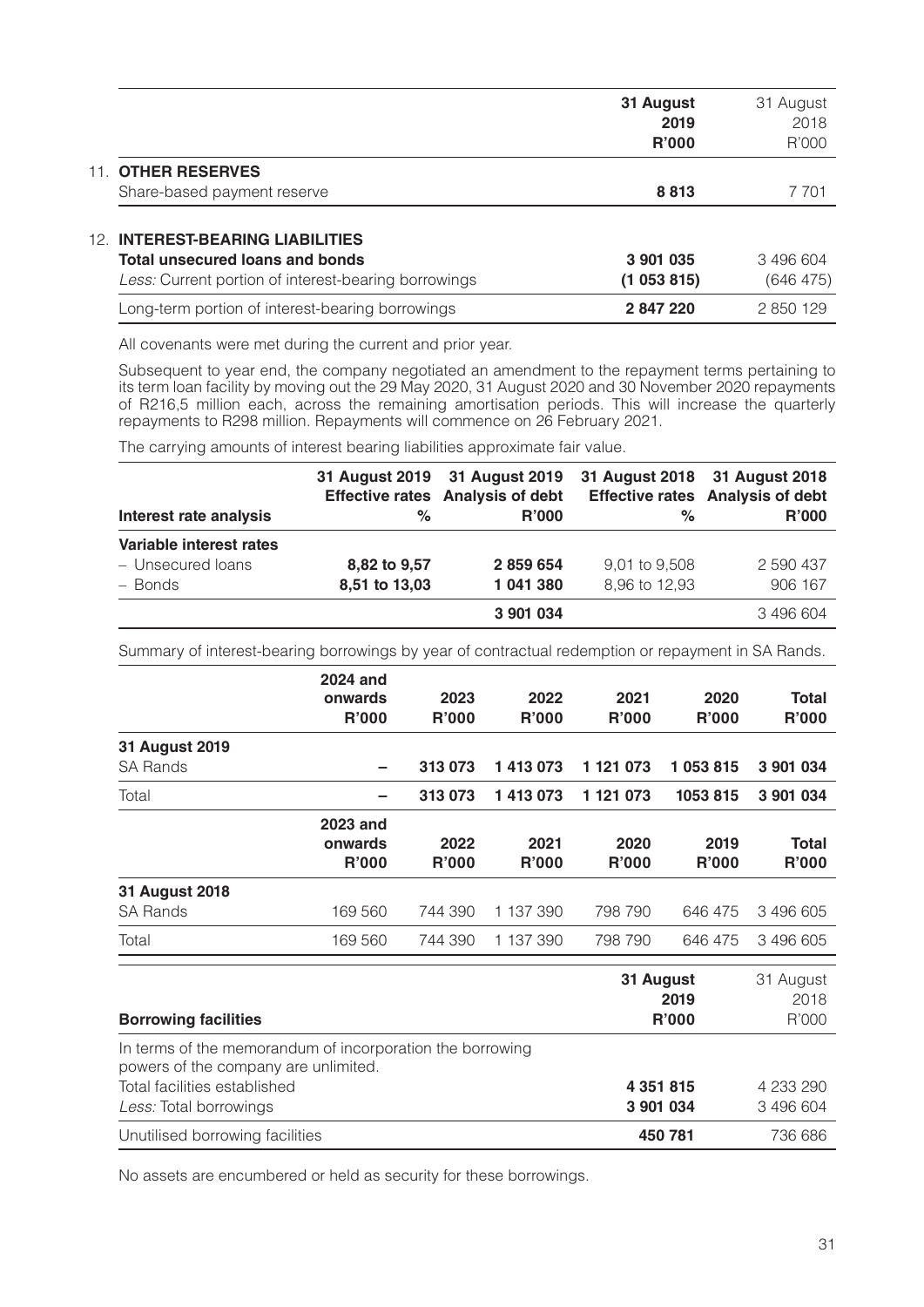|                                                                 | 31 August<br>2019<br><b>R'000</b> | 31 August<br>2018<br>R'000 |
|-----------------------------------------------------------------|-----------------------------------|----------------------------|
| <b>DEFERRED TAXATION</b><br>13.                                 |                                   |                            |
| Balance at beginning of the year                                | 233 713                           | 223 511                    |
| Current year movements                                          | 4885                              | 10 20 2                    |
| Balance at end of the year                                      | 238 598                           | 233 713                    |
| Analysis of deferred taxation                                   |                                   |                            |
| - Accruals                                                      | (45924)                           | (49726)                    |
| - Property, plant and equipment                                 | 3876                              | 2 6 6 5                    |
| - Leasing assets                                                | 282 983                           | 266 941                    |
| - Taxation losses                                               | (18245)                           | (1 292)                    |
| - Intangible assets                                             | 16 556                            | 22 048                     |
| - Non-current financial liabilities                             | (654)                             | (1660)                     |
| - Other                                                         | 6                                 | (5263)                     |
|                                                                 | 238 598                           | 233 713                    |
| <b>Taxation losses</b>                                          |                                   |                            |
| Unutilised taxation losses available for set-off against future |                                   |                            |
| profits                                                         | 65 161                            | 4614                       |
| Deferred taxation assets recognised in respect of such losses   | 18 245                            | 1 2 9 2                    |

Deferred taxation assets are raised only to the extent that it is probable that future taxable income will be available against which the deferred taxation asset can be used. None of the tax losses expire. Management has projected future taxable income for which the entity has tax losses based on budgets approved by the board of directors. The budgets forecast limited growth and the period over which tax losses can be recovered has been limited to five years.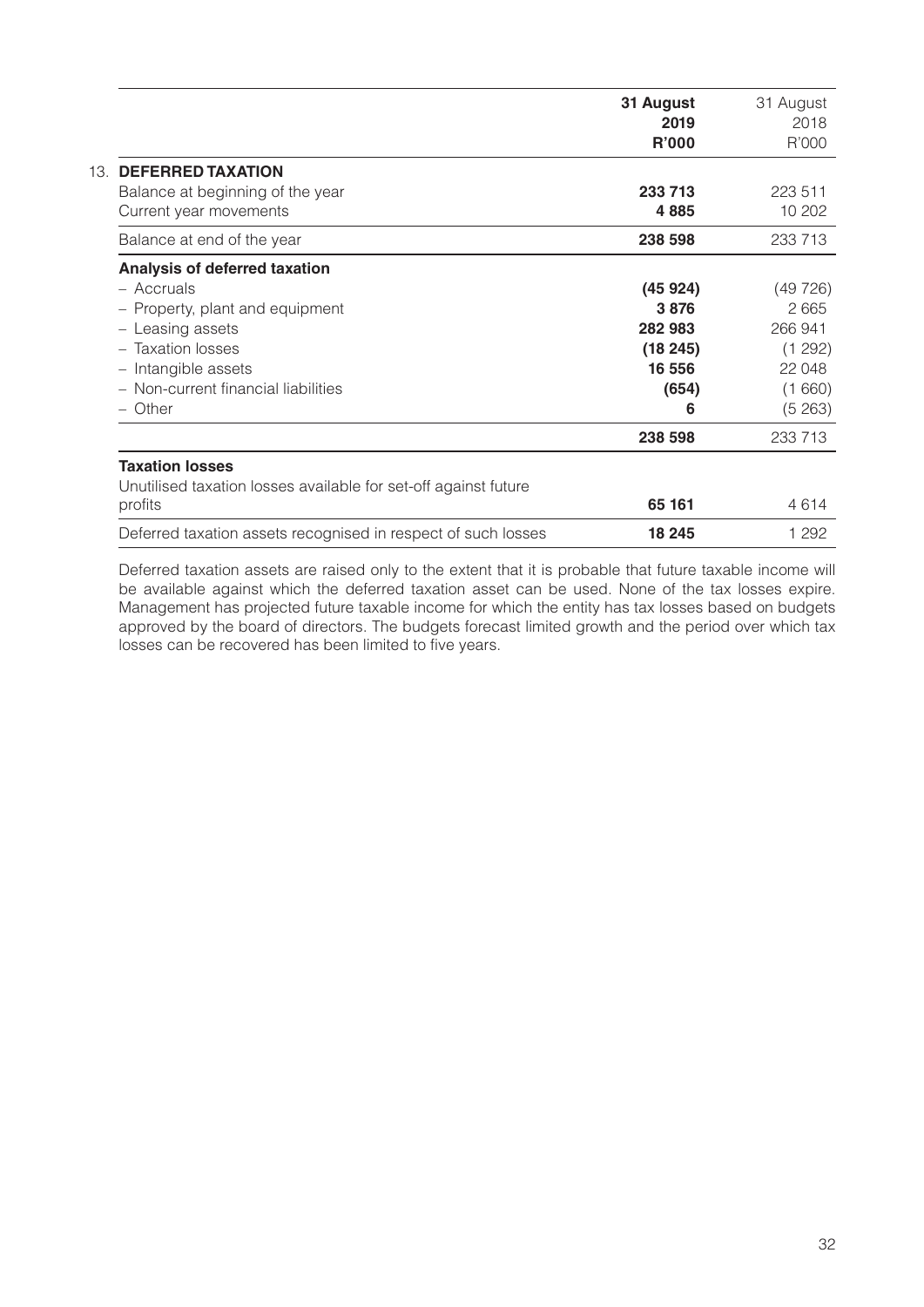#### 14. **EMPLOYEE BENEFITS**

#### **Management participation in share-related incentive plan**

In order to align the interests of management with those of shareholders, share-related incentives were awarded to certain key members of the management team during the year. These incentives entitle the recipients to a cash settlement upon vesting, the quantum of which is to be referenced off any appreciation in the company's share price in excess of the strike price over the period between the commencement date and the determination date in respect of a notional holding of enX shares. The incentive scheme issued in 2018 vests after three years from issuance, allowing participants an additional two years to exercise from vesting date.

#### **Share appreciation rights (SAR) scheme**

|                                                                                                                                       | Date of issue | <b>Period to</b><br>expire from<br>date of issue | <b>IFRS 2</b><br>classification |
|---------------------------------------------------------------------------------------------------------------------------------------|---------------|--------------------------------------------------|---------------------------------|
| enX Group Limited                                                                                                                     | June 2018     | 3 years                                          | Cash settled                    |
|                                                                                                                                       |               |                                                  | 2018<br>scheme                  |
| Expected volatility (%)<br>Expected dividend yield (%)<br>Expected forfeiture rate (%)<br>Exercise price of share appreciation rights |               |                                                  | 28,84<br>R12,34                 |
|                                                                                                                                       |               | Valuation<br>2019<br><b>R'000</b>                | Valuation<br>2018<br>R'000      |
| <b>IFRS 2 share-related incentive valuation</b><br>Opening balance<br>Expense recognised during the financial year                    |               | 5928<br>(4981)                                   | 5928                            |
| Balance at the end of the year                                                                                                        |               | 947                                              | 5928                            |
| Disclosed as:<br>Non-current financial liabilities                                                                                    |               | 947                                              | 5928                            |
|                                                                                                                                       |               | 947                                              | 5928                            |

Share-related incentives are valued using the Black-Scholes model. The 30-day volume weighted average price ("VWAP") of the enX share as at 31 August 2019 and a risk-free rate of 6,56% (2018: 7,93%) was used to value the share incentive at year-end.

The share-related incentive is a level 2 fair value item in terms of fair value hierarchy. Valuations of the share-related incentive are based on observable and unobservable inputs in terms of the Black-Scholes model as the enX share price is used in the model as well other inputs that are not quoted market prices but are observable. There were no transfers between level 1 and level 2 of the fair value hierarchy.

The expected volatility was determined using volatility of the enX share price since in 1 September 2017.

The expected forfeiture rate was determined by estimating the probability of participating individuals still being in the employment of enX at the vesting date and the probability of meeting the non-market vesting conditions relating to profitability targets over the vesting period.

The calculation of the share-based payment expense requires management to exercise a degree of judgement.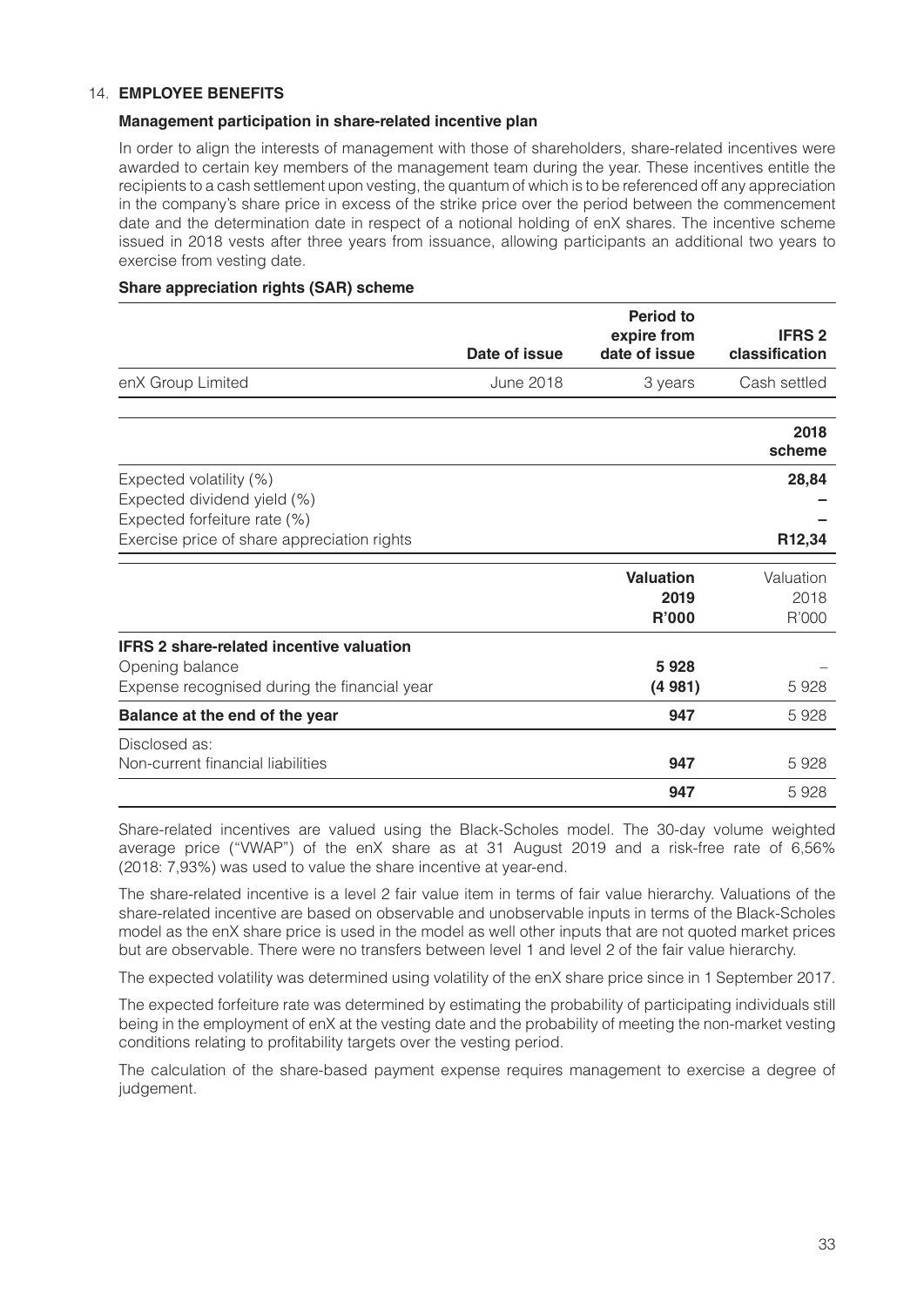|                                                                                                             | 31 August<br>2019<br><b>R'000</b> | 31 August<br>2018<br>R'000 |
|-------------------------------------------------------------------------------------------------------------|-----------------------------------|----------------------------|
| 15. TRADE AND OTHER PAYABLES                                                                                |                                   |                            |
| Trade payables                                                                                              | 13 125                            | 27 592                     |
| Other payables and accruals                                                                                 | 49 669                            | 51972                      |
| Deferred maintenance revenue                                                                                | 124 566                           | 140 783                    |
| Interest accrual                                                                                            | 13 300                            | 11 144                     |
| Employee-related accruals                                                                                   | 42 950                            | 42 3 64                    |
|                                                                                                             | 243 610                           | 273 855                    |
| The carrying amount of trade and other payables approximates its fair value.                                |                                   |                            |
| There were no provisions at 31 August 2019 (2018: Rnil).                                                    |                                   |                            |
| 16. REVENUE<br>An analysis of the company's revenue is as follows:<br>Revenue recognised at a point in time |                                   |                            |
| Sale of used vehicles                                                                                       | 343 378                           | 424 624                    |
| Revenue recognised over time                                                                                |                                   |                            |
| Leasing rentals                                                                                             | 889 920                           | 898 446                    |
| Maintenance and service revenues                                                                            | 570 057                           | 577 471                    |
| Value added services                                                                                        | 77 612                            | 98 822                     |
|                                                                                                             | 1880967                           | 1999363                    |
| 17. NET OPERATING EXPENSES                                                                                  |                                   |                            |
| Cost of sales                                                                                               | 329 355                           | 373 301                    |
| Staff costs                                                                                                 | 240 533                           | 285 291                    |
| Other operating income                                                                                      | (18109)                           | (27006)                    |
| Other operating costs                                                                                       | 666 252                           | 732 438                    |
|                                                                                                             | 1 218 031                         | 1 364 024                  |
| The above costs are arrived at after including:                                                             |                                   |                            |
| Auditor's remuneration                                                                                      | 4 4 5 0                           | 5 0 7 5                    |
| Expected credit loss on financial assets                                                                    | 2 7 7 3                           |                            |
| Share-based payment expense (included in staff costs)                                                       | (3 267)                           | 16 698                     |
| Rental and operating lease charges                                                                          | 28 548                            | 25 899                     |
| Properties                                                                                                  | 13 4 91                           | 11 685                     |
| Office equipment                                                                                            | 15 057                            | 14 214                     |
| Defined contribution retirement plan costs<br>(included in staff costs)                                     | 20 919                            | 19915                      |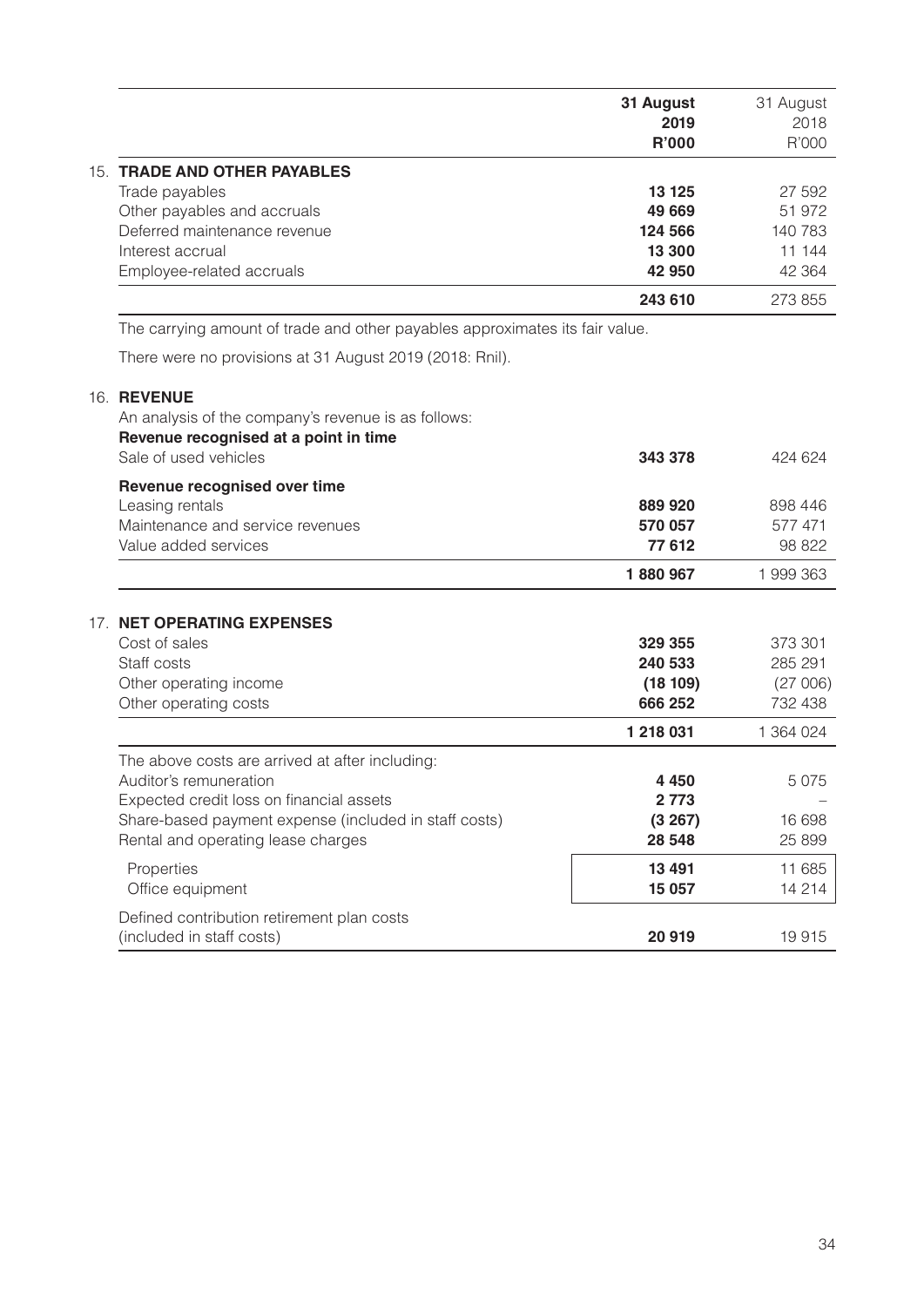|                                                                                             | 31 August<br>2019<br><b>R'000</b> | 31 August<br>2018<br>R'000 |
|---------------------------------------------------------------------------------------------|-----------------------------------|----------------------------|
| 18. DEPRECIATION, AMORTISATION AND PROFIT ON DISPOSAL<br>OF PROPERTY, PLANT AND EQUIPMENT   |                                   |                            |
| Intangible assets                                                                           | 2 7 8 8                           | 680                        |
| Property, plant and equipment                                                               | 9512                              | 8764                       |
| Leasing assets                                                                              | 408 207                           | 399 730                    |
|                                                                                             | 420 507                           | 409 174                    |
| Profit on disposal of property, plant and equipment                                         | 2798                              | 37                         |
|                                                                                             | 423 305                           | 409 211                    |
| <b>19. IMPAIRMENTS OF INVESTMENTS</b><br>Impairment of investments                          | 4615                              | 5 100                      |
| Total impairments                                                                           | 4615                              | 5 100                      |
| The measurement considerations with regards to investments<br>have been detailed in note 4. |                                   |                            |
| 20. NET FINANCE COSTS                                                                       |                                   |                            |
| Finance costs                                                                               | 362 860                           | 357 550                    |
| Finance income                                                                              | (176 201)                         | (175 234)                  |
| Net finance costs<br>Included in finance costs is the following:                            | 186 659                           | 182 316                    |
| - Finance costs on bank overdrafts and other financial liabilities                          | 362 860                           | 357 550                    |
| Included in finance income is the following:                                                |                                   |                            |
| - Finance income on loans and receivables                                                   | 174 576                           | 160 309                    |
| - Deemed finance income                                                                     |                                   | 12 950                     |
| - Finance income on cash and cash equivalents                                               | 1625                              | 1975                       |
| Finance income                                                                              | 176 201                           | 175 234                    |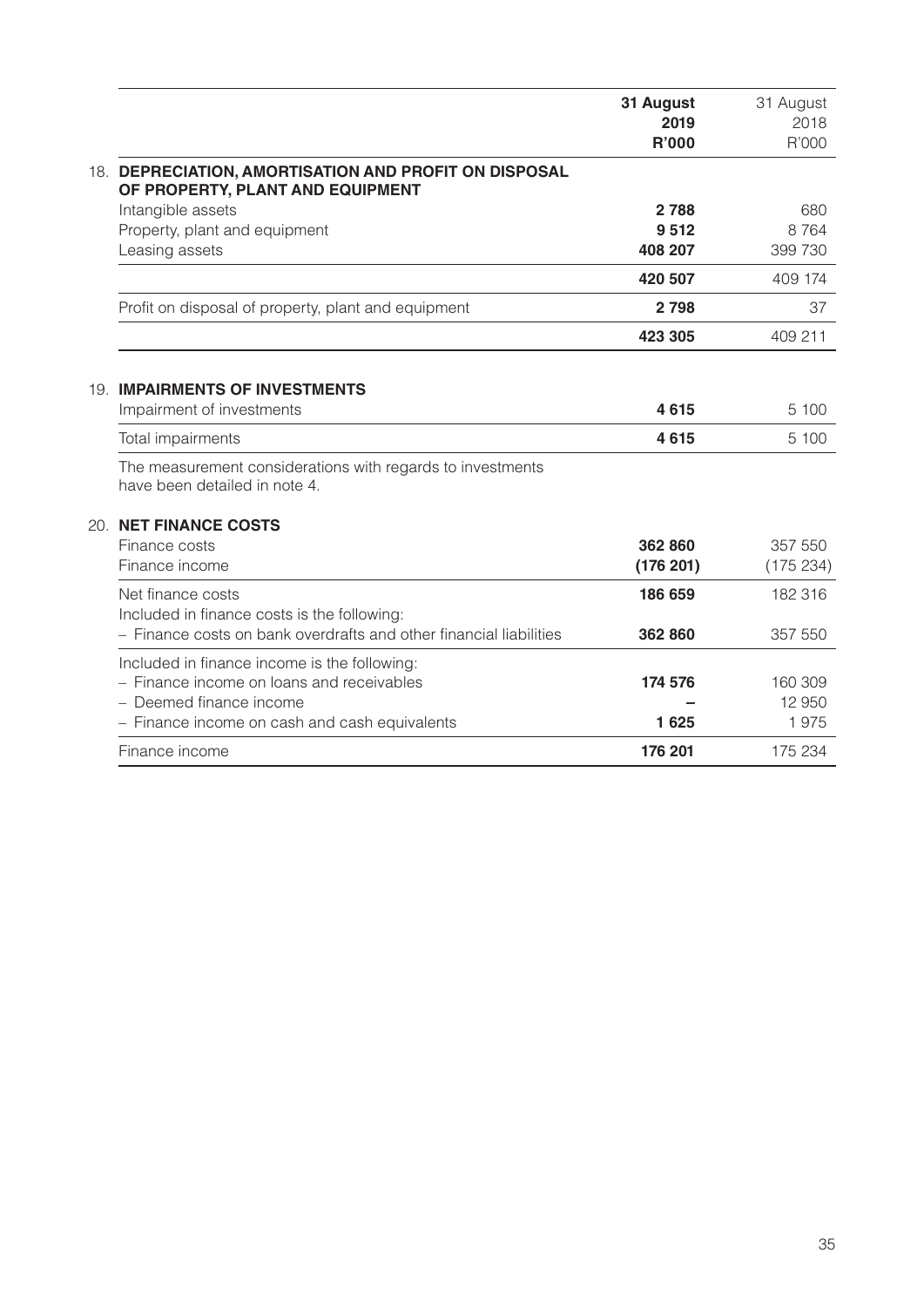|                                                                                                                     | 31 August<br>2019<br><b>R'000</b> | 31 August<br>2018<br>R'000 |
|---------------------------------------------------------------------------------------------------------------------|-----------------------------------|----------------------------|
| 21. INCOME TAX                                                                                                      |                                   |                            |
| South African taxation                                                                                              |                                   |                            |
| Normal taxation                                                                                                     |                                   |                            |
| Current year                                                                                                        | 14 217                            | 4 0 1 3                    |
| Prior year                                                                                                          | (928)                             |                            |
| Deferred taxation                                                                                                   |                                   |                            |
| Current year                                                                                                        | 4885                              | 10 20 2                    |
|                                                                                                                     | 18 174                            | 14 215                     |
|                                                                                                                     | $\%$                              | $\%$                       |
| <b>Reconciliation of the taxation rate:</b>                                                                         |                                   |                            |
| Effective tax rate                                                                                                  | 37,6                              | 36,5                       |
| Taxation effect of:                                                                                                 |                                   |                            |
| Non-deductible expenditure: Fair value adjustment on loan                                                           |                                   |                            |
| receivable                                                                                                          |                                   | (20,3)                     |
| Non-deductible expenditure: Legal fees of a capital nature<br>Non-deductible expenditure: Depreciation on leasehold | (4,8)                             | 5,3                        |
| improvements                                                                                                        | (0,6)                             | 1,1                        |
| Non-deductible expenditure: BEE expenditure<br>$\qquad \qquad -$                                                    | (1,6)                             |                            |
| Non-deductible expenditure: Share option cost<br>$\overline{\phantom{m}}$                                           | 2,7                               | 9,1                        |
| Other non-deductible expenditure                                                                                    | (0,7)                             |                            |
| Prior period overprovision                                                                                          | (1,9)                             |                            |
| Impairment of investments                                                                                           | (2,7)                             | (3,7)                      |
| <b>Statutory tax rate</b>                                                                                           | 28,0                              | 28,0                       |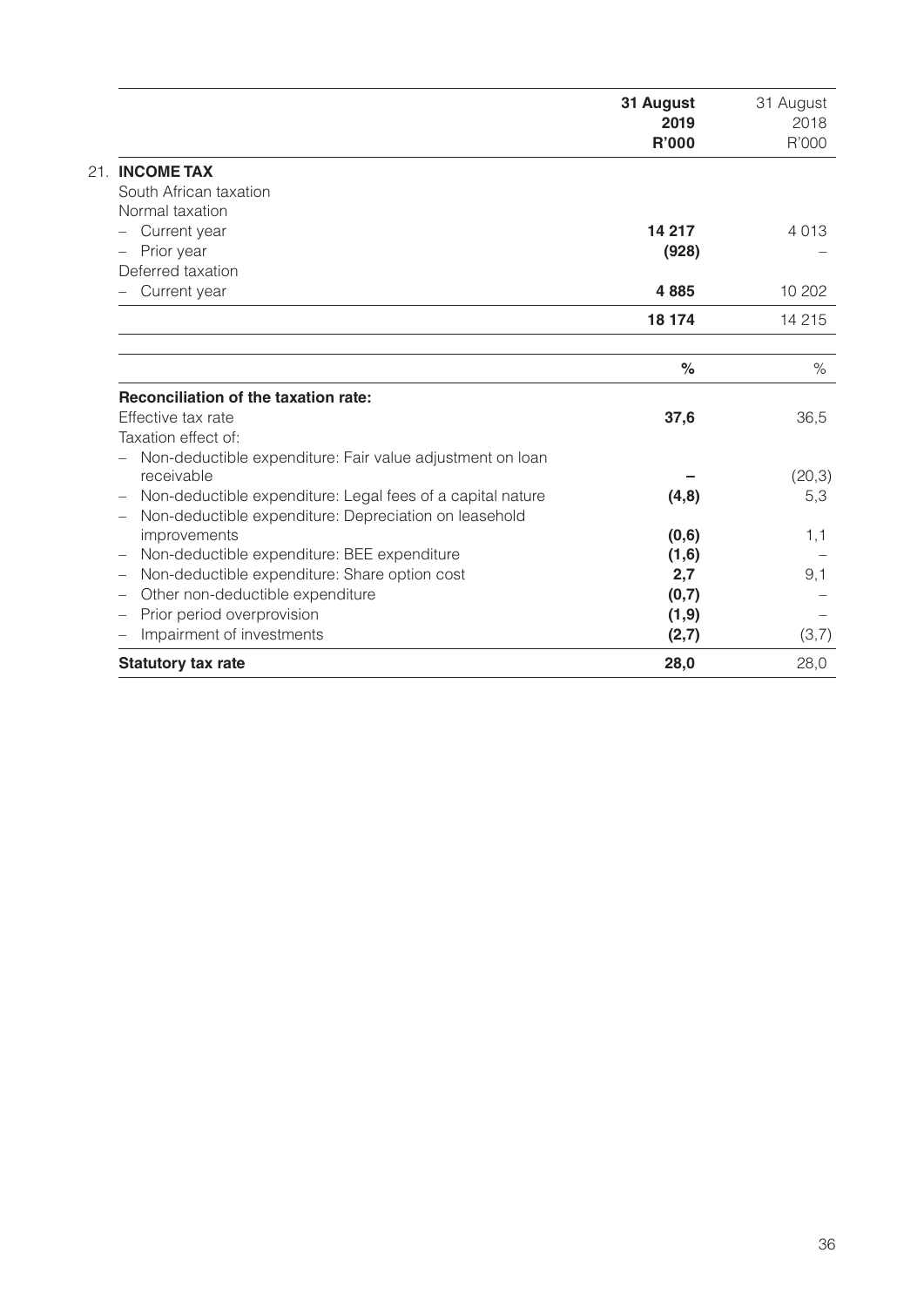|     |                                                           | 31 August<br>2019<br>R'000 | 31 August<br>2018<br>R'000 |
|-----|-----------------------------------------------------------|----------------------------|----------------------------|
|     | 22. NOTES TO THE STATEMENT OF CASH FLOWS                  |                            |                            |
|     | 22A Cash generated by operations                          |                            |                            |
|     | Profit before net finance costs                           | 235 021                    | 221 263                    |
|     | Adjustments for non-cash movements:                       |                            |                            |
|     | - Amortisation of intangible assets                       | 2788                       | 680                        |
|     | Depreciation of property, plant and equipment             | 9512                       | 8764                       |
|     | Depreciation of leasing assets                            | 408 207                    | 399 730                    |
|     | Loss on disposal of property, plant and equipment         | 2798                       | 37                         |
|     | Share-based payments (credit)/charge                      | (3869)                     | 9 0 0 8                    |
|     | Movement in inventory provision                           | 9                          | (474)                      |
|     | Movement in allowance for credit losses                   | (2773)                     | (13166)                    |
|     | Impairment of investments                                 | 4615                       | 5 100                      |
|     | Deemed interest and fair value adjustment on eXtract loan |                            | (15900)                    |
|     | Cash generated by operations before changes in working    |                            |                            |
|     | capital                                                   | 656 308                    | 615 042                    |
|     | Working capital movements                                 |                            |                            |
|     | Decrease in inventories                                   | 330 729                    | 371516                     |
|     | Decrease in trade and other receivables                   | 43 920                     | 30 136                     |
|     | Decrease in trade and other payables                      | (43545)                    | (45445)                    |
|     | Total cash generated by operations                        | 987 412                    | 971 249                    |
| 22B | <b>Taxation paid</b>                                      |                            |                            |
|     | Tax receivable at beginning of year                       | (1699)                     | (18 290)                   |
|     | Taxation charge per the statement of profit or loss       | 13 289                     | 4013                       |
|     | Tax (payable)/receivable at end of year                   | (9426)                     | 1699                       |
|     |                                                           | 2 1 6 4                    | (12578)                    |
|     | 22C Interest received                                     |                            |                            |
|     | Interest received                                         | 176 201                    | 175 234                    |
|     | Less deemed interest received                             |                            | (12950)                    |
|     |                                                           | 176 201                    | 162 284                    |
| 22D | Interest paid                                             |                            |                            |
|     | Interest paid                                             | (362 860)                  | (357 550)                  |
|     | Interest accrual                                          | 13 300                     |                            |
|     |                                                           | (349 560)                  | (357 550)                  |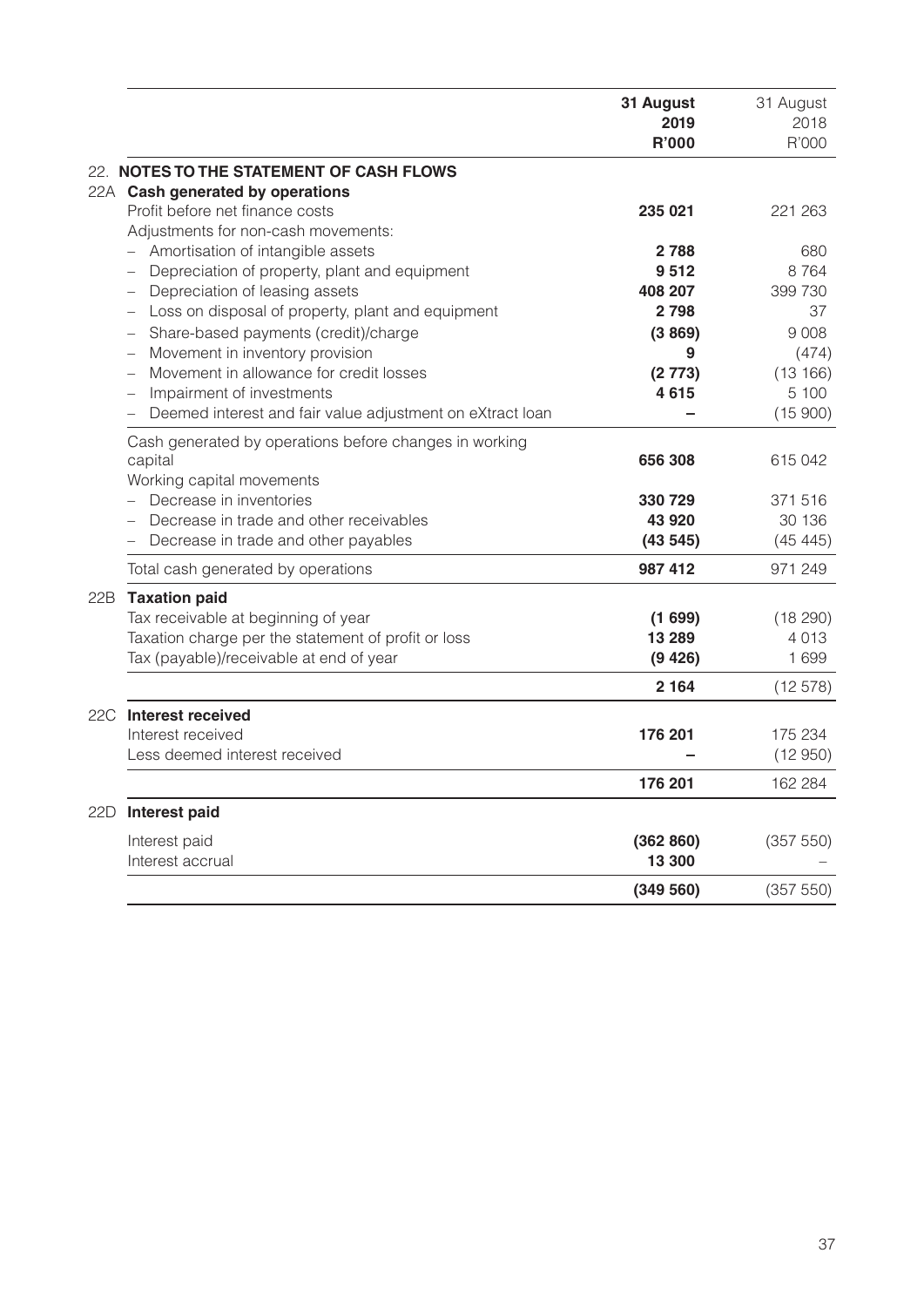### 23. **COMMITMENTS**

#### **Guarantees**

enX Corporation has provided a corporate guarantee for a maximum amount of R315 million to Toyota Tsusho and R3.7 million to Maksat.

| <b>Operating lease commitments</b> | One to<br>five years<br><b>R'000</b> | Less than<br>one year<br><b>R'000</b> | Total<br><b>R'000</b> |
|------------------------------------|--------------------------------------|---------------------------------------|-----------------------|
| 31 August 2019<br><b>Property</b>  |                                      |                                       |                       |
| 31 August 2018<br>Property         | 1 333                                | 4 7 5 1                               | 6084                  |

#### 24. **CONTINGENT LIABILITIES**

There is no current or pending litigation that is considered likely to have a material adverse effect on the company.

#### 25. **OPERATING LEASE RECEIVABLES**

The minimum future lease payments receivable under non-cancellable operating leases are as follows:

|                                   | More than<br>five years<br><b>R'000</b> | One to<br>five years<br><b>R'000</b> | Less than<br>one year<br><b>R'000</b> | Total<br><b>R'000</b> |
|-----------------------------------|-----------------------------------------|--------------------------------------|---------------------------------------|-----------------------|
| 31 August 2019<br><b>Vehicles</b> | 32 923                                  | 1 381 077                            | 875 394                               | 2 2 8 3 3 4           |
| 31 August 2018<br>Vehicles        | 42 7 24                                 | 1 662 306                            | 857946                                | 2 562 976             |

#### 26. **FINANCIAL INSTRUMENTS**

#### **Financial risk factors**

The company's treasury activities are aligned to the company's decentralised business model and to enX group's asset and liability committee's ("ALCO") strategies. ALCO is an enX group board subcommittee responsible for implementing best practice asset and liability risk management with its main objectives being the management of liquidity, interest rate, price and foreign exchange risk. ALCO meets every quarter and follows a comprehensive risk management process. The treasury implements the ALCO risk management policies and directives and provides financial risk management services to the various divisional businesses, co-ordinates access to domestic and international financial markets for bank as well as debt capital market funding and monitors and manages the financial risks relating to the operations of the company through internal risk reports which analysis exposures by degree and magnitude of risks. These risks include market risk (including foreign exchange risk, interest rate risk, and price risk), credit risk and liquidity risk. The day-to-day management of foreign exchange risk and credit risk is performed on a decentralised basis by the various business units within the guidelines approved by the board of directors of enX group.

The company's objectives, policies and processes for measuring and managing these risks are detailed below.

The company seeks to minimise the effects of these risks by matching assets and liabilities as far as possible or by using derivative financial instruments to hedge these risk exposures. The adherence to the use of derivative instruments and exposure limits is reviewed on a continuous basis and results are reported to the group's audit and risk committee.

The company does not enter into or trade financial instruments, including derivative financial instruments, for speculative purposes. The company enters into financial instruments to manage and reduce the possible adverse impact on earnings of changes in interest rates and foreign exchange rates.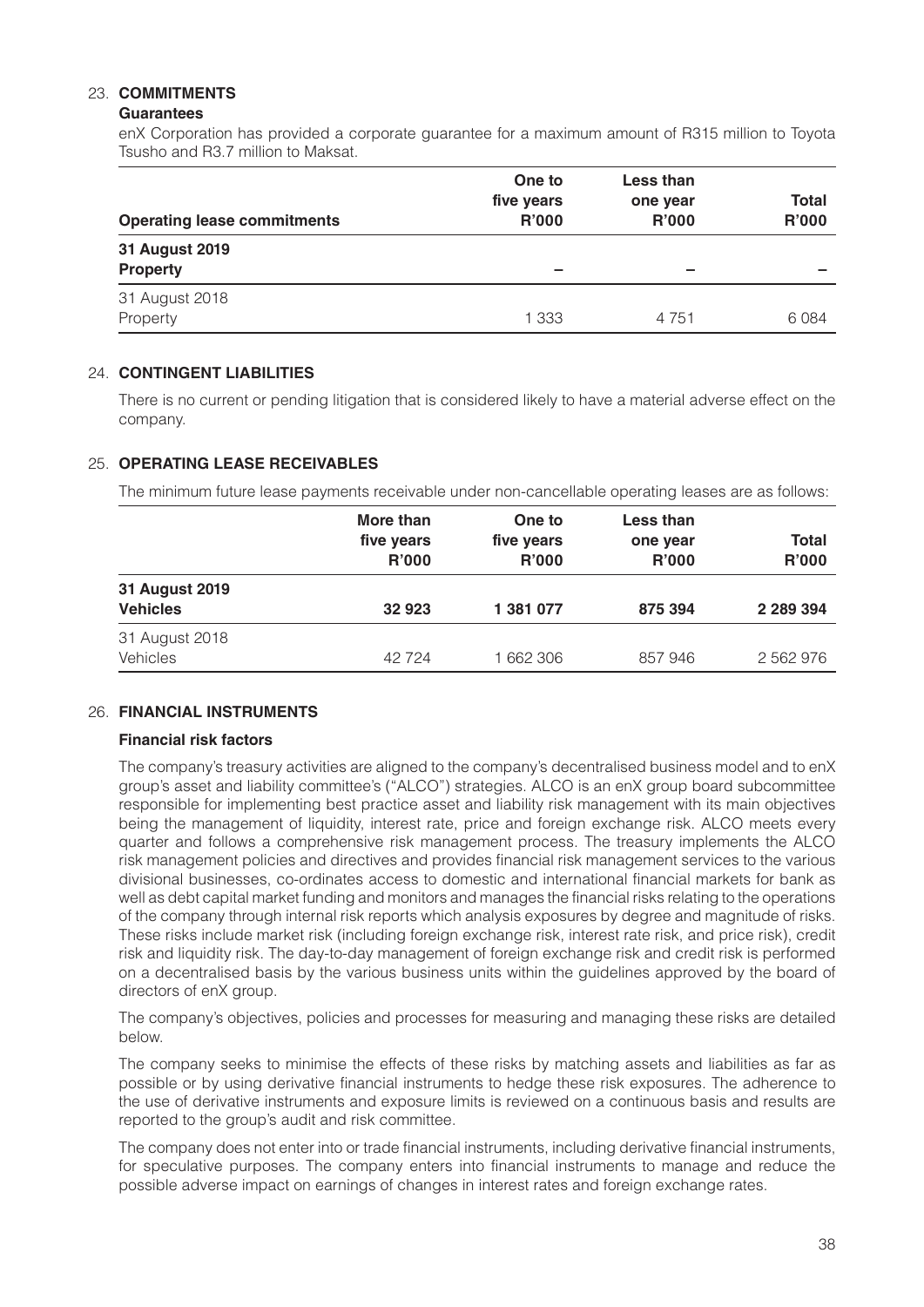#### **Market risk**

This is the risk that changes in the general market conditions, such as foreign exchange rates, interest rates and credit risk may adversely impact on the company's earnings, assets, liabilities and capital. The objective of market risk management is to manage and control market risk exposures within acceptable parameters, while optimising the return on risk. The company's activities expose it primarily to the financial risks of changes in foreign currency exchange rates, interest rates and credit risk.

#### **Currency risk**

This is the risk of losses arising from the effects of adverse movements in exchange rates on net foreign currency asset or liability positions.

The policy of the company is to maintain a fully covered foreign exchange risk position in respect of foreign currency commitments with a few exceptions authorised by ALCO.

All foreign currency denominated assets and liabilities are hedged through foreign exchange contracts. Fair value is calculated as the difference between the contracted value and the value to maturity at the period end. The sensitivity of profits to changes in exchange rates is a result of foreign exchange gains/losses on translation of foreign denominated trade receivables and financial assets and liabilities at fair value through the statement of comprehensive income that are offset by equivalent gains/losses in currency derivatives. As the company does not transact with any material foreign receivables or payables, there is no material foreign currency exposure.

#### **Interest rate risk**

This is the risk that fluctuations in interest rates may adversely impact on the company's earnings, assets, liabilities and capital. enX Corporation held surplus cash at time throughout the year. The significance of the interest bearing liabilities and the cash resources exposes the company to interest rate risk.

The company's financial services division, having access to local money markets, provides the subsidiaries with the benefits of bulk financing and depositing.

The interest rate risk is managed through commercial banking facilities by the directors. At year-end, cash was invested with three large commercial banks. The investment of surplus cash is reviewed from time to time.

|                                                                                              | 31 August<br>2019<br><b>R'000</b> | 31 August<br>2018<br>R'000 |
|----------------------------------------------------------------------------------------------|-----------------------------------|----------------------------|
| <b>Financial assets</b>                                                                      |                                   |                            |
| Loans granted and bank deposits linked to South African money<br>market rates                |                                   |                            |
| Carrying value at statement of financial position date                                       | 2675060                           | 2 324 937                  |
| Reasonable possible change (%)                                                               |                                   |                            |
| Pre-tax statement of comprehensive income impact                                             | 26 751                            | 4 5 1 3                    |
| <b>Financial liabilities</b>                                                                 |                                   |                            |
| Financing received and banking facilities linked to South African<br>prime rates/JIBAR rates |                                   |                            |
| Carrying value at statement of financial position date                                       | 4 4 0 5 3 7 5                     | 3891167                    |
| Reasonable possible change (%)                                                               |                                   |                            |
| Pre-tax statement of comprehensive income impact                                             | 44 054                            | 47 958                     |

#### *Interest rate sensitivity analysis*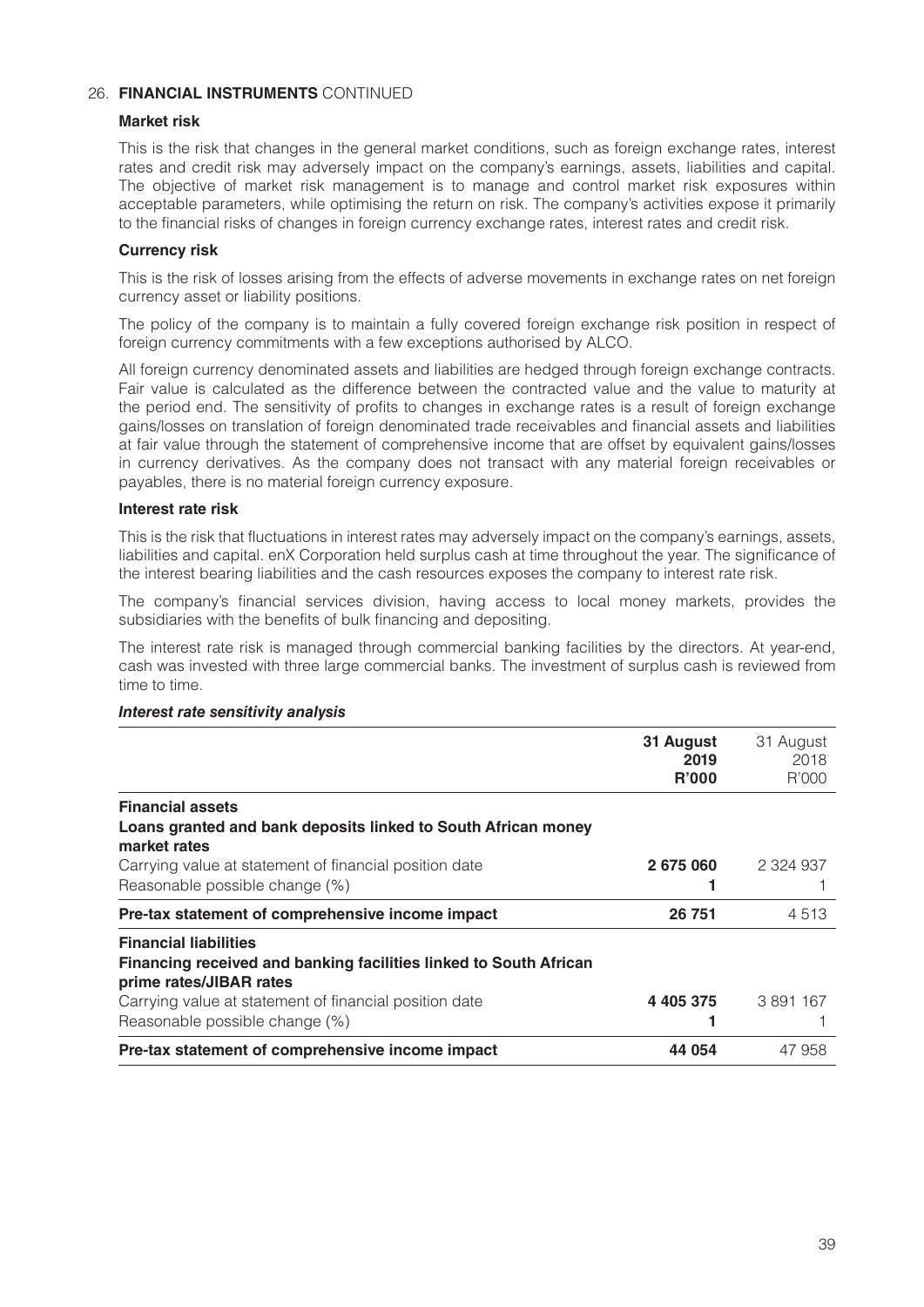#### **Collateral**

The company may require collateral in respect of the credit risk on derivative transactions with a third party. The amount of credit risk is the positive fair value of the contract. Collateral may be in the form of cash or in the form of a lien over a debtors assets, entitling the company to make a claim for current and future liabilities. The company is not exposed to a situation where a third party may require collateral with respect to the transaction with that third party. These transactions are conducted under terms that are usual and customary to standard lending and borrowing activities. No financial assets were re-pledged during the period under review for collateral purposes.

#### **Credit risk**

Credit risk, or the risk of counterparties defaulting, is controlled by the application of credit approvals, limits and monitoring procedures. Where appropriate, the company obtains appropriate collateral to mitigate risk. Counterparty credit limits are in place and are reviewed and approved by the respective subsidiary boards.

The carrying amount of financial assets represents the maximum credit exposure. None of the financial instruments below were held as collateral for any security provided. The credit quality of all derivative financial assets is sound. None are overdue or impaired and the company does not hold any collateral on derivatives.

The risk of a single non-related party customer exceeding 5% of total company revenue is limited as there is only one customer that individually accounts for more than 5% of company revenue.

It is company policy to deposit short-term cash with financial institutions with high credit ratings assigned by international credit-rating agencies.

#### **Trade accounts receivable**

#### **Allowance for expected credit losses**

Before the financial instruments can be impaired, they are evaluated for the possibility of any recovery as well as the length of time at which the debt has been long outstanding. Provision is made for bad debts on trade accounts receivable. Management does not consider that there is any material credit risk exposure not already covered by credit guarantee or a expected credit loss provision.

|                                                  | 31 August<br>2019<br>R 000 | 31 August<br>2018<br>R 000 |
|--------------------------------------------------|----------------------------|----------------------------|
| Analysis of allowance for expected credit losses |                            |                            |
| Balance at beginning of the year                 | 14 741                     | 27 907                     |
| Amounts written off during the year              | (2645)                     | (16413)                    |
| Increase in allowance recognised in the          |                            |                            |
| statement of comprehensive income                | (128)                      | 3 2 4 7                    |
| <b>Balance at end of year</b>                    | 11 968                     | 14741                      |

There is no significant concentration of risk in respect of any particular customer or industry segment.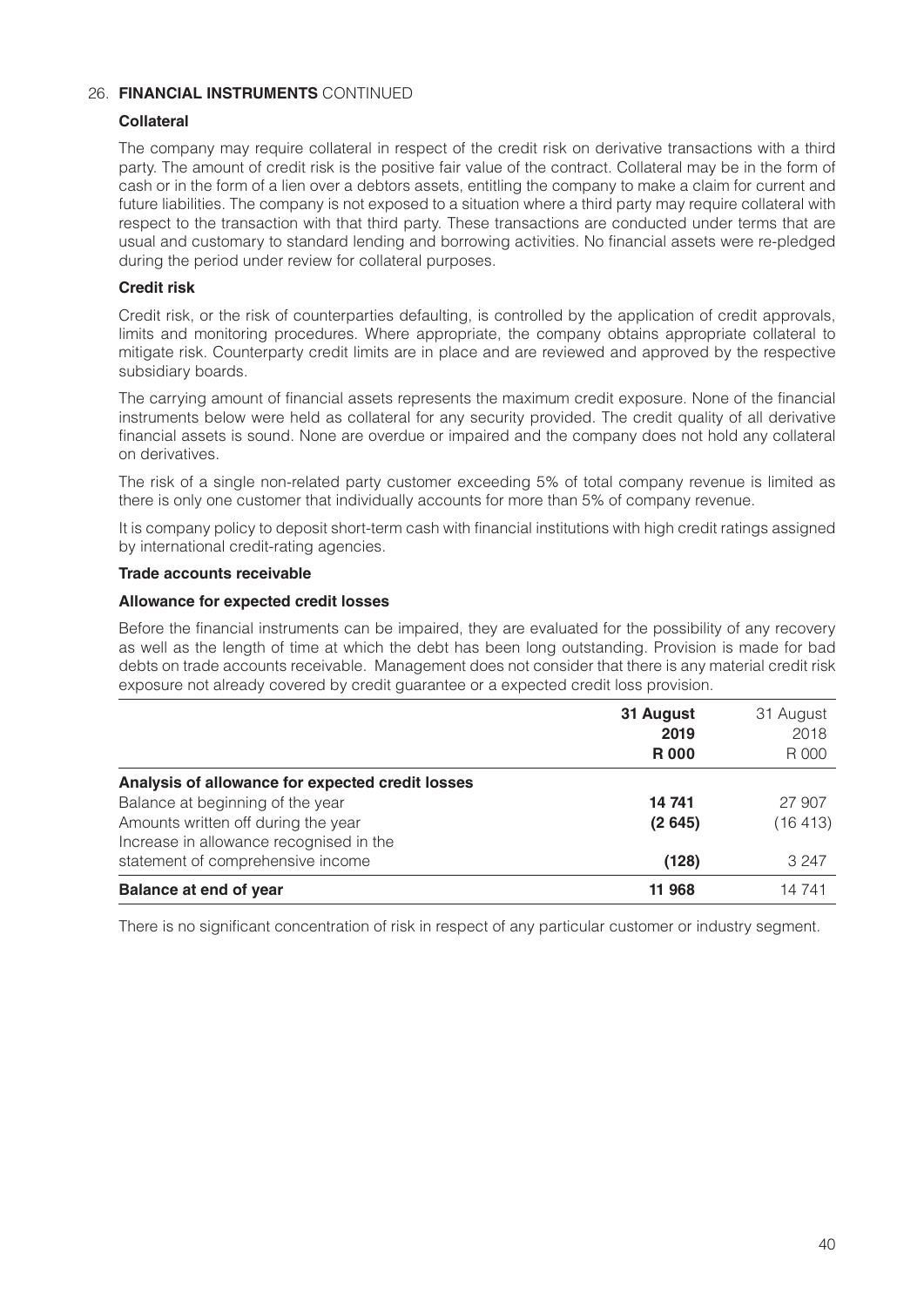| Category       | <b>Description</b>                                                                                                                       | <b>Basis for recognising</b><br>expected credit losses<br>(ECL) |
|----------------|------------------------------------------------------------------------------------------------------------------------------------------|-----------------------------------------------------------------|
| Performing     | The counterparty has a low risk of default and does not<br>have any past due amounts                                                     | Life-time ECL                                                   |
| Non-performing | Amount is more than 30 days past due and/or there<br>has been a significant increase in credit risk since<br>initial recognition         | Life-time ECL                                                   |
| In default     | Amount is more than 90 days past due or there is<br>evidence indicating the asset is credit impaired                                     | Life-time ECL                                                   |
| Fully impaired | There is evidence indicating that the debtor is in severe<br>financial difficulty and the group has no realistic<br>prospect of recovery | Amount is written off                                           |

The group's current credit risk grading framework comprises the following categories:

The table below details the credit quality of the group's financial assets as well as maximum exposure to credit risk:

|                    |                                                              | Gross   | <b>Loss</b>      | <b>Net</b><br>carrying<br>amount |
|--------------------|--------------------------------------------------------------|---------|------------------|----------------------------------|
| <b>Receivables</b> | <b>Expecting loss model</b>                                  |         | amount allowance |                                  |
|                    | Trade and other receivables Lifetime ECL simplified approach | 112 758 | (11968)          | 100 790                          |

To mitigate credit risk the group holds collateral and has credit insurance on certain trade receivables. For trade receivables the group has applied the simplified approach in IFRS 9 to measure the loss allowance at lifetime expected credit losses. The group determines the expected losses on these assets by using a provision matrix, estimated based on historical credit loss experience based on past due status of the financial assets, adjusted as appropriate to reflect current condition and estimates of future economic conditions. The expected credit loss based on past due status in terms of the provision matrix is detailed below.

|                                  |         |         |         |         |       |                  | 150 days |
|----------------------------------|---------|---------|---------|---------|-------|------------------|----------|
|                                  | Total   | Current | 30 days | 60 days |       | 90 days 120 days | or more  |
| <b>Expected credit loss rate</b> |         |         |         |         |       |                  |          |
| Total trade receivable           |         |         |         |         |       |                  |          |
| balance                          | 112758  | 75 832  | 16 082  | 4689    | 1 444 | 5762             | 8949     |
| Total provision raised           | (11968) | (78)    | (237)   | (146)   | (896) | (6552)           | (4059)   |
| Net balance                      | 100 790 | 75 754  | 15845   | 4 5 4 3 | 548   | (790)            | 4890     |

#### **Liquidity risk**

Liquidity risk is the risk that the company will not be able to meet its financial obligations as they fall due. The company's approach to managing liquidity is to ensure, as far as possible, that it will always have sufficient liquidity to meet its liabilities when due, under normal and stressed conditions, without incurring unacceptable losses or risking damage to the company's reputation.

The ultimate responsibility for liquidity risk management rests with the board of directors, which has built an appropriate liquidity risk management framework for the management of the company's short, medium an long-term funding and liquidity management requirements. The company manages liquidity risk by monitoring forecast cash flows in compliance with loan covenants and ensuring that adequate unutilised borrowing facilities are maintained. Unutilised borrowings are reflected in note 15. The company aims to cover at least its net debt requirements through long-term borrowing facilities.

Standard payment terms for the majority of trade payables is the end of the month following the month in which the goods are received or services are performed. To avoid incurring interest on late payments, financial risk management policies and procedures are entrenched to ensure the timeous matching of orders placed with goods received notes or services acceptances and invoices.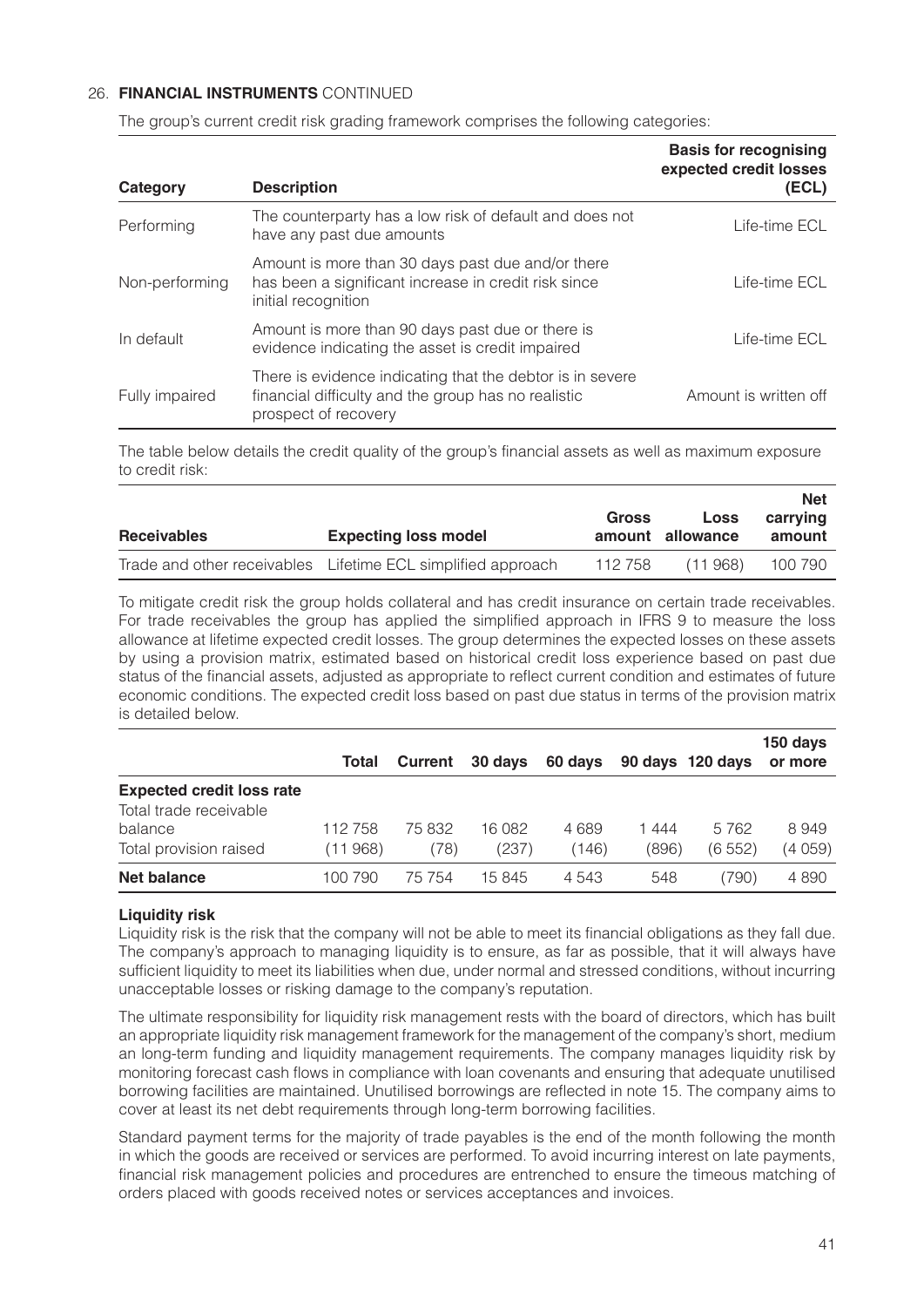Maturity profile of contractual cash flows (including interest) of financial instruments are as follows:

|                              | <b>Carrying amount</b><br>(Fair value)<br>R'000 | <b>Contractual</b><br>cash flow<br>R'000 | <b>Less than</b><br>one year<br><b>R'000</b> | One to<br>five years<br>R'000 |
|------------------------------|-------------------------------------------------|------------------------------------------|----------------------------------------------|-------------------------------|
| 31 August 2019               |                                                 |                                          |                                              |                               |
| <b>Financial assets</b>      |                                                 |                                          |                                              |                               |
| Investments                  | 13 161                                          | 13 161                                   |                                              | 13 161                        |
| Amounts owing by             |                                                 |                                          |                                              |                               |
| group companies              | 2 505 563                                       | 2 505 563                                | 741 283                                      | 1764 280                      |
| Trade receivables            | 100 790                                         | 100 790                                  | 100 790                                      |                               |
| Cash and cash equivalents    | 169 497                                         | 169 497                                  | 169 497                                      |                               |
|                              | 2 789 011                                       | 2 789 011                                | 1 011 570                                    | 1777441                       |
| Percentage profile (%)       |                                                 |                                          | 36                                           | 64                            |
| <b>Financial liabilities</b> |                                                 |                                          |                                              |                               |
| Amounts owing to             |                                                 |                                          |                                              |                               |
| group companies              | 504 340                                         | 504 340                                  | 504 340                                      |                               |
| Interest-bearing             |                                                 |                                          |                                              |                               |
| borrowings                   | 3 901 035                                       | 4796353                                  | 1 617 498                                    | 3 178 855                     |
| Trade and other payables     | 243 610                                         | 243 610                                  | 243 610                                      |                               |
|                              | 4 648 985                                       | 5 544 303                                | 2 365 448                                    | 3 178 855                     |
| Percentage profile (%)       |                                                 |                                          | 43                                           | 57                            |
| 31 August 2018               |                                                 |                                          |                                              |                               |
| <b>Financial assets</b>      |                                                 |                                          |                                              |                               |
| Investments                  | 20 768                                          | 20 768                                   |                                              | 20 768                        |
| Amounts owing by             |                                                 |                                          |                                              |                               |
| group companies              | 2 203 946                                       | 2 203 946                                | 640 329                                      | 1563617                       |
| Trade receivables            | 113 073                                         | 113 073                                  | 113 073                                      |                               |
| Cash and cash equivalents    | 120 991                                         | 120 991                                  | 120 991                                      |                               |
|                              | 2 458 778                                       | 2 458 778                                | 874 393                                      | 1 584 385                     |
| Percentage profile (%)       |                                                 |                                          | 36                                           | 64                            |
| <b>Financial liabilities</b> |                                                 |                                          |                                              |                               |
| Amounts owing to             |                                                 |                                          |                                              |                               |
| group companies              | 394 563                                         | 394 563                                  | 394 563                                      |                               |
| Interest-bearing             |                                                 |                                          |                                              |                               |
| borrowings                   | 3 496 604                                       | 4 268 603                                | 966 968                                      | 3 301 635,00                  |
| Trade and other payables     | 273 855                                         | 273 855                                  | 273 855                                      |                               |
|                              | 4 165 022                                       | 4 937 021                                | 1 635 386                                    | 3 301 635                     |
| Percentage profile (%)       |                                                 |                                          | 33                                           | 67                            |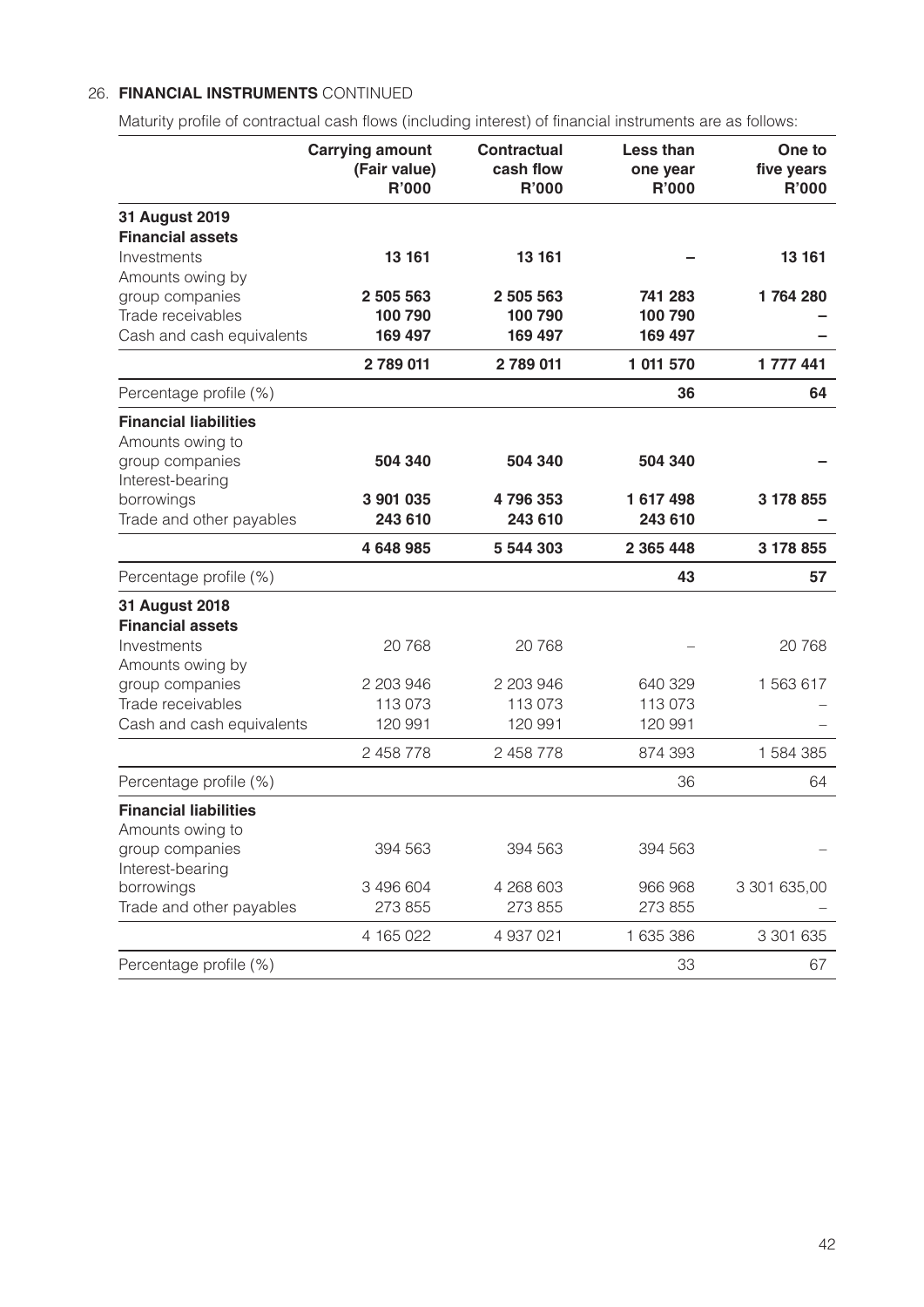#### **Fair values**

The directors consider that the carrying amounts of cash and cash equivalents, trade and other receivables and trade and other payables approximates their fair value due to the short-term maturities of these assets and liabilities.

The fair values of listed investments represent the market value of quoted investments and other traded instruments. For non-listed investments and other non-traded financial assets fair value is calculated using discounted cash flows with market assumptions, unless carrying value is considered to approximate fair value.

The fair values of financial liabilities is determined by reference to quoted market prices for similar issues, where applicable, otherwise the carrying value approximates the fair value.

There were no reclassifications of financial assets or financial liabilities that occurred during the period. There were no financial assets or liabilities that qualified for derecognition during the period.

The table below shows the company's financial assets and liabilities that are recognised and subsequently measured at fair value, analysed by valuation technique. The classification is based on the lowest level input that is significant to the fair value measured in its entirety.

|                                                     | liabilities at<br>fair value<br><b>R'000</b> | Financial assets/ Financial assets/<br>liabilities at<br>amortised cost<br><b>R'000</b> |
|-----------------------------------------------------|----------------------------------------------|-----------------------------------------------------------------------------------------|
| 31 August 2019<br>Financial assets<br>- Investments | 13 161                                       |                                                                                         |
| Total financial assets                              | 13 161                                       |                                                                                         |
| Total financial liabilities                         |                                              |                                                                                         |
| 31 August 2018<br>Financial assets<br>- Investments | 20 768                                       |                                                                                         |
| Total financial assets                              | 20 768                                       |                                                                                         |
| Total financial liabilities                         |                                              |                                                                                         |

#### **Capital risk management**

The company's objectives when managing capital are to safeguard the company's ability to continue as a going concern in order to provide returns for shareholders and benefits for other stakeholders and to maintain an optimal mix of liquidity and low cost of capital and to be able to finance future growth.

Consistent with others in the industry, the company monitors capital on the basis of the gearing ratio. This ratio is calculated as net debt divided by total capital. Net debt is calculated as total borrowings less cash and cash equivalents. Total capital includes share capital and borrowings.

#### 27. **SEGMENTAL INFORMATION**

Operating segments have been identified using the approach as required by IFRS 8 (Operating Segments) in terms of which segment classification is determined according to the basis on which management presents and reviews operating results to the board quarterly. There is only one operating segment in enX Corporation which operates in the fleet management and logistic sector, hence no separate segment report has been disclosed.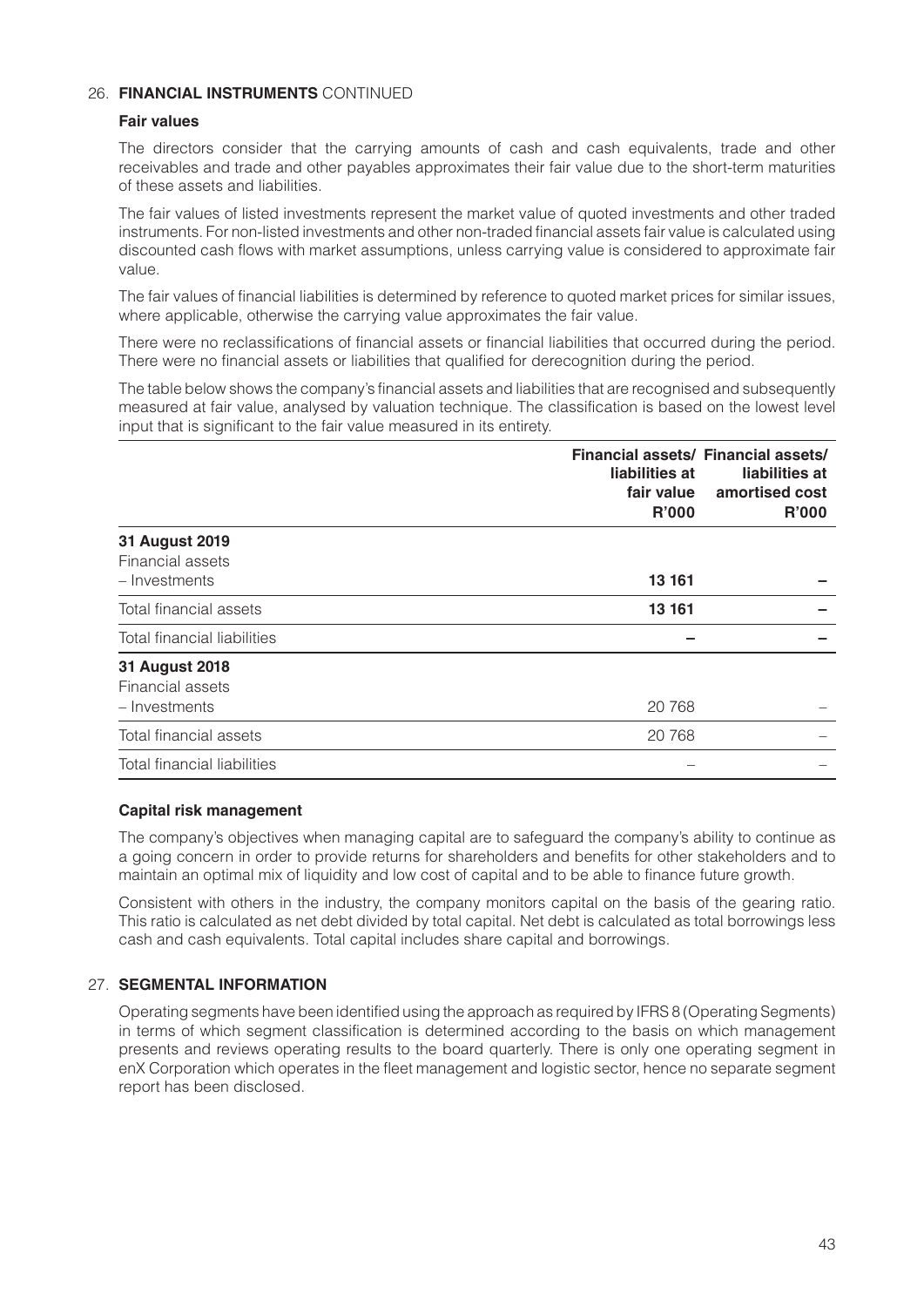#### 28. **RELATED PARTY TRANSACTIONS**

Fellow subsidiaries and key management are considered to be related parties. During the period the company, in the ordinary course of business, entered into sale and purchase transactions with related parties.

These transactions occurred under terms that are no less favourable than those arranged with third parties and can be substantiated.

#### **Interest of directors in contracts**

The directors have confirmed that they were not interested in any transaction of any significance with the company or any of the enX Group subsidiaries. Accordingly, a conflict of interest with regard to directors' interest in contracts does not exist.

#### **Key management personnel**

Key management personnel are directors and those executives having authority and responsibility for planning, directing and controlling the activities of the company.

Key management personnel remuneration comprises:

|                                                                                 |                        |                           |                                        | 31 August<br>2019                        | 31 August<br>2018     |
|---------------------------------------------------------------------------------|------------------------|---------------------------|----------------------------------------|------------------------------------------|-----------------------|
|                                                                                 |                        |                           |                                        | R'000                                    | R'000                 |
| Short-term employee benefits                                                    |                        |                           |                                        | 19894                                    | 27 231                |
| Long-term employee benefits                                                     |                        |                           |                                        | 632                                      | 691                   |
| Share-based payments recognised as an expense                                   |                        |                           |                                        | 5794                                     | 7969                  |
|                                                                                 |                        |                           |                                        | 26 3 20                                  | 35 891                |
| Number of key management personnel                                              |                        |                           |                                        | 4                                        | 5                     |
| <b>Directors remuneration</b>                                                   | <b>Salary</b><br>R'000 | Incentive<br><b>R'000</b> | <b>Retirement</b><br>benefits<br>R'000 | <b>Other</b><br>benefits<br><b>R'000</b> | <b>Total</b><br>R'000 |
| 2019                                                                            |                        |                           |                                        |                                          |                       |
| Paid by company                                                                 |                        |                           |                                        |                                          |                       |
| <b>PM Mansour</b>                                                               | 3 4 7 7                |                           |                                        |                                          | 3 4 7 7               |
| JV Carr                                                                         | 3 3 0 9                | 3740                      | 632                                    | 285                                      | 7966                  |
| JS Friedman <sup>(a)</sup>                                                      | 3 0 0 0                |                           |                                        |                                          | 3 0 0 0               |
| SB Joffe <sup>(b)</sup>                                                         | 6 0 8 3                |                           |                                        |                                          | 6 0 8 3               |
|                                                                                 | 15 869                 | 3740                      | 632                                    | 285                                      | 20 5 26               |
| (a) Resigned effective 31 March 2020<br><sup>(b)</sup> Resigned on 19 July 2019 |                        |                           |                                        |                                          |                       |
| 2018                                                                            |                        |                           |                                        |                                          |                       |
| Paid by company                                                                 |                        |                           |                                        |                                          |                       |
| PM Mansour <sup>(a)</sup>                                                       | 4 0 4 0                | 806                       |                                        | 5 400                                    | 10 246                |
| IM Lipworth <sup>(b)</sup>                                                      | 2984                   |                           |                                        | 41                                       | 3 0 2 5               |
| JV Carr                                                                         | 2 9 6 5                | 3740                      | 470                                    | 552                                      | 7727                  |
| JL Serfontein <sup>(c)</sup>                                                    | 1985                   |                           | 221                                    | 118                                      | 2 3 2 4               |
| SB Joffe <sup>(d)</sup>                                                         | 2950                   | 1 4 0 1                   |                                        |                                          | 4 3 5 1               |
| JS Friedman <sup>(e)</sup>                                                      | 250                    |                           |                                        |                                          | 250                   |
|                                                                                 | 15 174                 | 5947                      | 691                                    | 6 1 1 1                                  | 27 923                |

*(a) P Mansour, the previous Executive Deputy Chairman, resigned effective 31 December 2017 and was* 

*appointed Chief Investment Officer and received a settlement payment for loss of office. (b) Resigned on 1 August 2018*

*(c) Resigned on 31 December 2017*

*(d) Appointed on 18 March 2018*

*(e) Appointed on 1 August 2018*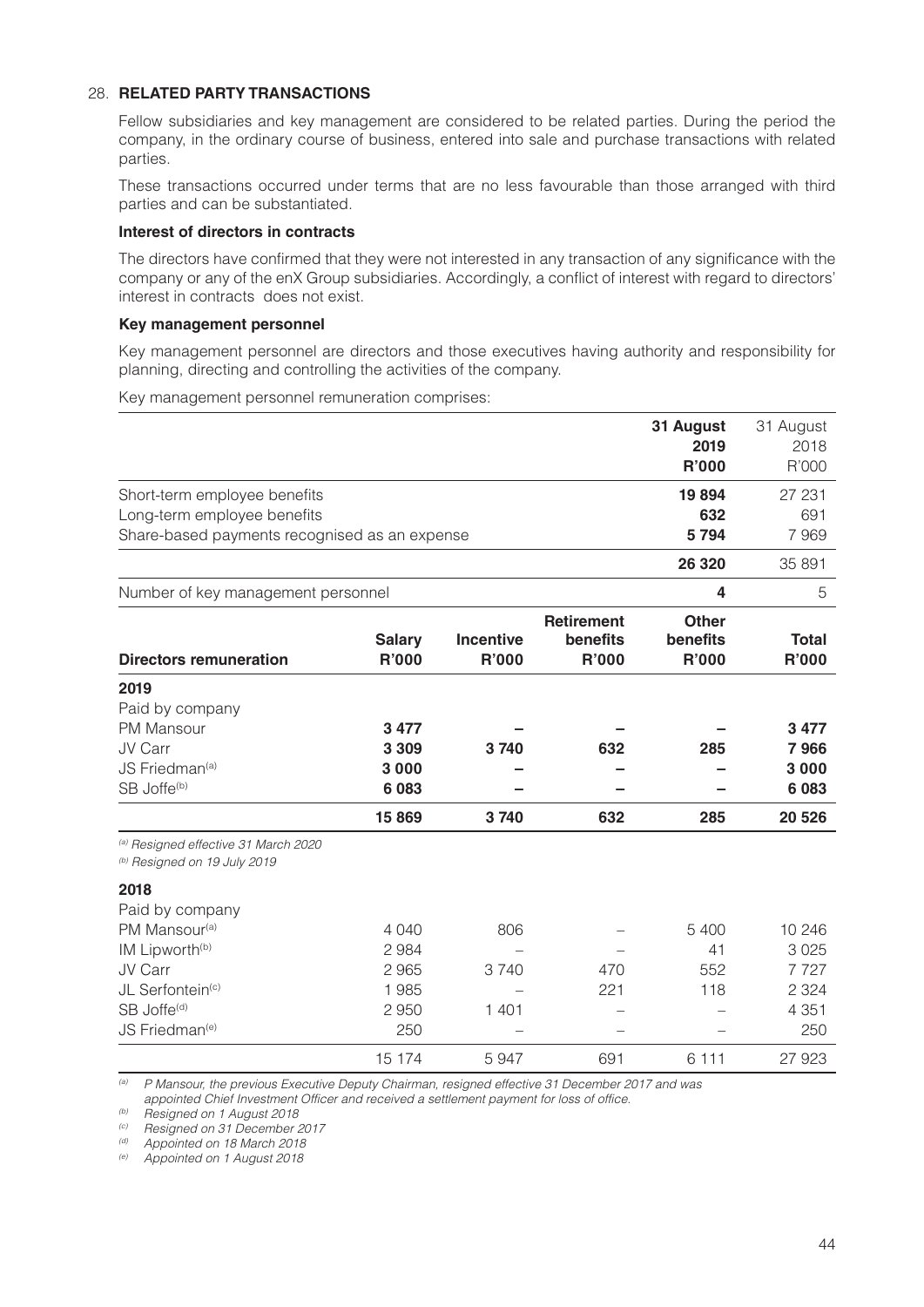#### 29. **RELATED PARTY TRANSACTIONS** CONTINUED

| committed to plan<br><b>Vesting date</b><br><b>Grant date</b><br>Participation in enX FSP scheme<br>JV Carr<br>December 2016<br>245 682<br>December 2019<br>SB Joffe<br>141 666<br>December 2019<br>August 2018<br><b>Participation in enX SARs scheme</b><br>S Joffe<br><b>June 2018</b><br>424 995<br><b>June 2021</b><br>JV Carr<br>December 2019<br>February 2017<br>414 906<br>JV Carr<br><b>June 2018</b><br>215 386<br><b>June 2021</b><br>PD Mansour<br>December 2019<br>February 2017<br>749 710<br>31 August<br>31 August<br>2019<br>2018<br><b>R'000</b><br>R'000<br><b>Related party balances</b><br>Amounts due by/(to) group companies - Refer note 6<br>Amounts included in trade and other receivables<br>relating to group companies<br>GPS Tracking Solutions Proprietary Limited<br>13<br>546<br>1 000<br>Amasondo Fleet Services Proprietary Limited<br>586<br>Eqstra TA Equipment Proprietary Limited<br>133<br>Eqstra NH Equipment Proprietary Limited<br>118<br>Saficon Industrial Equipment Proprietary Limited<br>3716<br>3658<br>Eqstra Financial Services Proprietary Limited<br>797<br>4 0 0 2<br>Centlube Proprietary Limited<br>60<br>1 4 6 4<br>enX Fleet Management Botswana Proprietary Limited<br>Eqstra Fleet Services Namibia Proprietary Limited<br>$\mathbf{2}$<br>New Way Power Proprietary Limited<br>6<br>Austro Proprietary Limited<br>325<br>African Group Lubricants Proprietary Limited<br>124<br>10<br>5768<br>10792<br>Amounts included in trade and other payables<br>relating to group companies<br>Saficon Industrial Equipment Proprietary Limited<br>(8)<br>(52)<br><b>GPS Tracking Solutions Proprietary Limited</b><br>(2443)<br>(7000)<br>Eqstra Fleet Services Proprietary Limited<br>(225)<br>Eqstra Financial Services Proprietary Limited<br>(108)<br>600 SA Holdings Proprietary Limited<br>(9)<br>Amasondo Fleet Services Proprietary Limited<br>(36)<br>enX Trading Investments Proprietary Limited<br>(26)<br>Centlube Proprietary Limited<br>(105)<br>enX Fleet Management Botswana Proprietary Limited<br>(199)<br>African Group Lubricants Proprietary Limited<br>(154)<br>IngweLubricants<br>(116)<br>(2813)<br>(7668) |  | <b>Shares</b> |  |
|-------------------------------------------------------------------------------------------------------------------------------------------------------------------------------------------------------------------------------------------------------------------------------------------------------------------------------------------------------------------------------------------------------------------------------------------------------------------------------------------------------------------------------------------------------------------------------------------------------------------------------------------------------------------------------------------------------------------------------------------------------------------------------------------------------------------------------------------------------------------------------------------------------------------------------------------------------------------------------------------------------------------------------------------------------------------------------------------------------------------------------------------------------------------------------------------------------------------------------------------------------------------------------------------------------------------------------------------------------------------------------------------------------------------------------------------------------------------------------------------------------------------------------------------------------------------------------------------------------------------------------------------------------------------------------------------------------------------------------------------------------------------------------------------------------------------------------------------------------------------------------------------------------------------------------------------------------------------------------------------------------------------------------------------------------------------------------------------------------------------------------------------------------------------------------------------|--|---------------|--|
|                                                                                                                                                                                                                                                                                                                                                                                                                                                                                                                                                                                                                                                                                                                                                                                                                                                                                                                                                                                                                                                                                                                                                                                                                                                                                                                                                                                                                                                                                                                                                                                                                                                                                                                                                                                                                                                                                                                                                                                                                                                                                                                                                                                           |  |               |  |
|                                                                                                                                                                                                                                                                                                                                                                                                                                                                                                                                                                                                                                                                                                                                                                                                                                                                                                                                                                                                                                                                                                                                                                                                                                                                                                                                                                                                                                                                                                                                                                                                                                                                                                                                                                                                                                                                                                                                                                                                                                                                                                                                                                                           |  |               |  |
|                                                                                                                                                                                                                                                                                                                                                                                                                                                                                                                                                                                                                                                                                                                                                                                                                                                                                                                                                                                                                                                                                                                                                                                                                                                                                                                                                                                                                                                                                                                                                                                                                                                                                                                                                                                                                                                                                                                                                                                                                                                                                                                                                                                           |  |               |  |
|                                                                                                                                                                                                                                                                                                                                                                                                                                                                                                                                                                                                                                                                                                                                                                                                                                                                                                                                                                                                                                                                                                                                                                                                                                                                                                                                                                                                                                                                                                                                                                                                                                                                                                                                                                                                                                                                                                                                                                                                                                                                                                                                                                                           |  |               |  |
|                                                                                                                                                                                                                                                                                                                                                                                                                                                                                                                                                                                                                                                                                                                                                                                                                                                                                                                                                                                                                                                                                                                                                                                                                                                                                                                                                                                                                                                                                                                                                                                                                                                                                                                                                                                                                                                                                                                                                                                                                                                                                                                                                                                           |  |               |  |
|                                                                                                                                                                                                                                                                                                                                                                                                                                                                                                                                                                                                                                                                                                                                                                                                                                                                                                                                                                                                                                                                                                                                                                                                                                                                                                                                                                                                                                                                                                                                                                                                                                                                                                                                                                                                                                                                                                                                                                                                                                                                                                                                                                                           |  |               |  |
|                                                                                                                                                                                                                                                                                                                                                                                                                                                                                                                                                                                                                                                                                                                                                                                                                                                                                                                                                                                                                                                                                                                                                                                                                                                                                                                                                                                                                                                                                                                                                                                                                                                                                                                                                                                                                                                                                                                                                                                                                                                                                                                                                                                           |  |               |  |
|                                                                                                                                                                                                                                                                                                                                                                                                                                                                                                                                                                                                                                                                                                                                                                                                                                                                                                                                                                                                                                                                                                                                                                                                                                                                                                                                                                                                                                                                                                                                                                                                                                                                                                                                                                                                                                                                                                                                                                                                                                                                                                                                                                                           |  |               |  |
|                                                                                                                                                                                                                                                                                                                                                                                                                                                                                                                                                                                                                                                                                                                                                                                                                                                                                                                                                                                                                                                                                                                                                                                                                                                                                                                                                                                                                                                                                                                                                                                                                                                                                                                                                                                                                                                                                                                                                                                                                                                                                                                                                                                           |  |               |  |
|                                                                                                                                                                                                                                                                                                                                                                                                                                                                                                                                                                                                                                                                                                                                                                                                                                                                                                                                                                                                                                                                                                                                                                                                                                                                                                                                                                                                                                                                                                                                                                                                                                                                                                                                                                                                                                                                                                                                                                                                                                                                                                                                                                                           |  |               |  |
|                                                                                                                                                                                                                                                                                                                                                                                                                                                                                                                                                                                                                                                                                                                                                                                                                                                                                                                                                                                                                                                                                                                                                                                                                                                                                                                                                                                                                                                                                                                                                                                                                                                                                                                                                                                                                                                                                                                                                                                                                                                                                                                                                                                           |  |               |  |
|                                                                                                                                                                                                                                                                                                                                                                                                                                                                                                                                                                                                                                                                                                                                                                                                                                                                                                                                                                                                                                                                                                                                                                                                                                                                                                                                                                                                                                                                                                                                                                                                                                                                                                                                                                                                                                                                                                                                                                                                                                                                                                                                                                                           |  |               |  |
|                                                                                                                                                                                                                                                                                                                                                                                                                                                                                                                                                                                                                                                                                                                                                                                                                                                                                                                                                                                                                                                                                                                                                                                                                                                                                                                                                                                                                                                                                                                                                                                                                                                                                                                                                                                                                                                                                                                                                                                                                                                                                                                                                                                           |  |               |  |
|                                                                                                                                                                                                                                                                                                                                                                                                                                                                                                                                                                                                                                                                                                                                                                                                                                                                                                                                                                                                                                                                                                                                                                                                                                                                                                                                                                                                                                                                                                                                                                                                                                                                                                                                                                                                                                                                                                                                                                                                                                                                                                                                                                                           |  |               |  |
|                                                                                                                                                                                                                                                                                                                                                                                                                                                                                                                                                                                                                                                                                                                                                                                                                                                                                                                                                                                                                                                                                                                                                                                                                                                                                                                                                                                                                                                                                                                                                                                                                                                                                                                                                                                                                                                                                                                                                                                                                                                                                                                                                                                           |  |               |  |
|                                                                                                                                                                                                                                                                                                                                                                                                                                                                                                                                                                                                                                                                                                                                                                                                                                                                                                                                                                                                                                                                                                                                                                                                                                                                                                                                                                                                                                                                                                                                                                                                                                                                                                                                                                                                                                                                                                                                                                                                                                                                                                                                                                                           |  |               |  |
|                                                                                                                                                                                                                                                                                                                                                                                                                                                                                                                                                                                                                                                                                                                                                                                                                                                                                                                                                                                                                                                                                                                                                                                                                                                                                                                                                                                                                                                                                                                                                                                                                                                                                                                                                                                                                                                                                                                                                                                                                                                                                                                                                                                           |  |               |  |
|                                                                                                                                                                                                                                                                                                                                                                                                                                                                                                                                                                                                                                                                                                                                                                                                                                                                                                                                                                                                                                                                                                                                                                                                                                                                                                                                                                                                                                                                                                                                                                                                                                                                                                                                                                                                                                                                                                                                                                                                                                                                                                                                                                                           |  |               |  |
|                                                                                                                                                                                                                                                                                                                                                                                                                                                                                                                                                                                                                                                                                                                                                                                                                                                                                                                                                                                                                                                                                                                                                                                                                                                                                                                                                                                                                                                                                                                                                                                                                                                                                                                                                                                                                                                                                                                                                                                                                                                                                                                                                                                           |  |               |  |
|                                                                                                                                                                                                                                                                                                                                                                                                                                                                                                                                                                                                                                                                                                                                                                                                                                                                                                                                                                                                                                                                                                                                                                                                                                                                                                                                                                                                                                                                                                                                                                                                                                                                                                                                                                                                                                                                                                                                                                                                                                                                                                                                                                                           |  |               |  |
|                                                                                                                                                                                                                                                                                                                                                                                                                                                                                                                                                                                                                                                                                                                                                                                                                                                                                                                                                                                                                                                                                                                                                                                                                                                                                                                                                                                                                                                                                                                                                                                                                                                                                                                                                                                                                                                                                                                                                                                                                                                                                                                                                                                           |  |               |  |
|                                                                                                                                                                                                                                                                                                                                                                                                                                                                                                                                                                                                                                                                                                                                                                                                                                                                                                                                                                                                                                                                                                                                                                                                                                                                                                                                                                                                                                                                                                                                                                                                                                                                                                                                                                                                                                                                                                                                                                                                                                                                                                                                                                                           |  |               |  |
|                                                                                                                                                                                                                                                                                                                                                                                                                                                                                                                                                                                                                                                                                                                                                                                                                                                                                                                                                                                                                                                                                                                                                                                                                                                                                                                                                                                                                                                                                                                                                                                                                                                                                                                                                                                                                                                                                                                                                                                                                                                                                                                                                                                           |  |               |  |
|                                                                                                                                                                                                                                                                                                                                                                                                                                                                                                                                                                                                                                                                                                                                                                                                                                                                                                                                                                                                                                                                                                                                                                                                                                                                                                                                                                                                                                                                                                                                                                                                                                                                                                                                                                                                                                                                                                                                                                                                                                                                                                                                                                                           |  |               |  |
|                                                                                                                                                                                                                                                                                                                                                                                                                                                                                                                                                                                                                                                                                                                                                                                                                                                                                                                                                                                                                                                                                                                                                                                                                                                                                                                                                                                                                                                                                                                                                                                                                                                                                                                                                                                                                                                                                                                                                                                                                                                                                                                                                                                           |  |               |  |
|                                                                                                                                                                                                                                                                                                                                                                                                                                                                                                                                                                                                                                                                                                                                                                                                                                                                                                                                                                                                                                                                                                                                                                                                                                                                                                                                                                                                                                                                                                                                                                                                                                                                                                                                                                                                                                                                                                                                                                                                                                                                                                                                                                                           |  |               |  |
|                                                                                                                                                                                                                                                                                                                                                                                                                                                                                                                                                                                                                                                                                                                                                                                                                                                                                                                                                                                                                                                                                                                                                                                                                                                                                                                                                                                                                                                                                                                                                                                                                                                                                                                                                                                                                                                                                                                                                                                                                                                                                                                                                                                           |  |               |  |
|                                                                                                                                                                                                                                                                                                                                                                                                                                                                                                                                                                                                                                                                                                                                                                                                                                                                                                                                                                                                                                                                                                                                                                                                                                                                                                                                                                                                                                                                                                                                                                                                                                                                                                                                                                                                                                                                                                                                                                                                                                                                                                                                                                                           |  |               |  |
|                                                                                                                                                                                                                                                                                                                                                                                                                                                                                                                                                                                                                                                                                                                                                                                                                                                                                                                                                                                                                                                                                                                                                                                                                                                                                                                                                                                                                                                                                                                                                                                                                                                                                                                                                                                                                                                                                                                                                                                                                                                                                                                                                                                           |  |               |  |
|                                                                                                                                                                                                                                                                                                                                                                                                                                                                                                                                                                                                                                                                                                                                                                                                                                                                                                                                                                                                                                                                                                                                                                                                                                                                                                                                                                                                                                                                                                                                                                                                                                                                                                                                                                                                                                                                                                                                                                                                                                                                                                                                                                                           |  |               |  |
|                                                                                                                                                                                                                                                                                                                                                                                                                                                                                                                                                                                                                                                                                                                                                                                                                                                                                                                                                                                                                                                                                                                                                                                                                                                                                                                                                                                                                                                                                                                                                                                                                                                                                                                                                                                                                                                                                                                                                                                                                                                                                                                                                                                           |  |               |  |
|                                                                                                                                                                                                                                                                                                                                                                                                                                                                                                                                                                                                                                                                                                                                                                                                                                                                                                                                                                                                                                                                                                                                                                                                                                                                                                                                                                                                                                                                                                                                                                                                                                                                                                                                                                                                                                                                                                                                                                                                                                                                                                                                                                                           |  |               |  |
|                                                                                                                                                                                                                                                                                                                                                                                                                                                                                                                                                                                                                                                                                                                                                                                                                                                                                                                                                                                                                                                                                                                                                                                                                                                                                                                                                                                                                                                                                                                                                                                                                                                                                                                                                                                                                                                                                                                                                                                                                                                                                                                                                                                           |  |               |  |
|                                                                                                                                                                                                                                                                                                                                                                                                                                                                                                                                                                                                                                                                                                                                                                                                                                                                                                                                                                                                                                                                                                                                                                                                                                                                                                                                                                                                                                                                                                                                                                                                                                                                                                                                                                                                                                                                                                                                                                                                                                                                                                                                                                                           |  |               |  |
|                                                                                                                                                                                                                                                                                                                                                                                                                                                                                                                                                                                                                                                                                                                                                                                                                                                                                                                                                                                                                                                                                                                                                                                                                                                                                                                                                                                                                                                                                                                                                                                                                                                                                                                                                                                                                                                                                                                                                                                                                                                                                                                                                                                           |  |               |  |
|                                                                                                                                                                                                                                                                                                                                                                                                                                                                                                                                                                                                                                                                                                                                                                                                                                                                                                                                                                                                                                                                                                                                                                                                                                                                                                                                                                                                                                                                                                                                                                                                                                                                                                                                                                                                                                                                                                                                                                                                                                                                                                                                                                                           |  |               |  |
|                                                                                                                                                                                                                                                                                                                                                                                                                                                                                                                                                                                                                                                                                                                                                                                                                                                                                                                                                                                                                                                                                                                                                                                                                                                                                                                                                                                                                                                                                                                                                                                                                                                                                                                                                                                                                                                                                                                                                                                                                                                                                                                                                                                           |  |               |  |
|                                                                                                                                                                                                                                                                                                                                                                                                                                                                                                                                                                                                                                                                                                                                                                                                                                                                                                                                                                                                                                                                                                                                                                                                                                                                                                                                                                                                                                                                                                                                                                                                                                                                                                                                                                                                                                                                                                                                                                                                                                                                                                                                                                                           |  |               |  |
|                                                                                                                                                                                                                                                                                                                                                                                                                                                                                                                                                                                                                                                                                                                                                                                                                                                                                                                                                                                                                                                                                                                                                                                                                                                                                                                                                                                                                                                                                                                                                                                                                                                                                                                                                                                                                                                                                                                                                                                                                                                                                                                                                                                           |  |               |  |
|                                                                                                                                                                                                                                                                                                                                                                                                                                                                                                                                                                                                                                                                                                                                                                                                                                                                                                                                                                                                                                                                                                                                                                                                                                                                                                                                                                                                                                                                                                                                                                                                                                                                                                                                                                                                                                                                                                                                                                                                                                                                                                                                                                                           |  |               |  |
|                                                                                                                                                                                                                                                                                                                                                                                                                                                                                                                                                                                                                                                                                                                                                                                                                                                                                                                                                                                                                                                                                                                                                                                                                                                                                                                                                                                                                                                                                                                                                                                                                                                                                                                                                                                                                                                                                                                                                                                                                                                                                                                                                                                           |  |               |  |
|                                                                                                                                                                                                                                                                                                                                                                                                                                                                                                                                                                                                                                                                                                                                                                                                                                                                                                                                                                                                                                                                                                                                                                                                                                                                                                                                                                                                                                                                                                                                                                                                                                                                                                                                                                                                                                                                                                                                                                                                                                                                                                                                                                                           |  |               |  |